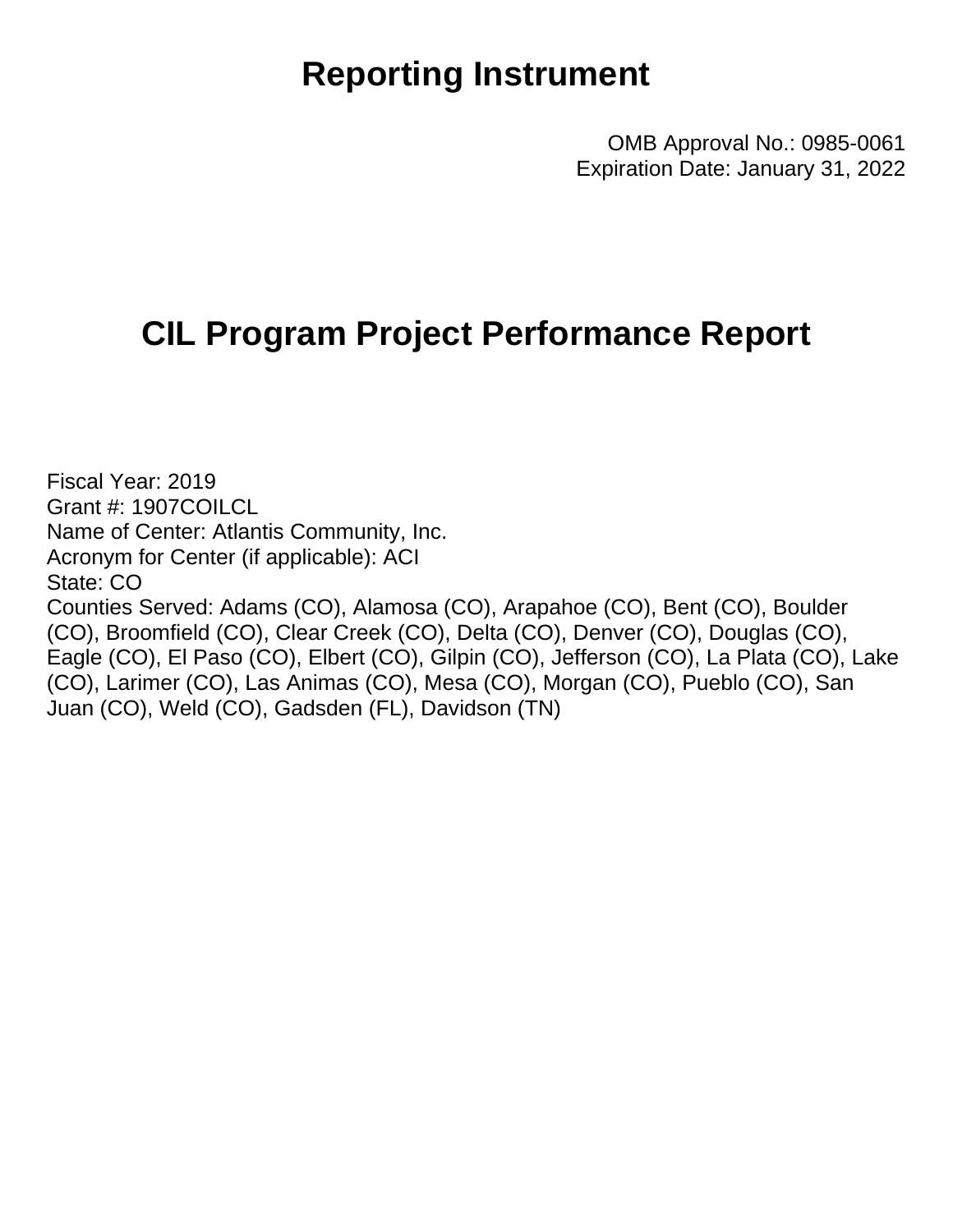# **SECTION 1 - GENERAL FUNDING INFORMATION**

Section 725(c)(8)(D) of the Act

Indicate the amount received by the CIL as per each funding source. Enter '0' for none.

## **Item 1.1.1 - All Federal Funds Received**

| Title VII, Ch. 1, Part B     | \$7447.42   |
|------------------------------|-------------|
| Title VII, Ch. 1, Part C     | \$248340.00 |
| Title VII. Ch. 2             | \$0.00      |
| <b>Other Federal Funds</b>   | \$17500.00  |
| Subtotal - All Federal Funds | \$273287.00 |

**ACL Feedback:** The Part C amount you entered into the PPR is incorrect. Your NOA for your grant (1907COILCL) reflects \$248,340 in Part C funds were awarded to your CIL. Please change your entry to reflect that amount. Thanks.

The funding amounts for your two grants PPRs are exactly the same. Funds for each grant should be reported separately and accurately assigned to each grant. Thanks.

## **Item 1.1.2 - Other Government Funds**

| State Government Funds                             | \$1181870.00 |
|----------------------------------------------------|--------------|
| ' Local Government Funds                           | \$10000.00   |
| <b>Subtotal - State and Local Government Funds</b> | \$1191870.00 |

## **Item 1.1.3 - Private Resources**

| Foundations, Corporations, or Trust Grants   | \$59400.00 |
|----------------------------------------------|------------|
| Donations from Individuals                   | \$20664.40 |
| <b>Membership Fees</b>                       | \$0.00     |
| Investment Income/Endowment                  | \$0.00     |
| Fees for Service (program income, etc.)      | \$5050.00  |
| Other resources (in-kind, fundraising, etc.) | \$0.00     |
| <b>Subtotal - Private Resources</b>          | \$85114.40 |

## **Item 1.1.4 - Total Income**

| Total income = (Item 1.1.1)+(Item 1.1.2)+(Item 1.1.3) | $\frac{1}{2}$ \$1550270.00 |
|-------------------------------------------------------|----------------------------|
|-------------------------------------------------------|----------------------------|

## **Item 1.1.5 - Pass Through Funds**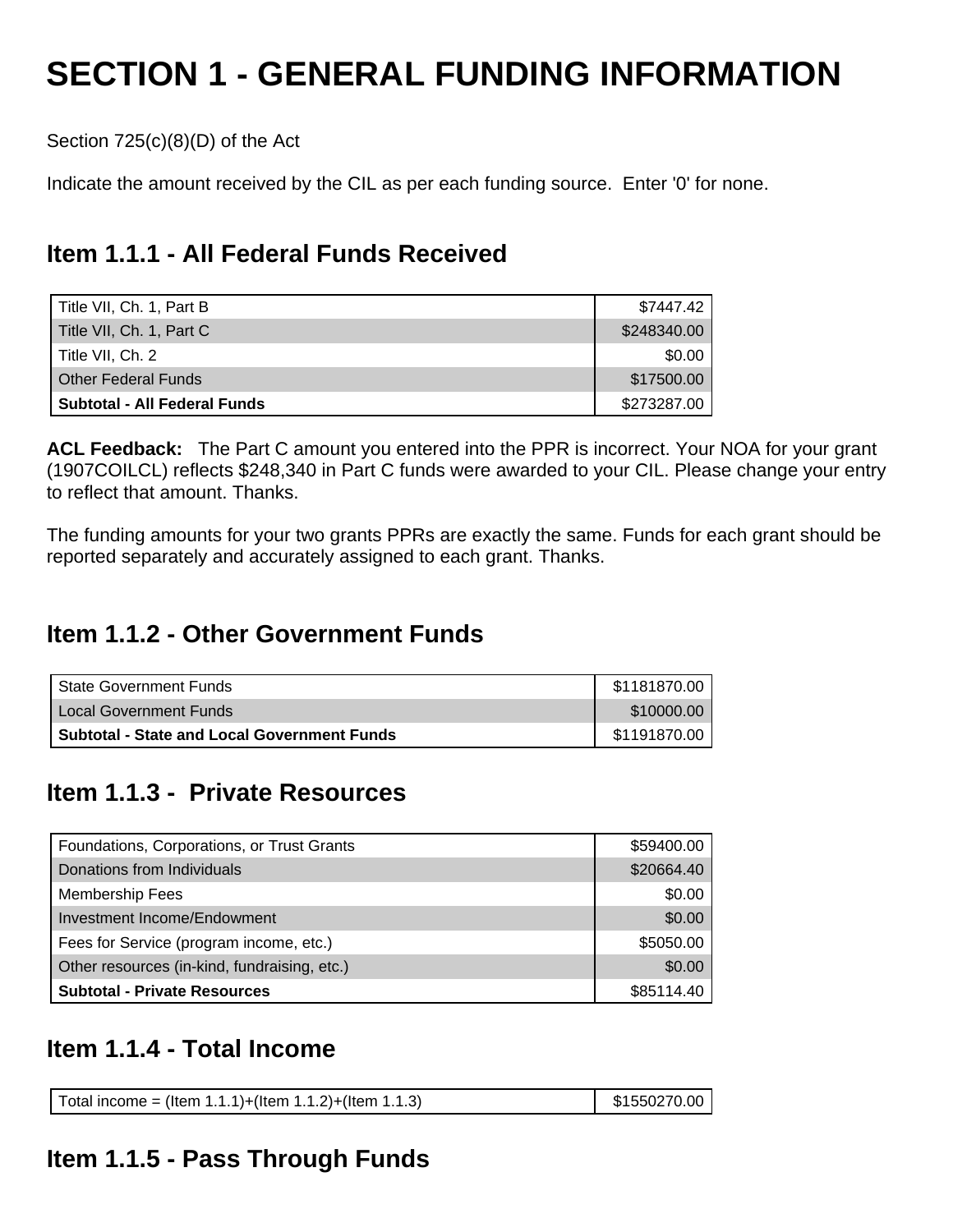| Amount of other government funds received as pass through funds to       | \$0.00 |
|--------------------------------------------------------------------------|--------|
| consumers (include funds, received on behalf of consumers, that are      |        |
| subsequently passed on to consumers, e.g., personal assistance services, |        |
| representative payee funds, or Medicaid funds)                           |        |

## **Item 1.1.6 - Net Operating Resources**

| Total Income (Item 1.1.4) <minus> amount paid out to Consumers (Item</minus> | \$1550270.00 |
|------------------------------------------------------------------------------|--------------|
| $(1.1.5)$ = Net Operating Resources                                          |              |

## **Item 1.2 - Resource Development Activities**

Briefly describe the CIL's resource development activities conducted during the reporting period to expand funding from sources other than chapter 1 of title VII of the Act.

We have been awarded \$225,947 in IL CARES Dollars in order to support our programs and consumers during the Covid-19 pandemic. We received approximately \$25,000 dollars in local grants to assist with agency response to COVID and other programming.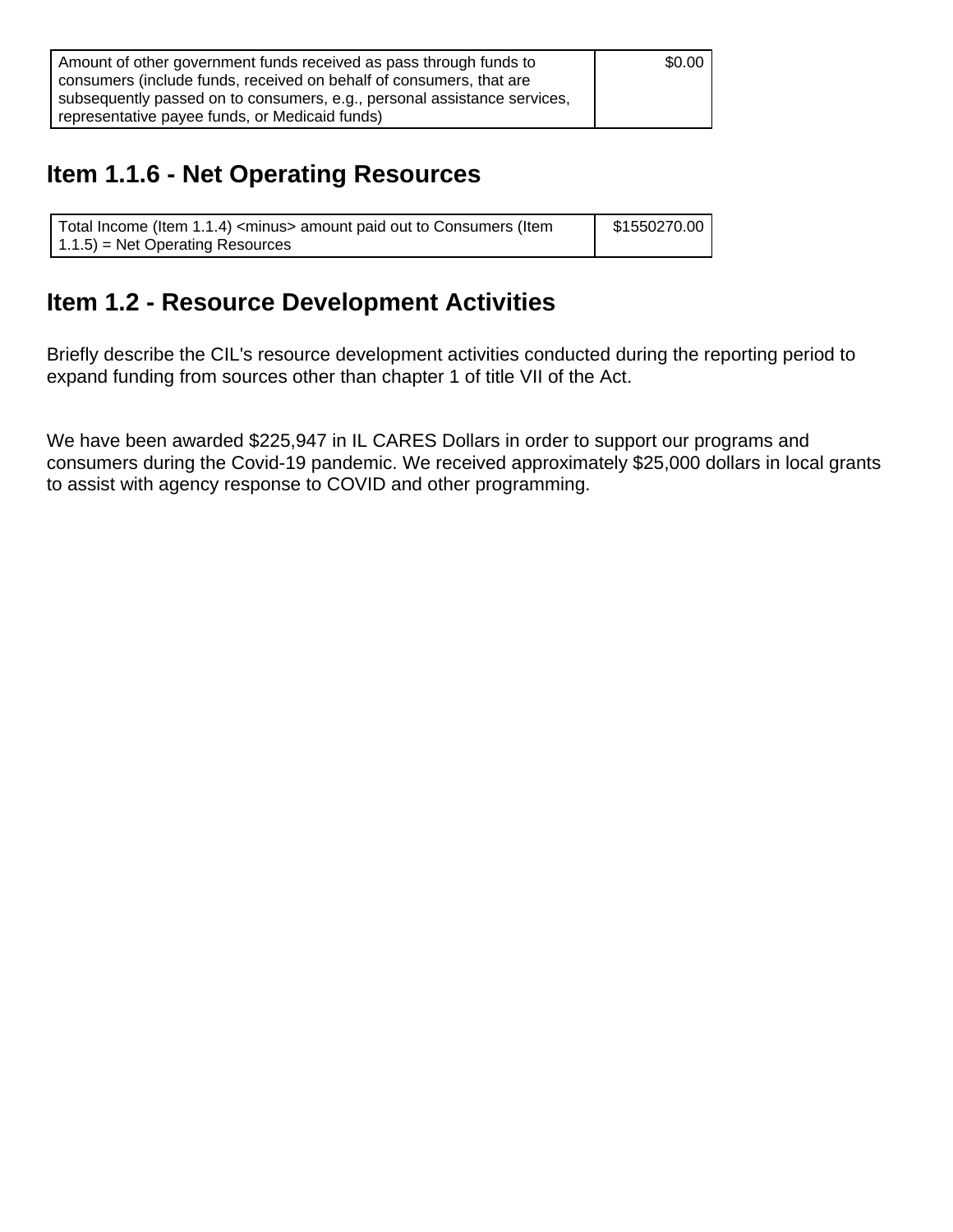## **SECTION 2 - COMPLIANCE INDICATOR 1: PHILOSOPHY**

#### **Item 2.1 - Board Member Composition**

Enter requested staff information in the table below:

|     | Total Number of Board Members   Number of Board Members with Significant<br>Disabilities |
|-----|------------------------------------------------------------------------------------------|
| - Q |                                                                                          |

| Percentage of Board Members with Significant Disabilities | 44.00% |
|-----------------------------------------------------------|--------|
|-----------------------------------------------------------|--------|

#### **Item 2.2 - Staff Composition**

Enter requested staff information in the table below:

|                                  | <b>Total</b><br><b>Number of</b><br><b>FTEs</b> | bv<br><b>Individuals</b><br>with<br><b>Disabilities</b> | FTEs Filled   FTEs Filled by Individuals<br><b>From Minority Populations</b> |
|----------------------------------|-------------------------------------------------|---------------------------------------------------------|------------------------------------------------------------------------------|
| Decision-Making Staff            | 6                                               | 5                                                       |                                                                              |
| <b>Other Staff</b>               | 18                                              | 9                                                       | 5                                                                            |
| <b>Total Number of Employees</b> | 24                                              | 14                                                      | 6                                                                            |

**ACL Feedback:** While reviewing your PPR I observed in Item 2.2 - Staff Composition that you reported a staff composition of 50%. Statute requires that CIL's are staffed by a majority of individuals with disabilities. Let me know your plan to become compliant with staff composition of at least 51%. If staff composition has changed since the end of this grant reporting year please share with me the new composition numbers.

#### **Item 2.2.1 - Staff With Disabilities**

| Percentage of Staff Members with Significant Disabilities | 58.00% |
|-----------------------------------------------------------|--------|
|-----------------------------------------------------------|--------|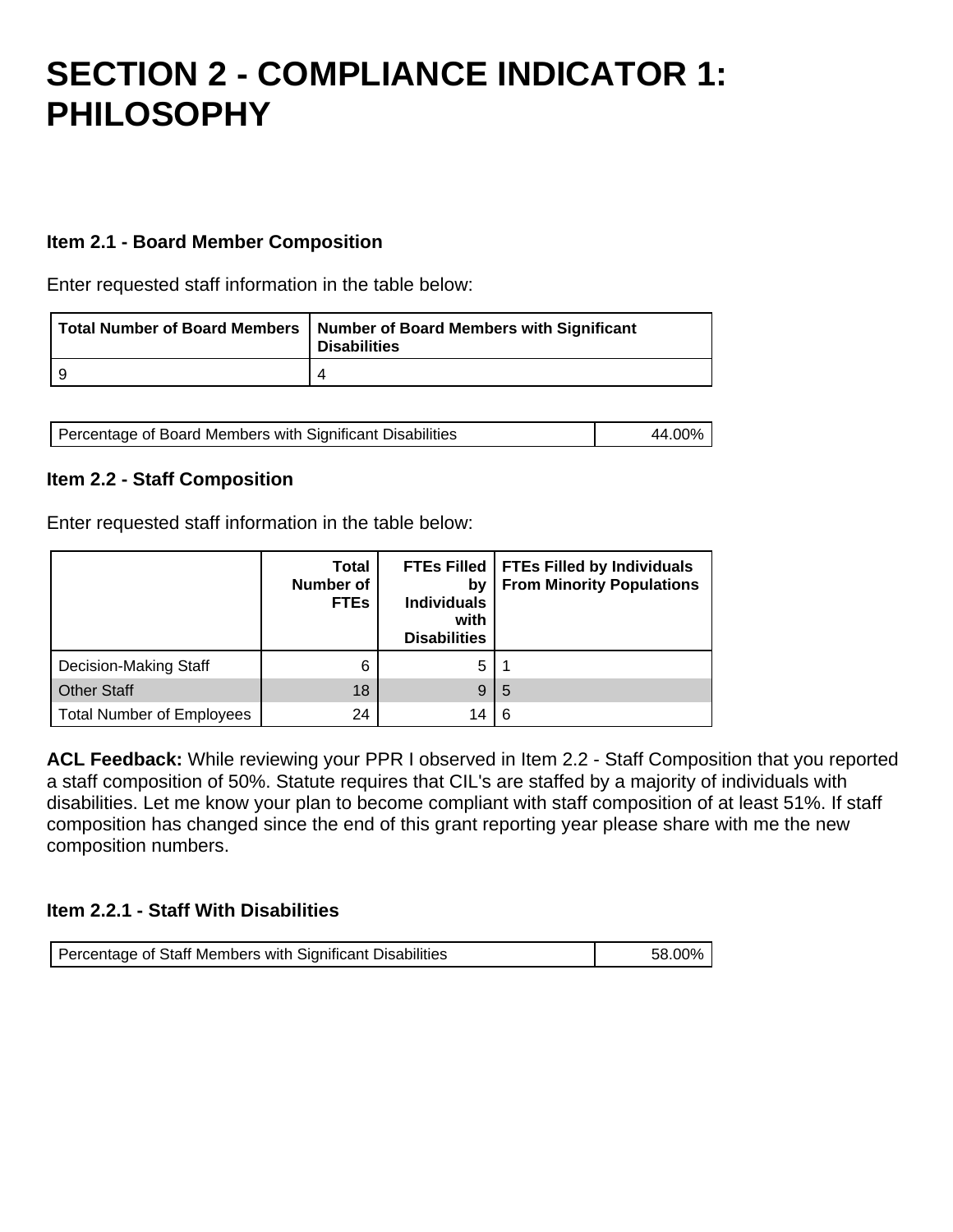# **SECTION 3 - INDIVIDUALS RECEIVING SERVICES**

Section 704(m)(4)(D) of the Act; Section 725(b)(2) of the Act; Section 725(c)(8)(B) of the Act

### **Item 3.1 - Number of Consumers Served During the Reporting Period**

Include Consumer Service Records (CSRs) for all consumers served during the period

|                                                                                         | # of CSRs |
|-----------------------------------------------------------------------------------------|-----------|
| (1) Enter the number of active CSRs carried over from the preceding<br>reporting period | 67        |
| (2) Enter the number of CSRs started since the start of the reporting period            | 14        |
| (3) Add lines (1) and (2) to get the <b>total number of consumers served</b>            | 81.       |

## **Item 3.2 - IL Plans and Waivers**

Indicate the number of consumers in each category below.

|                                                                  | # of<br><b>Consumers</b> |
|------------------------------------------------------------------|--------------------------|
| (1) Number of consumers who signed a waiver                      | 18                       |
| (2) Number of consumers with whom an ILP was developed           | 63                       |
| (3) Total number of consumers served during the reporting period | 81                       |

### **Item 3.3 - Number of CSRs Closed by September 30 of the Reporting Period**

Include the number of consumer records closed out of the active CSR files during the reporting period because the individual has:

|                                                                     | # of CSRs |
|---------------------------------------------------------------------|-----------|
| (1) Moved                                                           | 9         |
| (2) Withdrawn                                                       |           |
| $(3)$ Died                                                          | ◠         |
| (4) Completed all goals set                                         | 6         |
| $(5)$ Other                                                         | 6         |
| (6) Add lines $(1)+(2)+(3)+(4)+(5)$ to get <b>total CSRs closed</b> | 25        |

### **Item 3.4 - Age**

Indicate the number of consumers in each category below.

|                       | # of<br><b>Consumers</b> |
|-----------------------|--------------------------|
| (1) Under 5 years old |                          |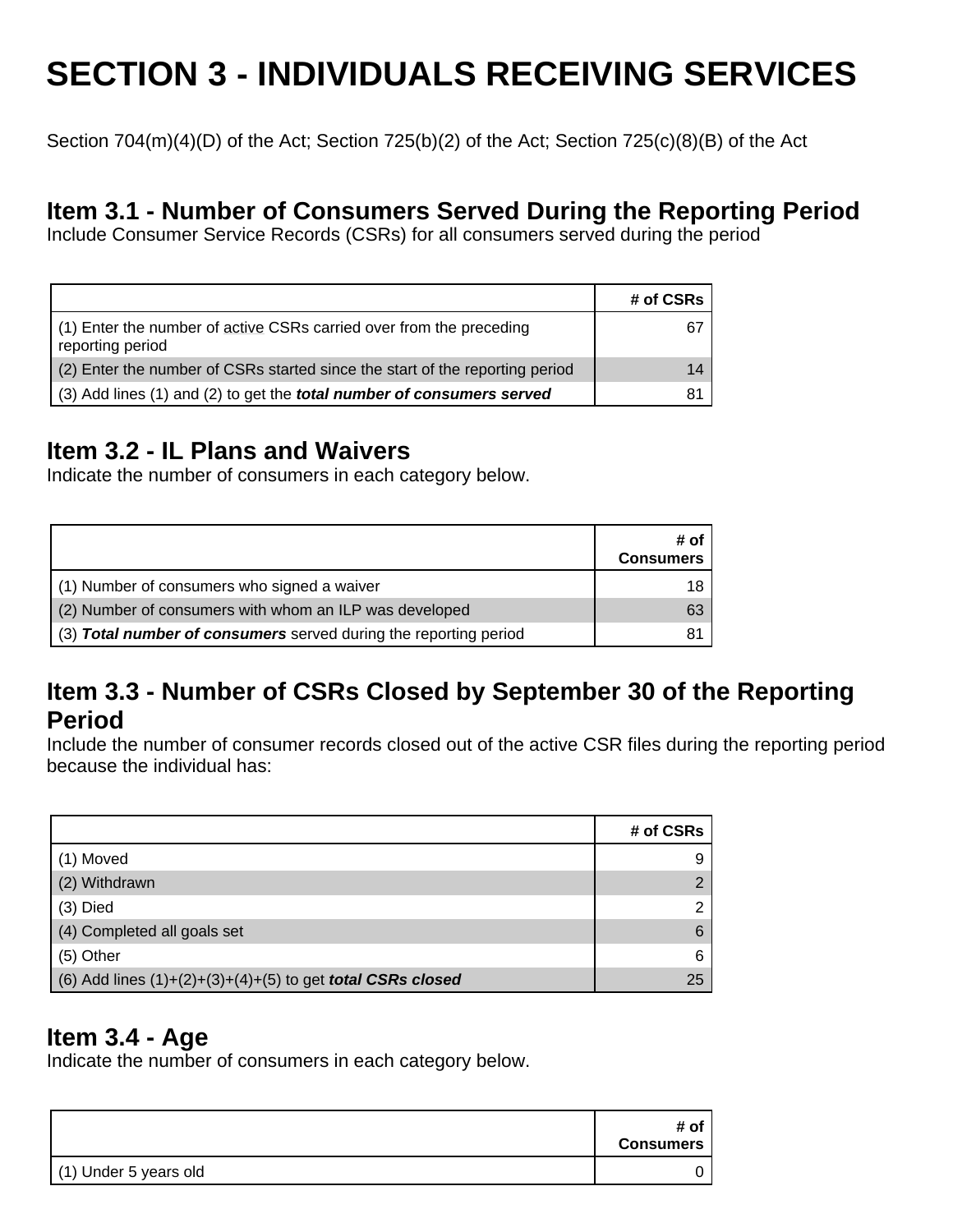|                                  | # of<br><b>Consumers</b> |
|----------------------------------|--------------------------|
| (2) Ages 5 - 19                  |                          |
| (3) Ages 20 - 24                 |                          |
| (4) Ages 25 - 59                 | 50                       |
| (5) Age 60 and Older             | 29                       |
| (6) Age unavailable              | $\Omega$                 |
| Total number of consumers by age | 81                       |

## **Item 3.5 - Sex**

Indicate the number of consumers in each category below.

|                                  | # of<br><b>Consumers</b> |
|----------------------------------|--------------------------|
| (1) Number of Females served     |                          |
| (2) Number of Males served       |                          |
| Total number of consumers by sex |                          |

## **Item 3.6 - Race And Ethnicity**

Indicate the number of consumers served in each category below. **Each consumer may be counted** under ONLY ONE of the following categories in the PPR/704 Report, even if the consumer **reported more than one race and/or Hispanic/Latino ethnicity).**

|                                                          | # of<br><b>Consumers</b> |
|----------------------------------------------------------|--------------------------|
| (1) American Indian or Alaska Native                     |                          |
| (2) Asian                                                |                          |
| (3) Black or African American                            | 11                       |
| (4) Native Hawaiian or Other Pacific Islander            |                          |
| (5) White                                                | 34                       |
| (6) Hispanic/Latino of any race or Hispanic/ Latino only | 13                       |
| (7) Two or more races                                    |                          |
| (8) Race and ethnicity unknown                           | 17                       |
| Total number of consumers served by race/ethnicity       | 81                       |

## **Item 3.7 - Disability**

Indicate the number of consumers in each category below.

|                      | # of<br><b>Consumers</b> |
|----------------------|--------------------------|
| (1) Cognitive        |                          |
| (2) Mental/Emotional |                          |
| (3) Physical         | 25                       |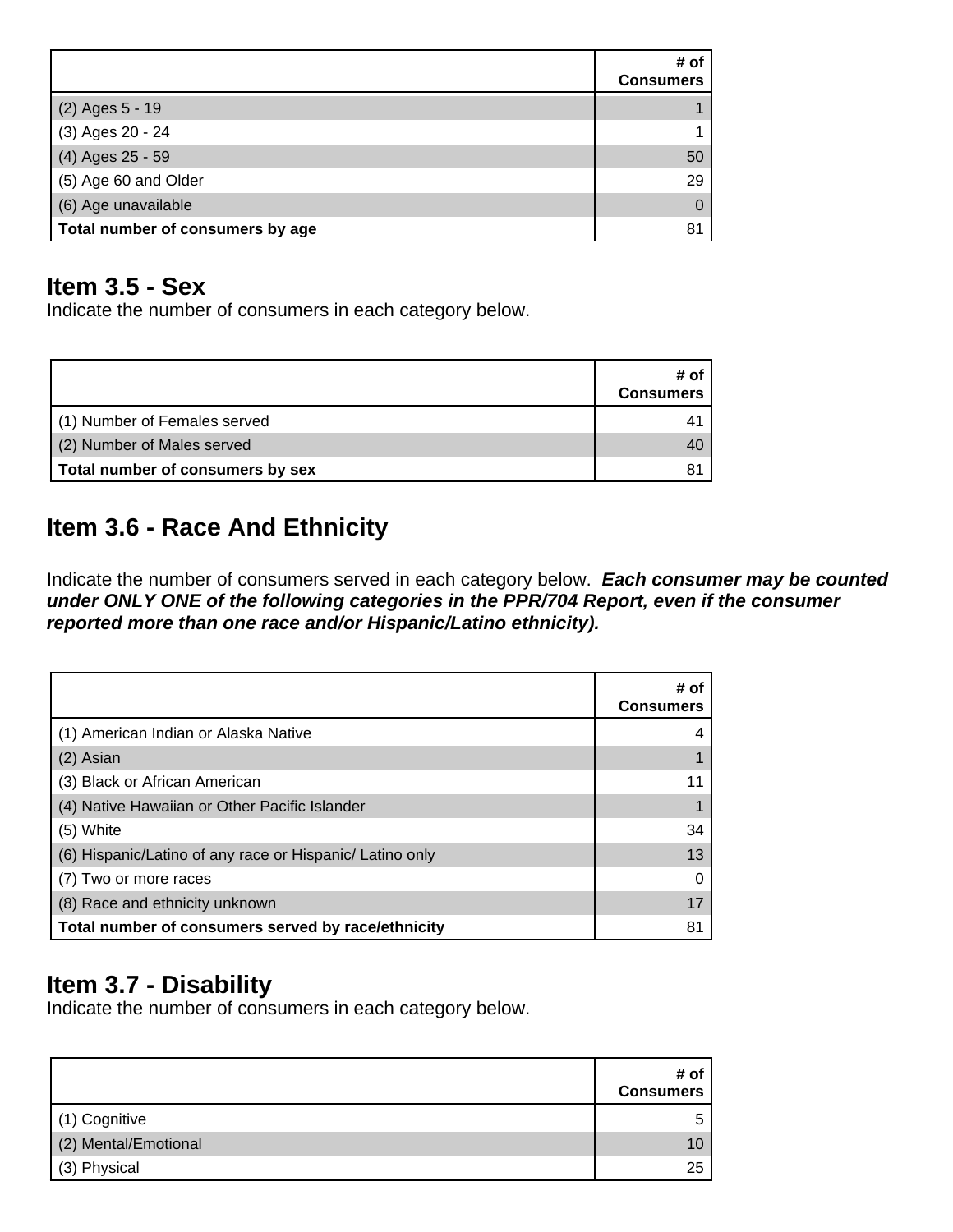|                                                | # of<br><b>Consumers</b> |
|------------------------------------------------|--------------------------|
| (4) Hearing                                    |                          |
| (5) Vision                                     |                          |
| (6) Multiple Disabilities                      | 36                       |
| (7) Other                                      |                          |
| Total number of consumers served by disability | 81                       |

## **Item 3.8 - Individuals Served by County During the Reporting Period**

List each county within the CIL's service area, as indicated in the CIL's application for Part C funds and the approved SPIL. Add additional rows as necessary. For each county, indicate how many individuals residing in that county were served by the CIL during the reporting period.

| <b>County Name</b>                         | Number of<br>County<br><b>Residents</b><br><b>Served</b> |
|--------------------------------------------|----------------------------------------------------------|
| Adams, CO                                  | 12                                                       |
| Arapahoe, CO                               |                                                          |
| Clear Creek, CO                            | 4                                                        |
| Denver, CO                                 | 40                                                       |
| Jefferson, CO                              | 13                                                       |
| Broomfield, CO                             |                                                          |
| Total number of consumers served by county | 81                                                       |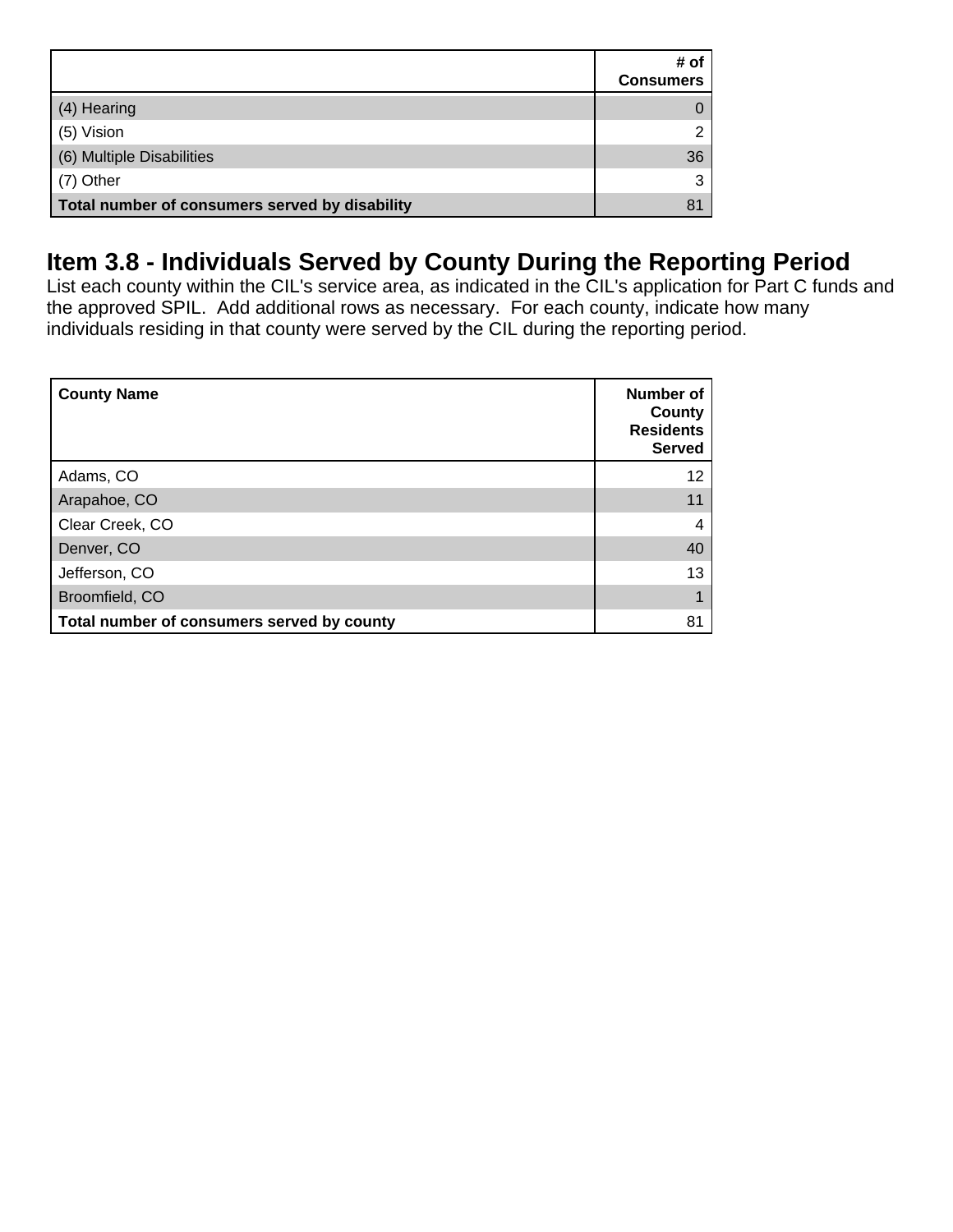## **SECTION 4 - INDIVIDUAL SERVICES AND ACHIEVEMENTS**

### **Item 4.1 - Individual Services**

For the reporting period, indicate in the table below how many consumers requested and received each of the following IL services.

| <b>Services</b>                                  | <b>Consumers</b><br><b>Requesting</b><br><b>Services</b> | <b>Consumers</b><br>Receiving<br><b>Services</b> |
|--------------------------------------------------|----------------------------------------------------------|--------------------------------------------------|
| Advocacy/Legal Services                          | 22                                                       | 22                                               |
| Assistive Technology                             | $\overline{\mathcal{A}}$                                 | $\overline{4}$                                   |
| <b>Children's Services</b>                       | 0                                                        | 0                                                |
| <b>Communication Services</b>                    | $\overline{2}$                                           | $\overline{2}$                                   |
| Counseling and related services                  | 3                                                        | 3                                                |
| <b>Family Services</b>                           | $\overline{2}$                                           | $\overline{2}$                                   |
| Housing, Home Modification, and Shelter Services | 55                                                       | 55                                               |
| IL Skills Training and Life Skills Training      | 45                                                       | 45                                               |
| <b>Information and Referral Services</b>         | 107                                                      | 104                                              |
| <b>Mental Restoration Services</b>               | $\Omega$                                                 | $\mathbf 0$                                      |
| Mobility training                                | 5                                                        | 5                                                |
| <b>Peer Counseling Services</b>                  | 3                                                        | 3                                                |
| <b>Personal Assistance Services</b>              | $\overline{2}$                                           | $\overline{2}$                                   |
| <b>Physical Restoration Services</b>             | $\Omega$                                                 | $\Omega$                                         |
| <b>Preventive Services</b>                       | 22                                                       | 21                                               |
| Prostheses, Orthotics, and other appliances      | 1                                                        | 1                                                |
| <b>Recreational Services</b>                     | 1                                                        | 1                                                |
| <b>Rehabilitation Technology Services</b>        | $\Omega$                                                 | $\Omega$                                         |
| <b>Therapeutic Treatment</b>                     | $\Omega$                                                 | 0                                                |
| <b>Transportation Services</b>                   | $\overline{4}$                                           | 4                                                |
| <b>Youth/Transition Services</b>                 | 3                                                        | 3                                                |
| <b>Vocational Services</b>                       | 13                                                       | 13                                               |
| Other                                            | $\Omega$                                                 | 0                                                |

#### **Item 4.2 - I&R Information**

To inform ACL how many service providers engage in I&R follow-up contacts regarding access to transportation, health care services or assistive technology, please indicate the following:

The service provider did **X** / did not \_\_\_ engage in follow-up contacts with I & R recipients to document access gained to previously unavailable transportation, health care or assistive technology.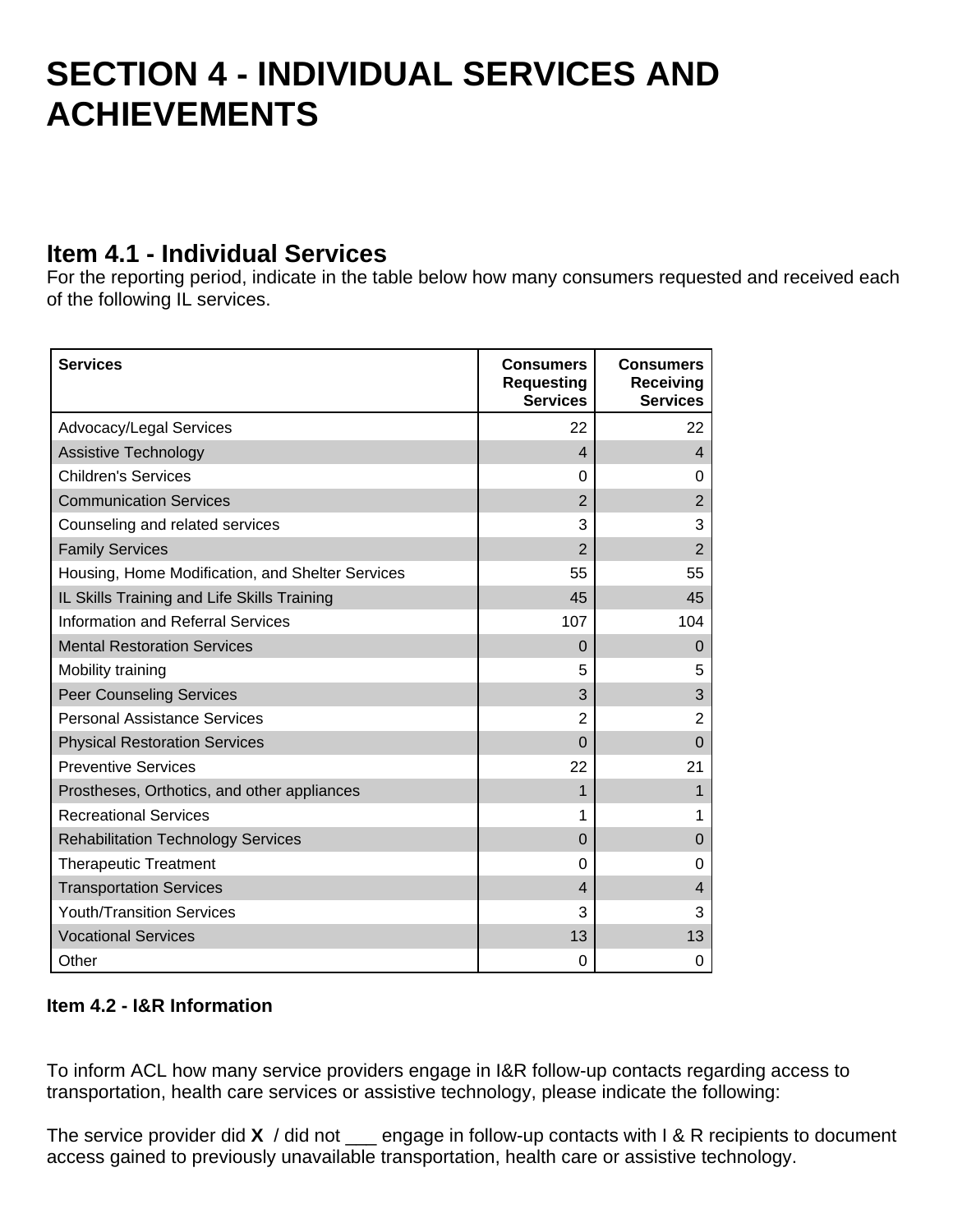Describe how information and referral services and the other IL core and other IL services are provided to those who request such services in formats accessible to the individual requesting the services. Describe any innovative practices (not mentioned elsewhere in this report) to enhance the availability and effectiveness of IL services.

In the Mobile Unit, the following create greater accessibility for consumer use:

- 1. Dragon speech-to-text software
- 2. Laptops equipped with cameras for video conferencing
- 3. Wheelchair accessibility
- 4. Hands-free headsets
- 5. Printer/scanner/copier/fax to print larger/bolder text for low vision consumers

6. Ipads with wireless keyboards that can connect to a Video Relay Service for ASL Interpretation

7. A mobile phone for consumers to use in the Mobile Office while working on their IL goals which also has a camera for video conferencing/Video Relay Service

- 8. Wireless/Bluetooth computer mouse to be used with laptops
- 9. Lap desks for people who use wheelchairs

10. USB flash drives to put accessible forms/resource sheets on for consumers to utilize while working on their ILPs

11. Access to a braille embosser

We have expanded our services so that consumers have remote access to services by using Zoom, email,

mail, and more consistent communication through phone calls. We have maintained continued support for our consumers experiencing homelessness by using these methods.

#### **Item 4.3 - Peer Relationships and Peer Role Models**

Briefly describe how, during the reporting period, the CIL has promoted the development of peer relationships and peer role models among individuals with significant disabilities.

ACI has developed a series of Peer Support Groups and Workshops to enhance consumer interests and provide in-person meetups throughout each month. Since the Covid-19 pandemic, starting March 16th we have transferred our peer support groups and workshops to virtual meetings using Zoom.

These Peer Support Groups are primarily coordinated by staff who have lived experience to share and peer model for ACI's consumers, with the goal of consumers eventually running the groups with assistance from ACI. They contribute to ACI operating as a very welcoming atmosphere for consumers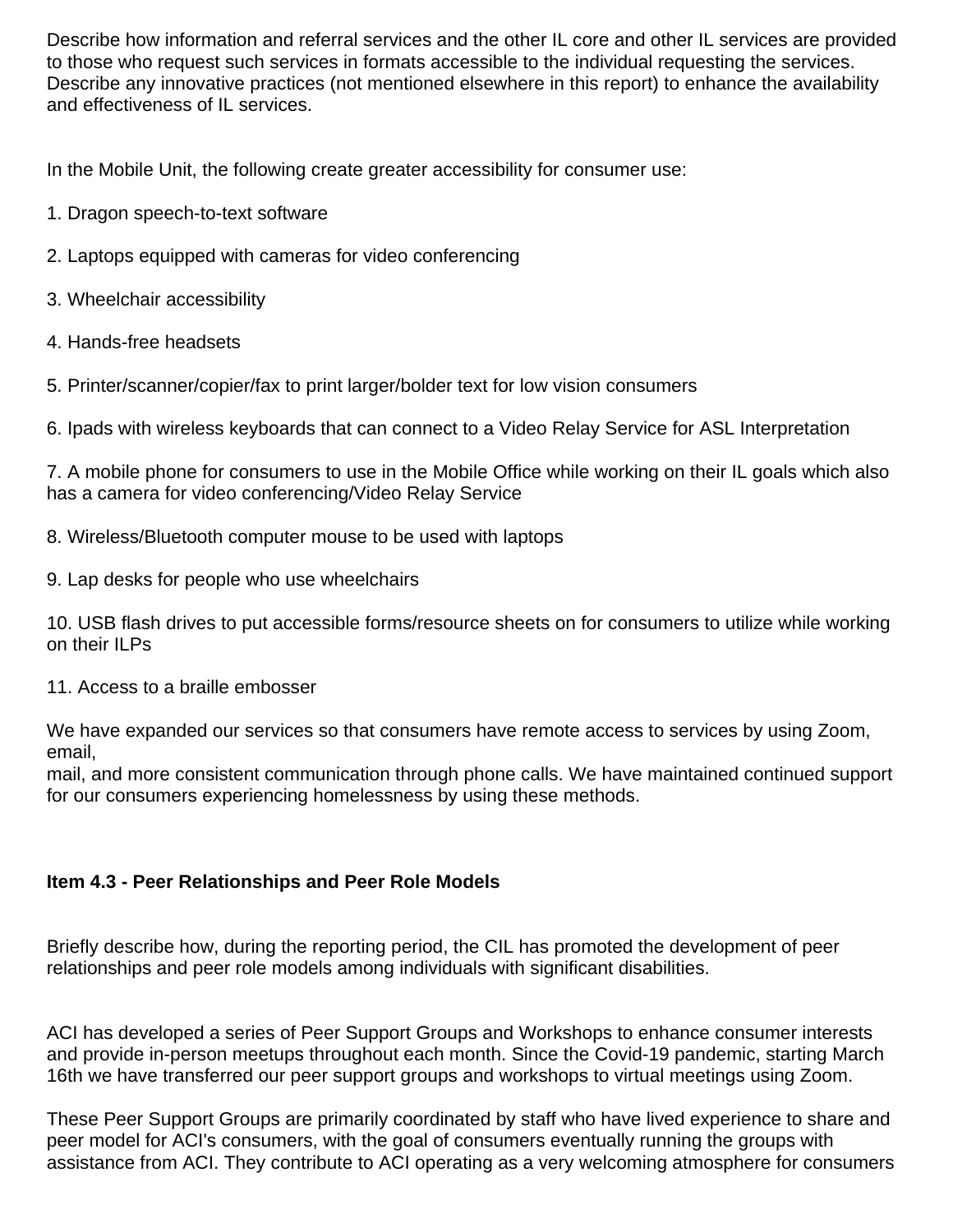to engage with others, establish new friendships, and expand their support networks. We currently offer The Chronicles Peer Support, Self-Empowerment Peer Group, and Youth Connect Call.

Peer relationships are also developed through the consumer-IL Specialist dynamic. Over 63.6% of ACI's IL Specialists identify as having a disability. We have found since the pandemic that virtual peer support group events have been an added form of support to our consumers who have experienced isolation because of social distancing.

#### **Item 4.4 - Goals Related to Increased Independence in a Significant Life Area**

Indicate the number of consumers who set goals related to the following significant life areas, the number whose goals are still in progress, and the number who achieved their goals as a result of the provision of IL services.

| <b>Significant Life Area</b>                                               | <b>Goals Set</b> | <b>Goals</b><br><b>Achieved</b> | In Progress |
|----------------------------------------------------------------------------|------------------|---------------------------------|-------------|
| Self-Advocacy/Self-Empowerment                                             | 13               |                                 | 11          |
| Communication                                                              |                  | $\Omega$                        |             |
| Mobility/Transportation                                                    | 16               | 3                               | 11          |
| <b>Community-Based Living</b>                                              | 54               | 13                              | 33          |
| Educational                                                                | 4                | 0                               | 3           |
| Vocational                                                                 | 10               |                                 |             |
| Self-Care                                                                  | 22               |                                 | 19          |
| Information Access/Technology                                              |                  | 0                               | 6           |
| Personal Resource Management                                               | 24               | 3                               | 16          |
| Relocation from a Nursing Home or<br>Institution to Community-Based Living |                  | $\Omega$                        |             |
| Community/Social Participation                                             |                  | $\Omega$                        |             |
| Other                                                                      |                  | O                               |             |

**ACL Feedback:** I am in the process of reviewing PPRs. I am not able to locate any information that shows services or activities in the area of Nursing Home Transition Services. Because this is a required core service, I wanted to give you an opportunity to point out what I may have overlooked.

#### **Item 4.5 - Improved Access To Transportation, Health Care Services, and Assistive Technology**

In column one, indicate the number of consumers who required access to previously unavailable transportation, health care services, or assistive technology during the reporting period. Of the consumers listed in column one, indicate in column two, the number of consumers who, as a result of the provision of IL services (including the four core services), achieved access to previously unavailable transportation, health care services, or assistive technology during the reporting period. In column three, list the number of consumers whose access to transportation, health care services or assistive technology is still in progress at the end of the reporting period.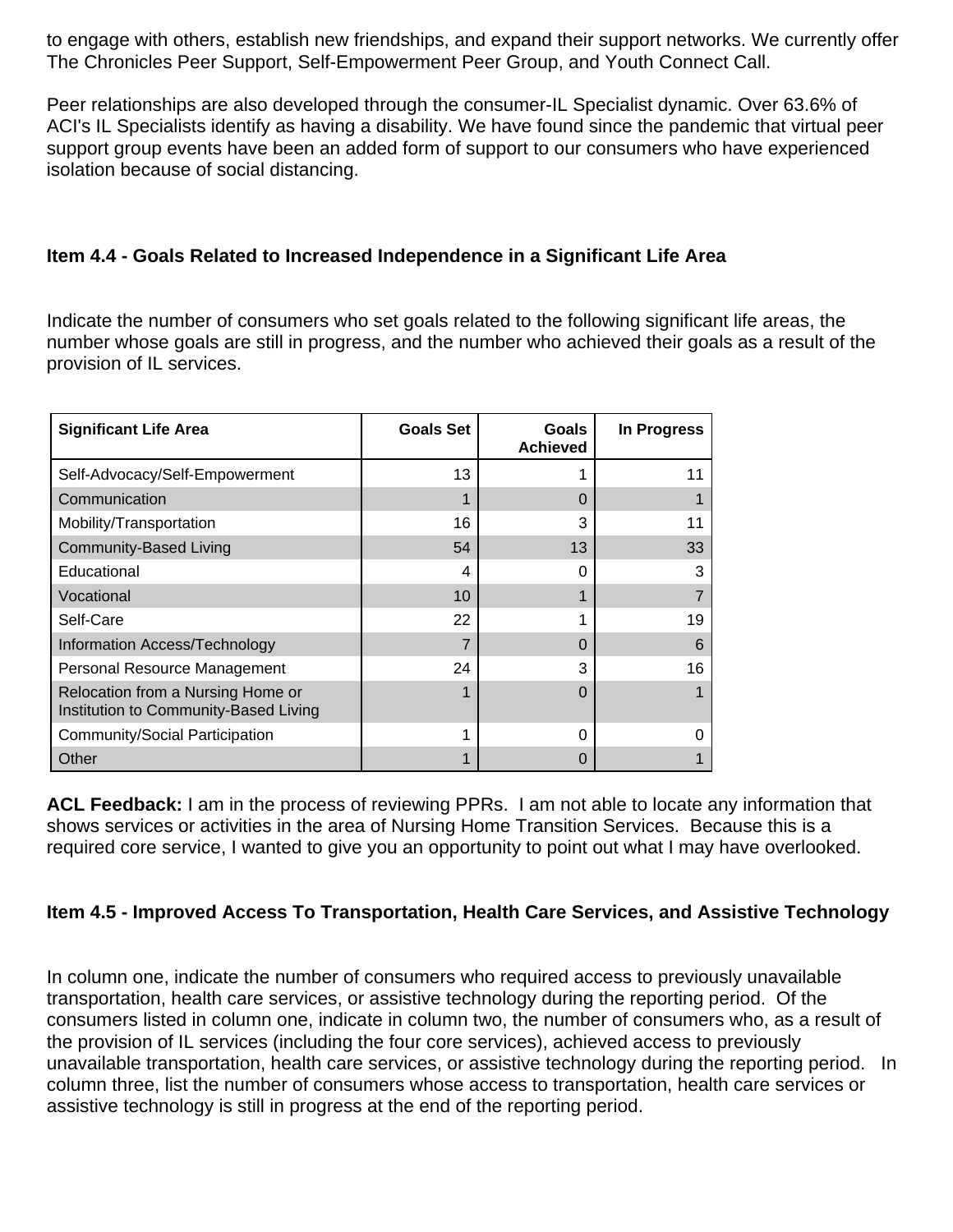| <b>Areas</b>             | # of<br><b>Consumers</b><br><b>Requiring</b><br><b>Access</b> | # of<br><b>Consumers</b><br><b>Achieving</b><br><b>Access</b> | # of<br><b>Consumers</b><br>Whose<br>Access is in<br><b>Progress</b> |
|--------------------------|---------------------------------------------------------------|---------------------------------------------------------------|----------------------------------------------------------------------|
| (A) Transportation       | 9                                                             | 3                                                             |                                                                      |
| (B) Health Care Services | 10                                                            | 0                                                             |                                                                      |
| (C) Assistive Technology | 6                                                             | 0                                                             |                                                                      |

Note: For most IL services, a consumer's access to previously unavailable transportation, health care and assistive technology is documented through his or her CSR. In some instances, consumers may achieve an outcome solely through information and referral (I&R) services. To document these instances as successful outcomes, providers are not required to create CSRs for these consumers, but must be able to report that follow-up contacts with these consumers showed access to previously unavailable transportation, health care and assistive technology.

#### **Item 4.6 - Self-Help and Self-Advocacy**

Briefly describe how the CIL has promoted self-help and self-advocacy among individuals with significant disabilities during the reporting period.

ACI works with consumers to accomplish their goals to the extent necessary based on disability, but we do not complete tasks on behalf of consumers. This includes making phone calls, sending emails, completing paperwork, and other tasks. ACI strives to provide consumers with the tools they need to complete the task, which might require an IL Specialist to guide them through the process and develop skills to become more independent. ACI believes as people with disabilities become more knowledgeable and independent, they will become more empowered and self-reliant and can identify more goals. Our services have become virtual, because of this more buy-in with the individual consumer is required in order to successfully receive services. Independent Living Specialists have provided support in this by providing multiple solutions in order to complete paperwork. They are now utilizing the document center in CIL Suite to keep track of consumer information.

ACI actively promotes self-advocacy by establishing collaborative relationships with consumers. Our rep payee system has become digital this year. We have all our rep payees now using debit cards and managing their personal spending on an online platform. Further expanding their self-advocacy and self-development.

Independent Living Specialists are dedicated to helping people develop creative solutions, work through issues, and overcome obstacles. When consumers are feeling "stuck" and unsure of how to proceed, peer support becomes an essential tool to motivate and help people feel empowered. ACI utilizes one-on-one peer support daily.

ACI hosted a virtual youth summit aimed at promoting self-advocacy and self-help through the use of an agency developed curriculum. During the InPower Youth Summit, youth were given the opportunity to practice self-advocacy in a variety of ways including listening to various speakers living successfully independently, having an opportunity to meet with local elected officials to share their personal stories and ask questions about the place of people with disabilities in the community. Youth also attended various sessions on educational and employment resources in various environments including information on how to self-advocate for needed reasonable accomodations within these environments. Over the course of our 8-week online series, the youth learned how to better develop their relationship with themselves and others as well as network within the cohort and identified mentors who could help them in their growth as a self-advocate. Throughout the summit, ACI promoted self-determination and the importance of youth making their own decisions and choices and directing their own lives.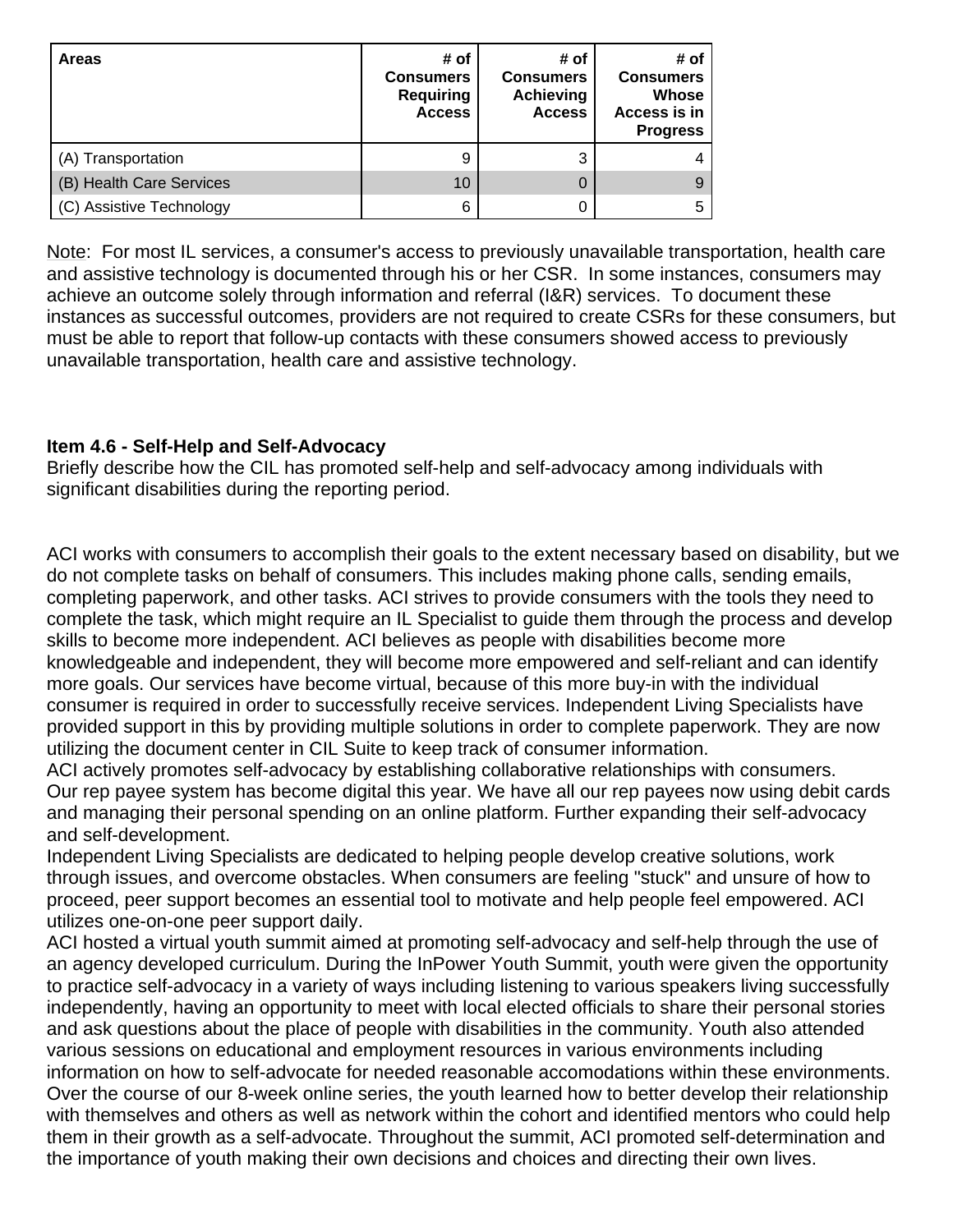#### **Item 4.7 - Additional Information Concerning Individual Services or Achievements**

Please provide any additional description or explanation concerning individual services or achievements reported in Section 4, including outstanding success stories and/or major obstacles encountered.

It was not a typical year for the Mobile Unit. In November of 2019, we were notified that there were four recalled parts on the Mobile Unit. It took the manufacturers close to one calendar year to produce/install the recalled parts. That combined with the Pandemic, created some significant barriers to provide services. The Mobile Unit is currently serving 16 consumers. The Mobile unit was able to participate in Project Homeless Connect and the Denver Day of Dignity which are 2 major resource fairs to provide services for unhoused people. The Mobile Unit is also in the early stages of creating a re-entry program for people with significant disabilities who are exiting the prison system.

One of the first mobile unit consumers who has been homeless for 2 years. Atlantis helped him attain an MHCD waiver (for long term care services) and secured transitional housing. He moved in on February 1st!

A consumer experiencing homelessness connected with the Mobile Unit. After working together, he was able to secure transitional housing. This was accomplished by collaborating with one of his good friends to pay a discounted monthly rental and ensuring that payments were made on a consistent basis.

A consumer was living in a shelter for victims of domestic violence. She was referred to the Mobile Unit, and, as a team, was able to obtain a Section 8 voucher. She now has permanent housing.

The Mobile Unit assisted a consumer with legal issues and applied for Section 8 Housing. Once the legal issues are cleared, he will be able to move into the housing through his new Section 8 voucher!

The Mobile Unit assisted a consumer desperately needing housing to find six-months transitional housing through Pillar Properties. She is currently working with the Mobile Unit to get permanent housing through Volunteers of America.

A consumer who was heading to an assisted living facility worked with the Mobile Unit for one month and was able to avoid institutionalization and instead live in transitional housing.

The Mobile Unit assisted a consumer find and secure a one-bedroom apartment with his voucher. Atlantis then helped him use his voucher to find a two-bedroom to be able to have legal custody of his daughter.

A consumer had a stroke and his abilities and life drastically changed. The Mobile Unit helped him obtain financial independence after having a representative payee assigned to him.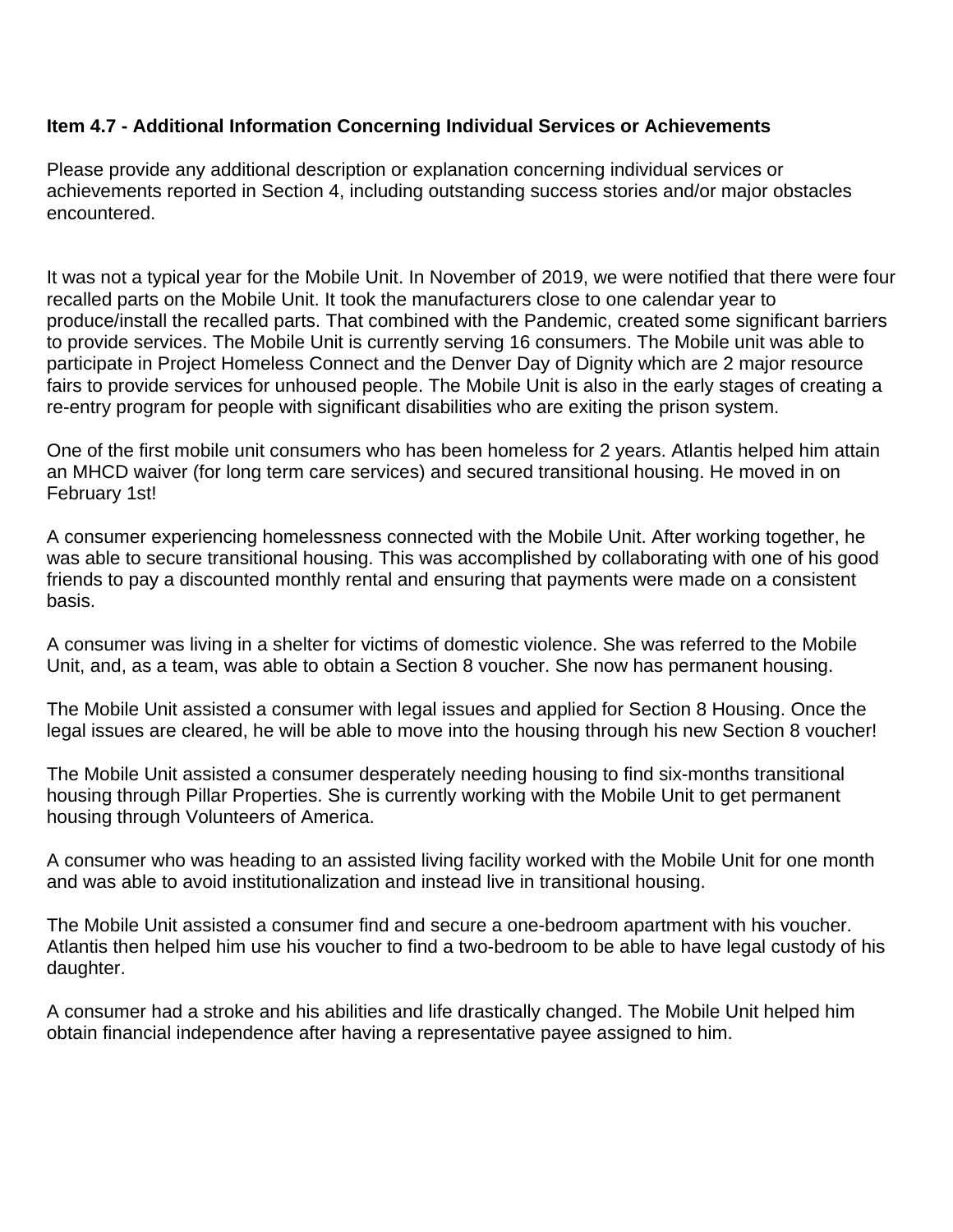# **SECTION 5 - PROVISION OF SERVICES**

## **Item 5.1 - Compliance Indicator 2: Provision of Services on a Cross-Disability Basis**

Briefly describe how, during the reporting period, the CIL has ensured that IL services are provided to eligible individuals with a diversity of significant disabilities and individuals who are members of populations that are unserved or underserved, without restrictions based on the particular type or types of significant disability and in a manner that is neither targeted nor limited to a particular type of significant disability.

Through the mobile unit, we have provided outreach to underserved communities. In March we had to change our approach in doing so from in-person services to digital. We are expanding transition services into our mobile unit by providing diversion services to those at risk of institutionalization using our mobile unit specialists to transition folx. ACI also has the Mobile Unit to help reach consumers who have a disability and who are also experiencing homelessness.

#### **Item 5.2 - Alternative Formats**

Briefly describe how, during the reporting period, the CIL has ensured the availability in alternative formats of all of its written policies and materials and IL services, as appropriate.

ACI has all documentation reviewed internally for accessibility features. ACI has also purchased Jaws software for the Windows 10 update and a braille embosser for individuals who are blind or have low vision.

If a consumer requests documentation in a different language, ACI will have the documentation translated as quickly as possible.

If the documentation is desired in a screen readable digital format ACI can modify the document into a PDF that is compatible with screen reader software. The enlarged print is also available if needed.

ACI is moving toward more electronic formats for ease of accessibility. These include satisfaction and interest surveys, program marketing, and Consumer Service Records.

ACI is currently updating our website in order to make it more accessible to consumers and interactive so that consumers can receive services faster.

#### **Item 5.3 - Equal Access**

(A) Briefly describe how, during the reporting period, the CIL has ensured equal access of individuals with significant disabilities, including communication and physical access, to the center's services, programs, activities, resources, and facilities, whether publicly or privately funded. Equal access, for the purposes of this indicator, means that the same access is provided to any individual with a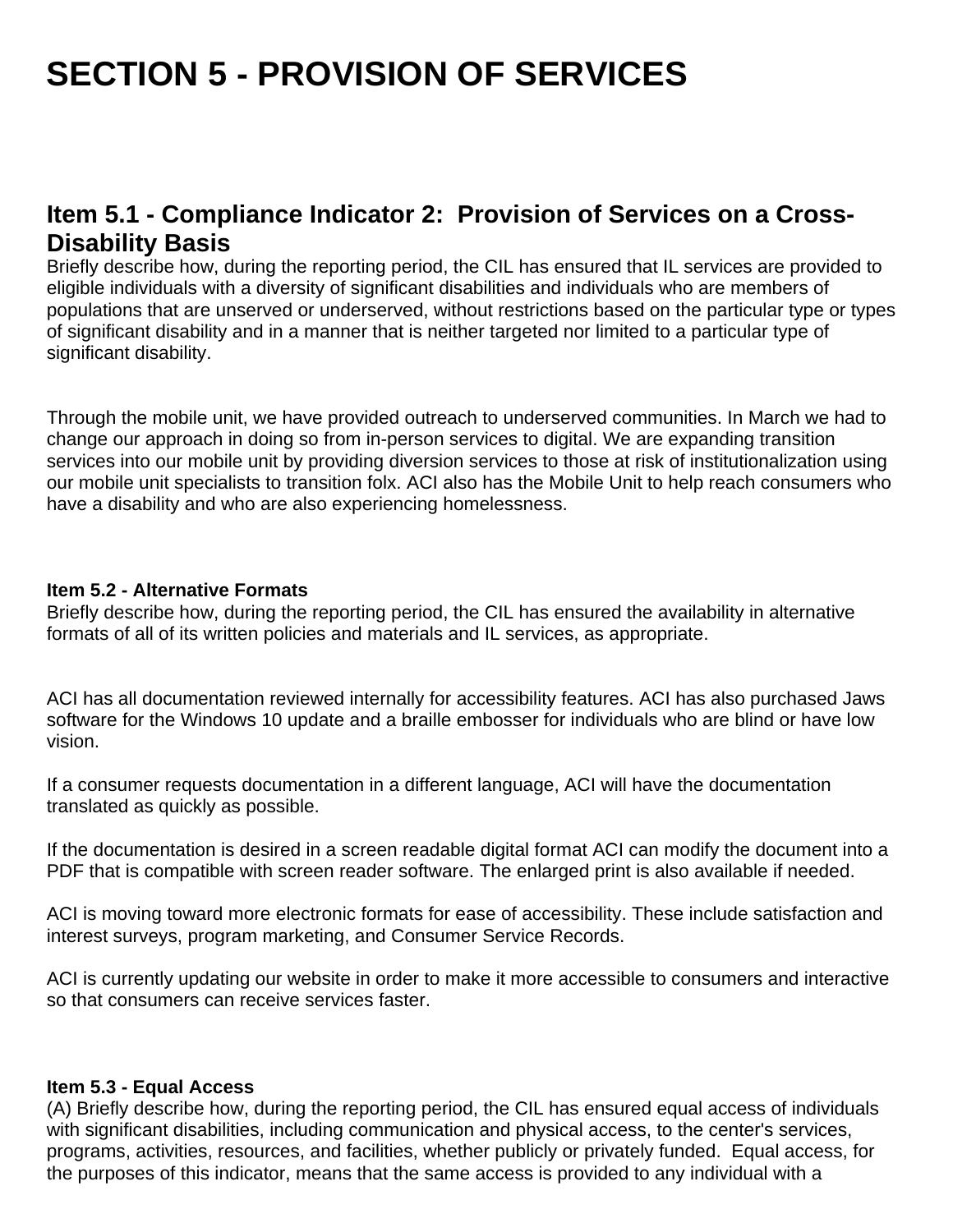significant disability regardless of the individual's type of significant disability.

The IL Mobile Unit has access to the same services as the office location. The Mobile Unit itself is open and accessible to people who use wheelchairs or other adaptive equipment.

(B) Briefly describe how, during the reporting period, the CIL has advocated for and conducted activities that promote the equal access to all services, programs, activities, resources, and facilities in society, whether public or private, and regardless of funding source, for individuals with significant disabilities. Equal access, for the purposes of this indicator, means that the same access provided to individuals without disabilities is provided in the center's service area to individuals with significant disabilities.

Inclusion in all parts of society is the basis of our philosophy. ACI has worked hard to ensure all activities, events, and meetings are open to everyone by scheduling interpreters, providing materials in an accessible format, and any other reasonable accommodation necessary to promote participation

ACI has been continuously promoting its website and social media as one mode of communication with consumers, so they are aware of events occurring at ACI as well as at the local and state level.

Atlantis continued to participate in groups looking at addressing challenges in finding affordable, accessible, and integrated housing.

#### **Item 5.4 - Consumer Information**

Briefly describe how, during the reporting period, the CIL has ensured that consumers have the opportunity to develop and achieve their goals (either with or without an ILP) and that the consumer has the opportunity to express satisfaction with the center and such consumer satisfaction results are evaluated by the center.

Upon intake, consumers are met with the opportunity to discuss at length what they would like to achieve in working with ACI. When the ILP or

goals are set, it is a very common practice to include a checkpoint to discuss, evaluate, and adjust the action steps to meet the expectation and

desired outcomes. Waiving the ILP is also an option presented to every consumer, and although not encouraged, consumers are able to do so.

Management and staff have an "open door" policy and encourage consumers to communicate progress and feedback before the grievance

the procedure is called into action.

ACI's grievance policy dictates that if there is any dissatisfaction, consumers are welcome to bring issues to managers and the Executive Director.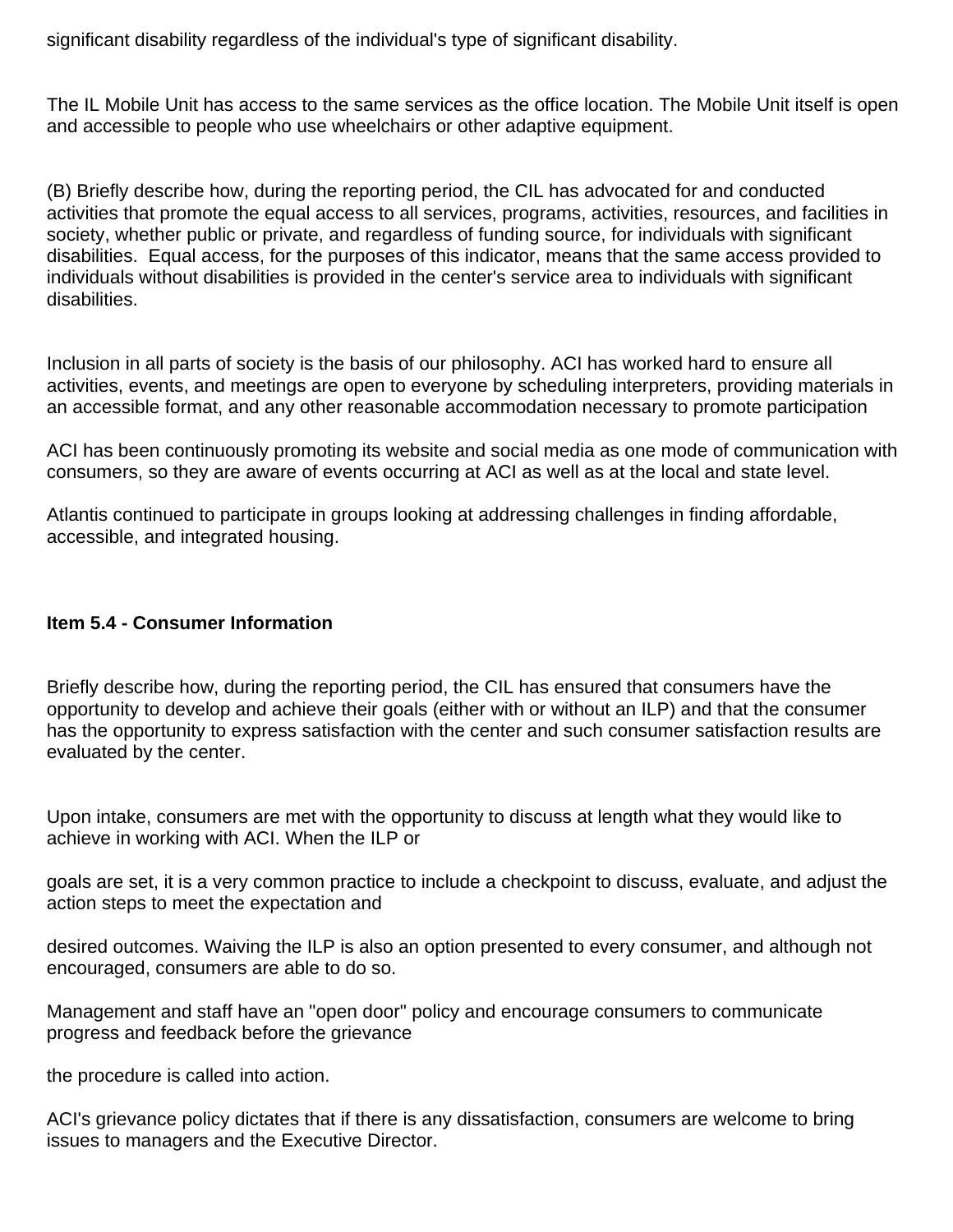If a resolution cannot happen at this level, consumers are invited to submit a letter to the board requesting a review of the situation. The Client

Assistance Program (CAP) information is provided upon intake and consumers are encouraged to reach out for a third party intervention at any

time.

A digitally accessible 60 Day Checkpoint Survey is sent to consumers on how they feel services were delivered, and they have an opportunity to

suggest improvements in service provision. We then evaluate the survey results and address any problematic practices and room for innovation.

Summaries of survey results are shared with management and staff.

#### **Item 5.5 - Consumer Service Record Requirements**

Briefly describe how, during the reporting period, the CIL ensured that each consumer's CSR contains all of the required information.

ACI has created detailed outlines for all employees to follow when creating, organizing, or closing a CSR which allows for more streamlined, consistent files.

ACI continues to implement its Quality Assurance Program to ensure quarterly file audits are completed, recorded, and resolved. ACI's quarterly file audits to ensure consistency and thoroughness of the CSRs. Staff provide a sampling of files for peer review and receive one-on-one feedback on any necessary changes. Since we have transitioned to working remotely, we have developed a Digital File Audit Checklist to guide IL Specialists on how to properly audit digital files in CIL Suite. We have begun to scan in hard copies of CSRs into the document center in CIL Suite. We are working on scanning in CSRs for the past three years.

ACI staff regularly review CSR data to ensure that all consumer information is up-to-date and that consumer goals match the services received. Management schedules one-on-one meetings with IL Specialists to ensure that any missing data is entered in a timely manner.

ACI has added an Intake Coordinator position last year to facilitate a streamlined intake process for incoming consumer inquiries and information and referrals. We now have two intake coordinators to stream calls and ensure consumer access to services. We have added two team leads that provide supervision of the staff and intake coordinators equally to ensure that IL Specialists have the support and guidance needed.

#### **Item 5.6 - Community Activities Community Activities Table**

In the table below, summarize the community activities involving the CIL's staff and board members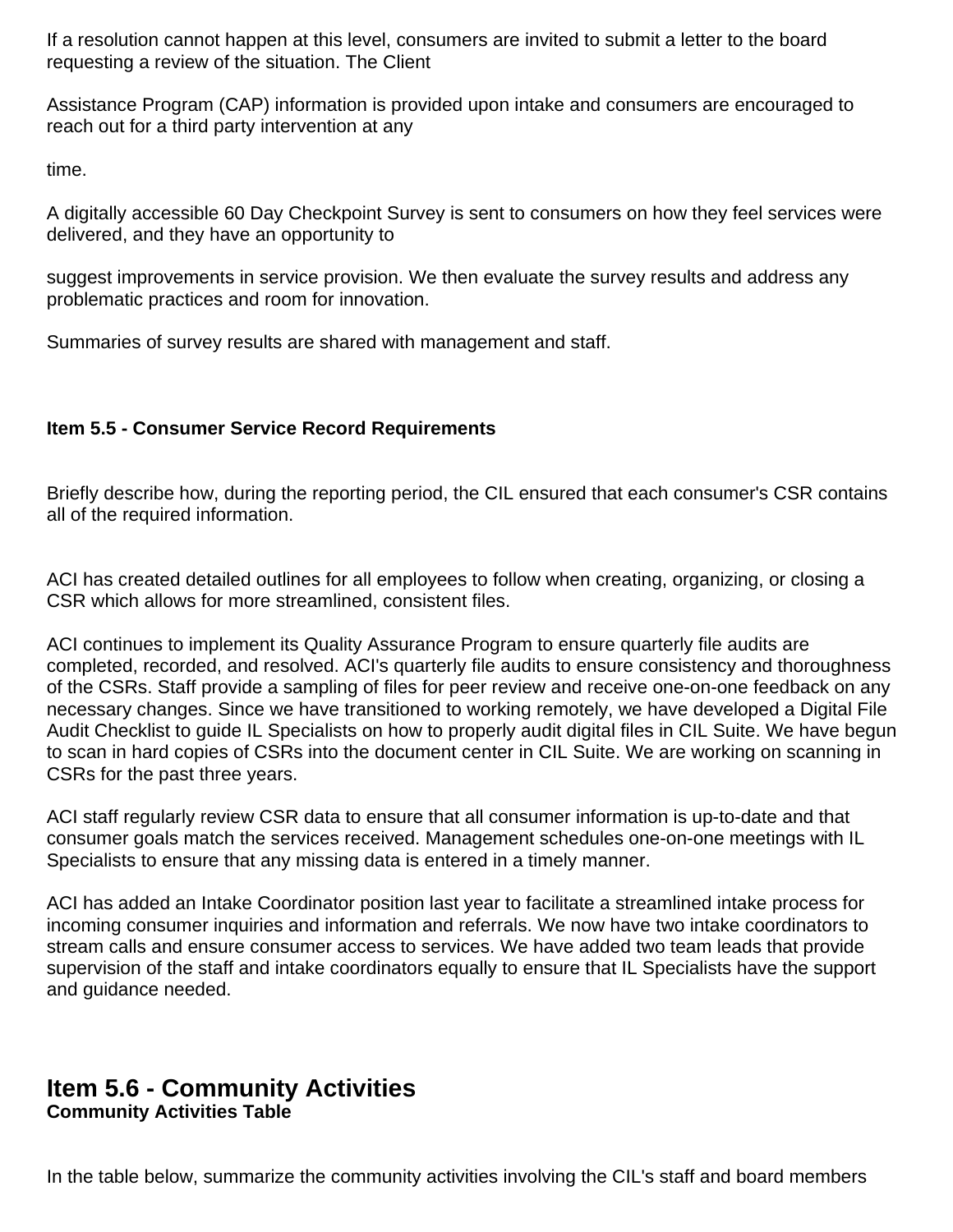during the reporting period. For each activity, identify the primary disability issue(s) addressed as well as the type of activity conducted. Describe the primary objective(s) and outcome(s) for each activity. Add more rows as necessary.

| <b>Issue Area</b>                                                              | <b>Activity Type</b>                                          | <b>Hours</b><br><b>Spent</b> | Objective(s)                                                                                                                         | Outcomes(s)                                                                                                                            |
|--------------------------------------------------------------------------------|---------------------------------------------------------------|------------------------------|--------------------------------------------------------------------------------------------------------------------------------------|----------------------------------------------------------------------------------------------------------------------------------------|
| Youth Transition                                                               | <b>Community and Systems</b><br>Advocacy                      | 1                            | Develop/Participate in<br>Trainings to Increase<br>Knowledge of the IL<br>Philosophy, Disability<br>Rights and IL Services.          | Finished vision boards<br>and did a voting activity<br>with the youth                                                                  |
| <b>Youth Transition</b>                                                        | <b>Community Education &amp;</b><br><b>Public Information</b> | $\overline{2}$               | <b>Community Partner</b><br>Collaboration/Outreach<br>for Increased Awareness<br>of Services for PWD                                 | Presented to family<br>members of youth abt<br>services here at Atlantis                                                               |
| <b>Community Services</b><br><b>Issues</b>                                     | Community Education &<br>Public Information                   | 2                            | <b>RTD and First Transit</b><br>new drivers come in to<br>get a tour and learn<br>about the history<br>between our<br>organizations. | Education of community<br>members                                                                                                      |
| <b>Increasing Accessibility</b><br>to Transportation                           | <b>Community and Systems</b><br>Advocacy                      | 2.5                          | <b>Transportation: Systems</b><br>Advocacy                                                                                           | RTD reconsidering policy<br>regarding conditional vs<br>unconditional disability<br>definitions for Access-A-<br>Ride.                 |
| <b>Increasing Opportunities</b><br>for Affordable,<br>Accessible housing Units | <b>Other Services</b>                                         | $\mathbf 0$                  | Monthly meeting with the<br><b>Aurora Housing Authority</b><br>to issue individual based<br>811 vouchers.                            | Increased housing                                                                                                                      |
| <b>Community Services</b><br><b>Issues</b>                                     | <b>Community Education &amp;</b><br><b>Public Information</b> | 24                           | <b>Community Partner</b><br>Collaboration/Outreach<br>for Increased Awareness<br>of Services for PWD                                 | Discuss the issues and<br>solutions around<br>affordable housing and<br>the next 5 year future of<br>Colorado housing                  |
| Youth Transition                                                               | Collaborating and<br>Networking                               | 1                            | <b>Community Education:</b><br>Academic Outreach                                                                                     | Provided an overview of<br>education options post<br>secondary for transition<br>aged youth                                            |
| <b>Community Services</b><br><b>Issues</b>                                     | <b>Community and Systems</b><br>Advocacy                      | 2.5                          | Public<br>Policy/Legal/Advocacy<br>Related to Accessibility:<br><b>Systems Advocacy</b>                                              | Discussed developing<br>survey for community<br>activities related to<br><b>Disability Integration Act</b><br>and ADAPT budgeting.     |
| <b>Community Services</b><br><b>Issues</b>                                     | <b>Outreach Efforts</b>                                       | 8                            | <b>Community Partner</b><br>Collaboration/Outreach<br>for Increased Awareness<br>of Services for PWD                                 | I spoke with 95 people<br>directly about ACI<br>services, I gave out ACI<br>brochures and my<br>contact info to potential<br>consumers |
| <b>Community Services</b><br><b>Issues</b>                                     | Community Education &<br><b>Public Information</b>            | $\overline{2}$               | <b>RTD and First Transit</b><br>new drivers come in to<br>get a tour and learn<br>about the history<br>between our<br>organizations. | education of community<br>members                                                                                                      |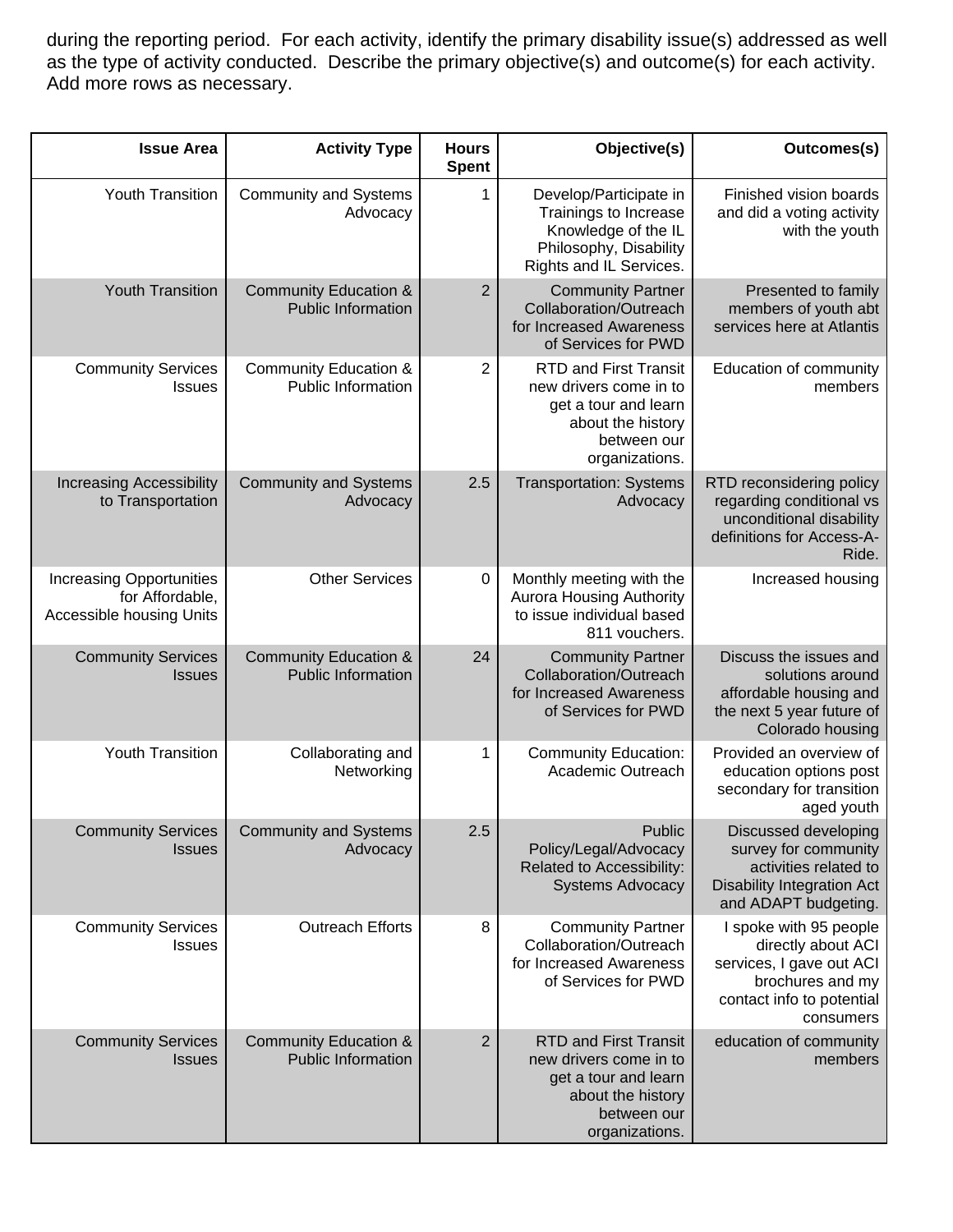| <b>Issue Area</b>                          | <b>Activity Type</b>                                          | <b>Hours</b><br><b>Spent</b> | Objective(s)                                                                                                                         | Outcomes(s)                                                                                                                |
|--------------------------------------------|---------------------------------------------------------------|------------------------------|--------------------------------------------------------------------------------------------------------------------------------------|----------------------------------------------------------------------------------------------------------------------------|
| <b>Community Services</b><br><b>Issues</b> | Collaborating and<br>Networking                               | 1                            | <b>Community Partner</b><br>Collaboration/Outreach<br>for Increased Awareness<br>of Services for PWD                                 | National Civic League<br>conf call to discuss ways<br>to make listening<br>sessions around Denver<br>more accessible       |
| <b>Community Services</b><br><b>Issues</b> | <b>Community and Systems</b><br>Advocacy                      | 0                            | Monthly NCIL Regional<br><b>Representative Meeting</b>                                                                               | advocacy for national<br>policy changes                                                                                    |
| <b>Community Services</b><br><b>Issues</b> | <b>Community and Systems</b><br>Advocacy                      | 2                            | Create and support<br>implementation of an<br>equitable community<br>engagement framework<br>for state agencies.                     | Ongoing                                                                                                                    |
| <b>Community Services</b><br><b>Issues</b> | <b>Outreach Efforts</b>                                       | 3                            | <b>Community Outreach</b><br>and Advocacy                                                                                            | Mike and I met with<br>consumers to provide<br>education and outreach<br>on the services we<br>provide.                    |
| <b>Community Services</b><br><b>Issues</b> | Collaborating and<br>Networking                               | 0                            | Monthly meeting with<br>Colorado CILs to discuss<br>and prioritize statewide<br>IL needs                                             | ongoing                                                                                                                    |
| <b>Youth Transition</b>                    | <b>Community and Systems</b><br>Advocacy                      | 1                            | Youth Outreach and<br>Education                                                                                                      | Christina led the class on<br>financial management<br>and budgeting.                                                       |
| <b>Community Services</b><br><b>Issues</b> | <b>Community and Systems</b><br>Advocacy                      | 0                            | Discussion with a new<br>nonprofit organization in<br>Denver to support<br>individuals with mental<br>health needs.                  | Identified opportunities<br>for collaboration                                                                              |
| <b>Community Services</b><br><b>Issues</b> | <b>Community Education &amp;</b><br><b>Public Information</b> | $\overline{2}$               | <b>RTD and First Transit</b><br>new drivers come in to<br>get a tour and learn<br>about the history<br>between our<br>organizations. | education of community<br>members                                                                                          |
| <b>Community Services</b><br><b>Issues</b> | <b>Materials Development</b>                                  | 16                           | <b>Employment Network:</b><br>Expand and Develop a<br>Network for Increased<br>Employment<br>Opportunities for PWD                   | Sam & Anaya learned<br>new ways to support<br>PWD, including<br>sponsorship, social<br>justice, and effective<br>data use. |
| <b>Community Services</b><br><b>Issues</b> | <b>Community Education &amp;</b><br><b>Public Information</b> | 2                            | <b>RTD and First Transit</b><br>new drivers come in to<br>get a tour and learn<br>about the history<br>between our<br>organizations. | education of community<br>members                                                                                          |
| <b>Community Services</b><br><b>Issues</b> | <b>Outreach Efforts</b>                                       | 1.5                          | <b>Community Education:</b><br>History of the Disability<br><b>Rights Movement</b>                                                   | Presented to a Diversity<br>undergraduate class at<br>Regis University about<br><b>Disability History</b>                  |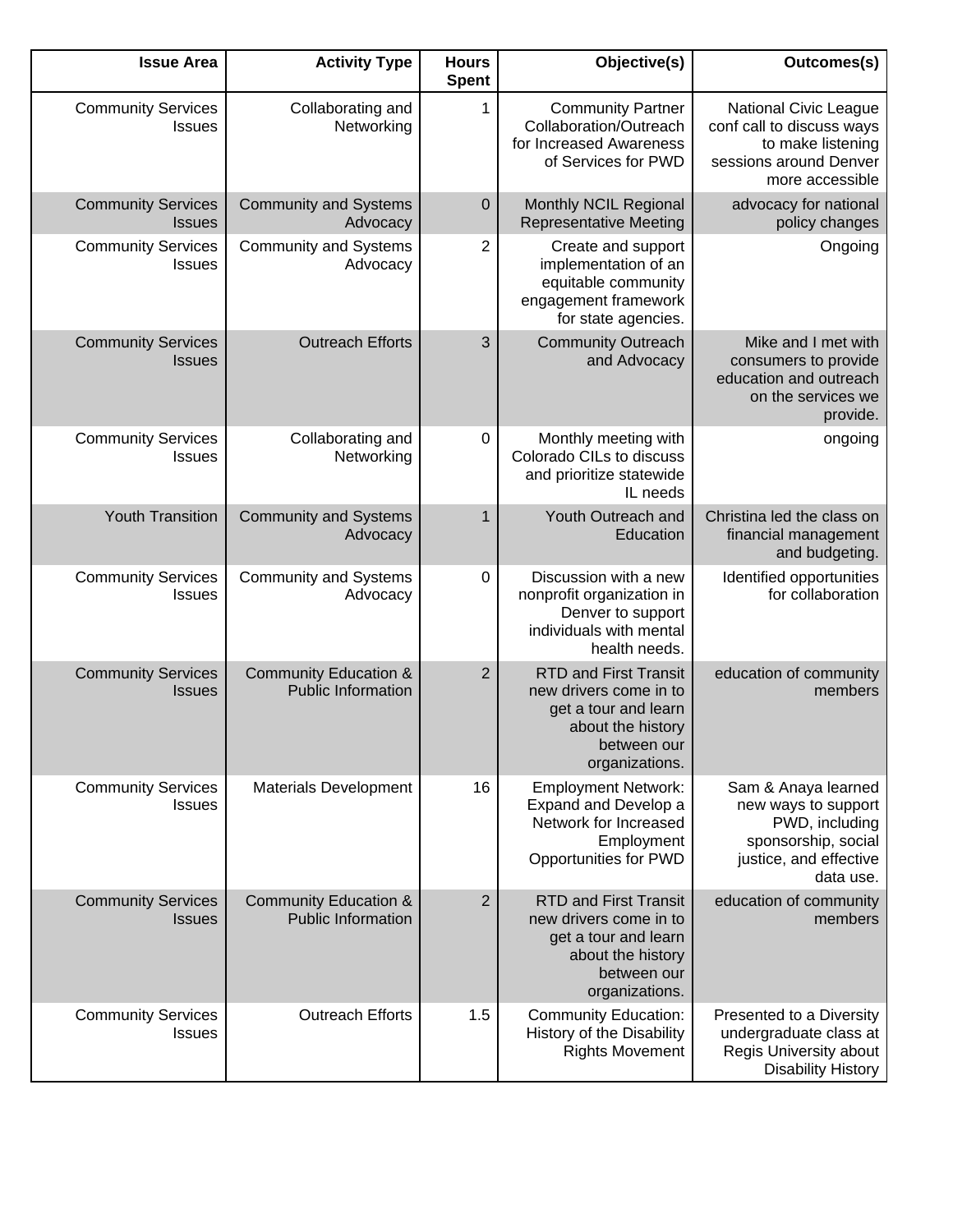| <b>Issue Area</b>                                                                     | <b>Activity Type</b>                                          | <b>Hours</b><br><b>Spent</b> | Objective(s)                                                                                                                         | Outcomes(s)                                                                                                                              |
|---------------------------------------------------------------------------------------|---------------------------------------------------------------|------------------------------|--------------------------------------------------------------------------------------------------------------------------------------|------------------------------------------------------------------------------------------------------------------------------------------|
| <b>Increasing Opportunities</b><br>for Affordable,<br><b>Accessible housing Units</b> | <b>Community and Systems</b><br>Advocacy                      | $\overline{2}$               | Increase access to fair,<br>affordable, accessible<br>housing.                                                                       | Discussed Bill to add<br>state level Source of<br>Income protections<br>renters anticipated Bills<br>introduced by State<br>Legislature  |
| <b>Increasing Opportunities</b><br>for Affordable,<br>Accessible housing Units        | <b>Community and Systems</b><br>Advocacy                      | 2                            | To discuss concerns<br>about the future of the<br>Fair Housing Center.                                                               | Confidential                                                                                                                             |
| <b>Community Services</b><br><b>Issues</b>                                            | <b>Materials Development</b>                                  | $\mathbf 0$                  | <b>Employment Network:</b><br>Expand and Develop a<br>Network for Increased<br>Employment<br><b>Opportunities for PWD</b>            | Sam & Anaya learned<br>new ways to support<br>PWD, including<br>sponsorship, social<br>justice, and effective<br>data use.               |
| <b>Youth Transition</b>                                                               | <b>Community and Systems</b><br>Advocacy                      | 1                            | Youth Outreach and<br>Education                                                                                                      | Shantelle led the class<br>on benefits information<br>and planning.                                                                      |
| <b>Community Services</b><br><b>Issues</b>                                            | <b>Community Education &amp;</b><br><b>Public Information</b> | $\overline{2}$               | <b>RTD and First Transit</b><br>new drivers come in to<br>get a tour and learn<br>about the history<br>between our<br>organizations. | education of community<br>members                                                                                                        |
| <b>Community Services</b><br><b>Issues</b>                                            | Collaborating and<br>Networking                               | 3                            | <b>Community Partner</b><br>Collaboration/Outreach<br>for Increased Awareness<br>of Services for PWD                                 | Met Bryon Shaw<br>explaining what we are<br>who we serve in the<br>community. Gave<br>contact info and<br>brochures to keep in<br>touch. |
| <b>Youth Transition</b>                                                               | Collaborating and<br>Networking                               | 16                           | Rosemary and Anaya<br>collaborating and<br>networking with other<br>CILs across the country<br>supporting rural areas.               | Rosemary and Anaya<br>collaborating and<br>networking with other<br>CILs across the country<br>supporting rural areas.                   |
| <b>Community Services</b><br><b>Issues</b>                                            | Collaborating and<br>Networking                               | 24                           | Rosemary, Robbie, and<br>Anaya collaborating and<br>networking with other<br>CILs across the country<br>supporting rural areas.      | Rosemary, Robbie, and<br>Anaya collaborating and<br>networking with other<br>CILs across the country<br>supporting rural areas.          |
| <b>Community Services</b><br><b>Issues</b>                                            | <b>Community Education &amp;</b><br><b>Public Information</b> | $\overline{2}$               | <b>Community Education:</b><br>History of the Disability<br><b>Rights Movement</b>                                                   | Presented an<br>intersectional disability<br>history at the APRIL<br>Conference                                                          |
| <b>Community Services</b><br><b>Issues</b>                                            | Collaborating and<br>Networking                               | 24                           | Rosemary, Robbie, and<br>Anaya collaborating and<br>networking with other<br>CILs across the country<br>supporting rural areas.      | Rosemary, Robbie, and<br>Anaya collaborating and<br>networking with other<br>CILs across the country<br>supporting rural areas.          |
| <b>Community Services</b><br><b>Issues</b>                                            | Collaborating and<br>Networking                               | $\overline{2}$               | Robbie and Anaya<br>collaborating and<br>networking with other<br>CILs across the country<br>supporting rural areas.                 | Robbie and Anaya<br>collaborating and<br>networking with other<br>CILs across the country<br>supporting rural areas.                     |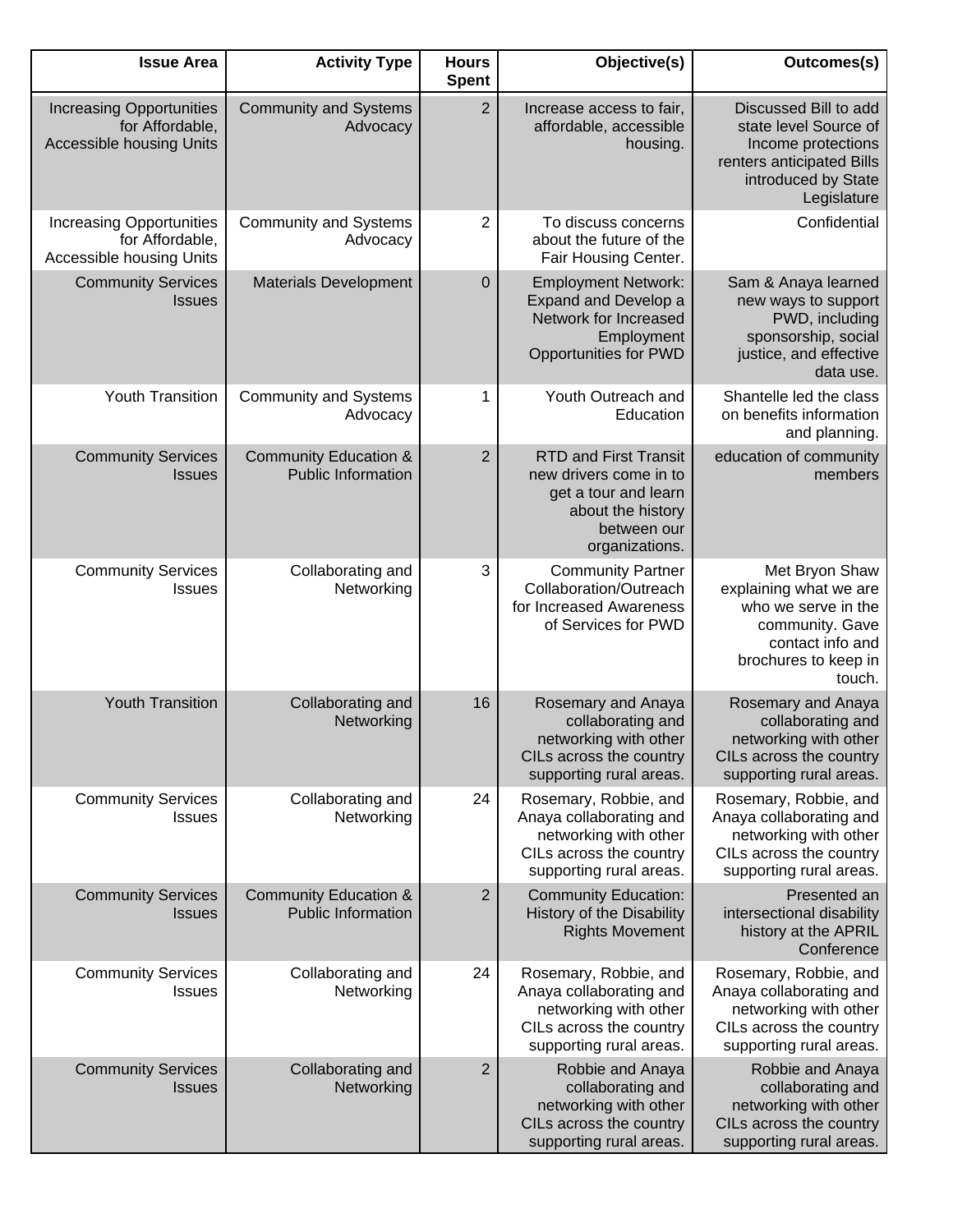| <b>Issue Area</b>                               | <b>Activity Type</b>                                          | <b>Hours</b><br><b>Spent</b> | Objective(s)                                                                                                                                        | Outcomes(s)                                                                                                                                    |
|-------------------------------------------------|---------------------------------------------------------------|------------------------------|-----------------------------------------------------------------------------------------------------------------------------------------------------|------------------------------------------------------------------------------------------------------------------------------------------------|
| <b>Community Services</b><br><b>Issues</b>      | <b>Community and Systems</b><br>Advocacy                      | 1                            | Ensure the equity<br>alliance is mutually<br>beneficial to community<br>and the alliance is<br>working to support<br>community.                     | Some shifts will be made<br>to better align the work<br>of the alliance with<br>needs of the community.                                        |
| <b>Youth Transition</b>                         | Collaborating and<br>Networking                               | 1                            | <b>Employment Network:</b><br>Expand and Develop a<br>Network for Increased<br>Employment<br>Opportunities for PWD.                                 | Discussed how to apply<br>for a job, steps to<br>building a resume and<br>disclosing your disability.                                          |
| <b>Community Services</b><br><b>Issues</b>      | <b>Community and Systems</b><br>Advocacy                      | 0                            | Meet with HCPF to<br>review their cost<br>containment strategies                                                                                    | Effectiveness of IHSS vs<br><b>LTHH Eligible but Not</b><br>Enrolled in LTSS<br>Navigating Medicare/<br>Medicaid Step-Down<br>Options Children |
| <b>Community Services</b><br><b>Issues</b>      | <b>Community Education &amp;</b><br><b>Public Information</b> | $\overline{2}$               | <b>RTD and First Transit</b><br>new drivers come in to<br>get a tour and learn<br>about the history<br>between our<br>organizations.                | education of community<br>members                                                                                                              |
| <b>Community Services</b><br><b>Issues</b>      | Collaborating and<br>Networking                               | 0                            | Monthly meeting with<br>DSE and CILs in<br>Colorado to discuss<br>issues facing statewide<br>IL network and strategize<br>resolutions               | ongoing                                                                                                                                        |
| <b>Youth Transition</b>                         | Collaborating and<br>Networking                               | 1                            | <b>Employment Network:</b><br>Expand and Develop a<br>Network for Increased<br>Employment<br><b>Opportunities for PWD</b>                           | Reviewed job interview<br>common questions and<br>practiced answers.                                                                           |
| <b>Community Services</b><br><b>Issues</b>      | Collaborating and<br>Networking                               | 1.5                          | <b>Community Partner</b><br>Collaboration/Outreach<br>for Increased Awareness<br>of Services for PWD                                                | Did a presentation to<br>parents of students at<br>South HS and shared<br>info on guardianship &<br>supported decision<br>making               |
| <b>Transition to Community</b>                  | <b>Community and Systems</b><br>Advocacy                      | $\mathbf 0$                  | Monthly meeting to<br>review HCPF policies<br>and services for<br>community transition<br>services                                                  | ongoing                                                                                                                                        |
| <b>Community Services</b><br><b>Issues</b>      | <b>Community and Systems</b><br>Advocacy                      | 2                            | <b>RTD and First Transit</b><br>new drivers come in to<br>get a tour and learn<br>about the history<br>between our<br>organizations.                | education of community<br>members                                                                                                              |
| Increasing Access to<br>Appropriate Health Care | Collaborating and<br>Networking                               | $\overline{2}$               | <b>Caring for Denver</b><br><b>Foundation launch</b><br>event. CDF will provide<br>funding for mental health<br>services in the city and<br>county. | Increased contacts and<br>visibility for partnerships<br>with the foundation.                                                                  |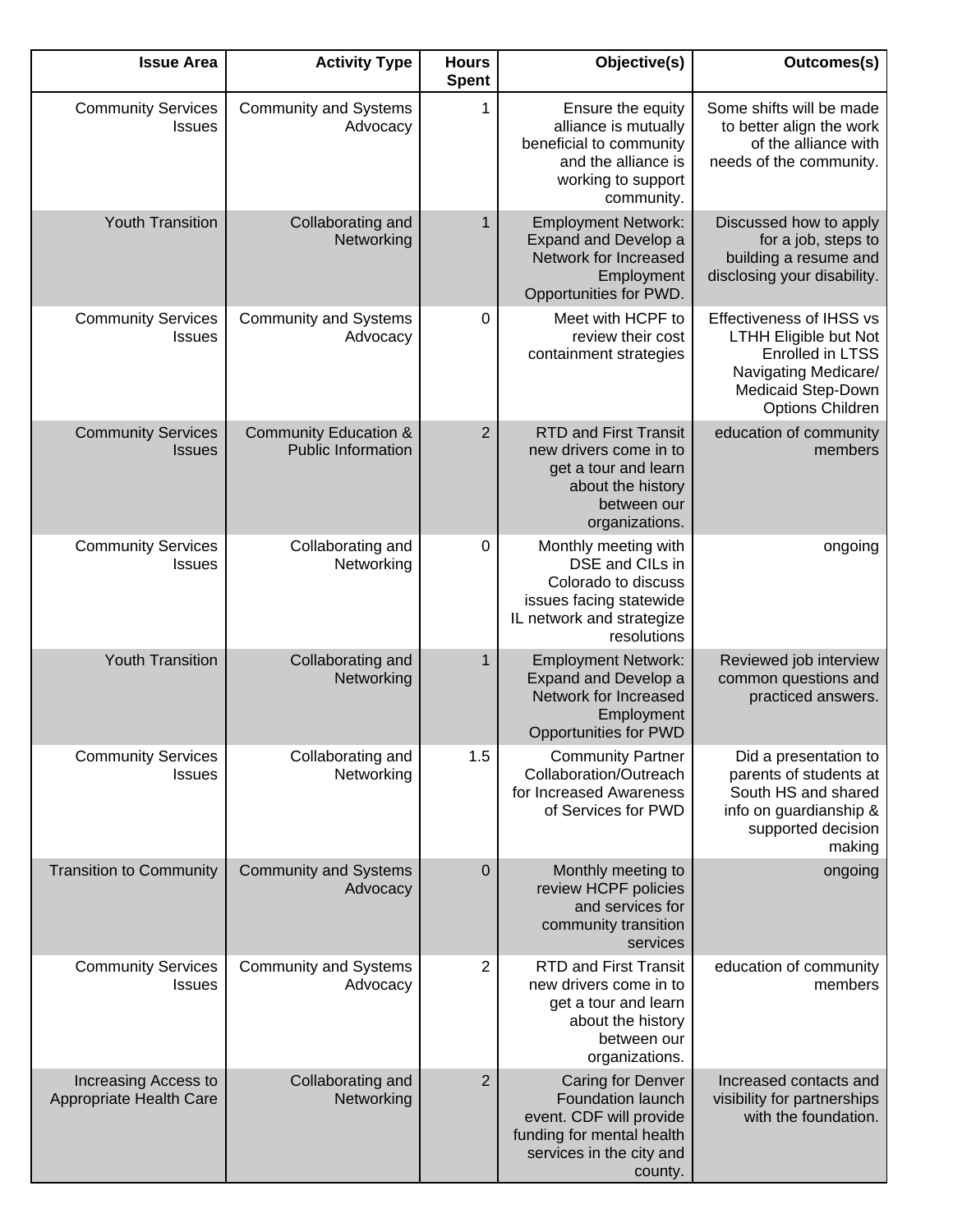| <b>Issue Area</b>                                                                     | <b>Activity Type</b>                                          | <b>Hours</b><br><b>Spent</b> | Objective(s)                                                                                                                         | <b>Outcomes(s)</b>                                                                                                                      |
|---------------------------------------------------------------------------------------|---------------------------------------------------------------|------------------------------|--------------------------------------------------------------------------------------------------------------------------------------|-----------------------------------------------------------------------------------------------------------------------------------------|
| Youth Transition                                                                      | Collaborating and<br>Networking                               | 1                            | <b>Employment Network:</b><br>Expand and Develop a<br>Network for Increased<br>Employment<br>Opportunities for PWD                   | Staff helped 25 students<br>practice mock<br>interviewing skills.                                                                       |
| <b>Community Services</b><br><b>Issues</b>                                            | <b>Resource Development</b>                                   | $\pmb{0}$                    | Discussion with another<br>CIL re: potential nursing<br>home diversion program.                                                      | Need review the<br>program in more depth<br>to determine if we have<br>the existing capacity to<br>implement this particular<br>program |
| <b>Community Services</b><br>Issues                                                   | <b>Community and Systems</b><br>Advocacy                      | 0                            | Monthly NCIL Regional<br><b>Representative Meeting</b>                                                                               | national advocacy                                                                                                                       |
| <b>Increasing Opportunities</b><br>for Affordable,<br><b>Accessible housing Units</b> | <b>Community and Systems</b><br>Advocacy                      | 3                            | <b>Increased Awareness of</b><br>programs and Services.<br>Networking with the<br>library and with Shelter.                          | Increased awareness of<br>services and assistance<br>we provide. Spoke with<br>director of both the<br>Rising and JPL.                  |
| Increasing the<br>Availability/Access to<br>Assistive Technology                      | <b>Outreach Efforts</b>                                       | 1                            | AT: Increase the<br>Knowledge/Availability/Ac<br>cess to Assistive<br>Technology                                                     | Learned new ways to<br>make Atlantis<br>Community more visually<br>accessible for people<br>who are blind/low vision.                   |
| <b>Youth Transition</b>                                                               | <b>Community and Systems</b><br>Advocacy                      | 1                            | Social Interaction and<br><b>Community Education</b><br>for PWD                                                                      | <b>Discussed healthy</b><br>relationships and<br>sexuality education                                                                    |
| <b>Community Services</b><br><b>Issues</b>                                            | <b>Community Education &amp;</b><br><b>Public Information</b> | 2                            | <b>RTD and First Transit</b><br>new drivers come in to<br>get a tour and learn<br>about the history<br>between our<br>organizations. | education of community<br>members                                                                                                       |
| Increasing Access to<br>Appropriate Health Care                                       | <b>Community and Systems</b><br>Advocacy                      | 1.5                          | Stakeholder meeting for<br>implementation of EVV<br>in Colorado.                                                                     | Ongoing.                                                                                                                                |
| <b>Community Services</b><br><b>Issues</b>                                            | <b>Community and Systems</b><br>Advocacy                      | 2                            | Create and support<br>implementation of an<br>equitable community<br>engagement framework<br>for state agencies.                     | Ongoing                                                                                                                                 |
| <b>Community Services</b><br><b>Issues</b>                                            | Collaborating and<br>Networking                               | $\mathbf 0$                  | Monthly meeting with<br>Colorado CILs to discuss<br>and prioritize statewide<br>IL needs                                             | ongoing                                                                                                                                 |
| <b>Community Services</b><br><b>Issues</b>                                            | <b>Community and Systems</b><br>Advocacy                      | 2                            | Increase equitable<br>policies and practices<br>among state agencies.                                                                | Ongoing                                                                                                                                 |
| <b>Youth Transition</b>                                                               | <b>Community Education &amp;</b><br><b>Public Information</b> | 1                            | Social Interaction and<br><b>Community Education</b><br>for PWD                                                                      | Discussed healthy<br>relationships, human<br>sexuality and healthy<br>boundaries with the youth                                         |
| <b>Community Services</b><br><b>Issues</b>                                            | <b>Community and Systems</b><br>Advocacy                      | 0                            | Listening session to<br>prioritize service needs<br>for mental health                                                                | advocate for people with<br>mental health disagnoses                                                                                    |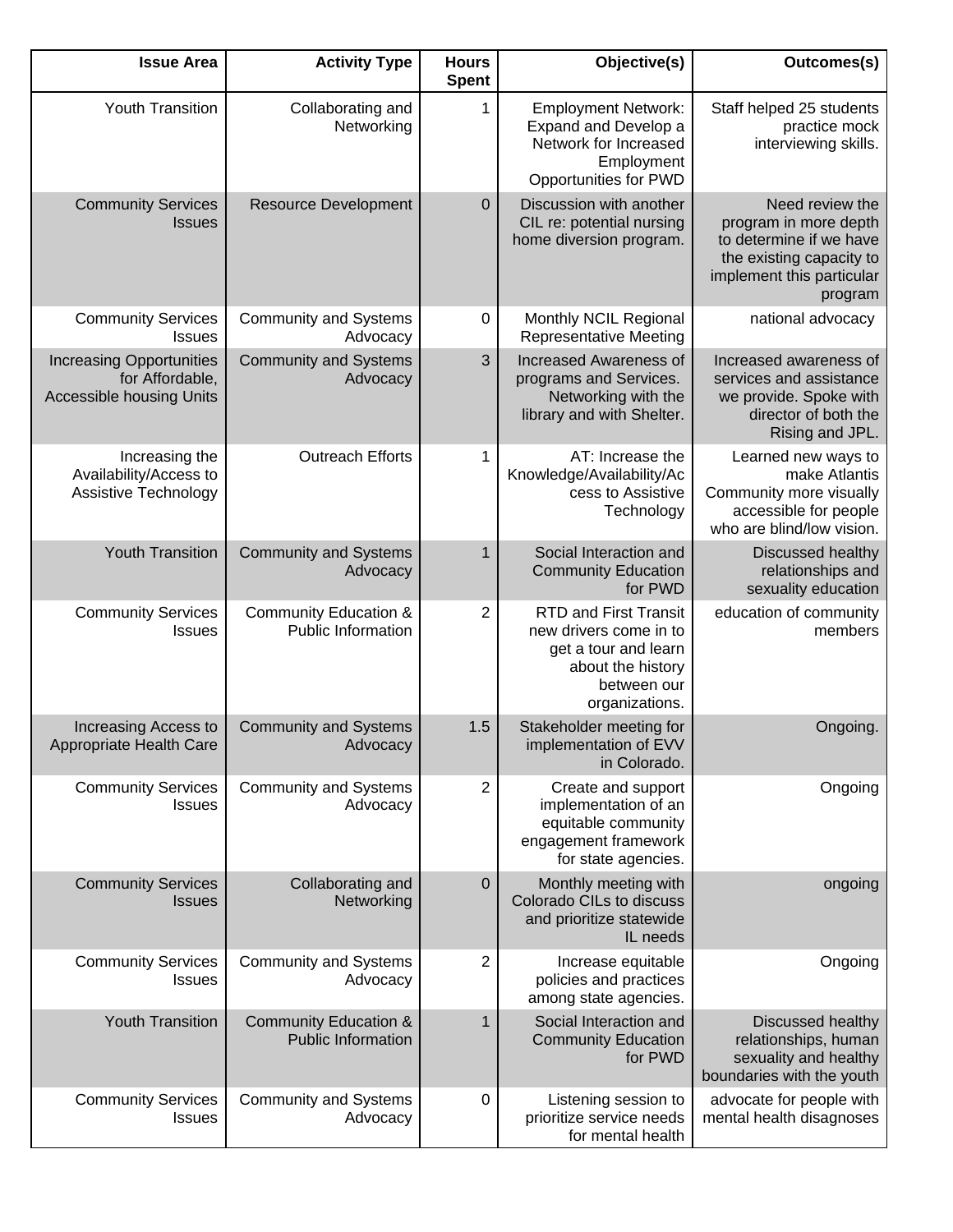| <b>Issue Area</b>                                                              | <b>Activity Type</b>                                          | <b>Hours</b><br><b>Spent</b> | Objective(s)                                                                                                                          | Outcomes(s)                                                                                                                             |
|--------------------------------------------------------------------------------|---------------------------------------------------------------|------------------------------|---------------------------------------------------------------------------------------------------------------------------------------|-----------------------------------------------------------------------------------------------------------------------------------------|
| <b>Community Services</b><br><b>Issues</b>                                     | Collaborating and<br>Networking                               | $\overline{2}$               | Collaboratively planning<br>the 30th anniversary of<br>the ADA event with 4<br>other cross disability<br>orgs.                        | Ongoing                                                                                                                                 |
| Increasing Access to<br>Appropriate Health Care                                | <b>Community and Systems</b><br>Advocacy                      | $\overline{2}$               | <b>Ensuring that Colorado</b><br>appropriately implements<br>rights mod final rules<br>from CMS.                                      | Ongoing                                                                                                                                 |
| Increasing Access to<br>Appropriate Health Care                                | <b>Community and Systems</b><br>Advocacy                      | $\overline{2}$               | Ensure proper<br>implementation of rights<br>modification rules.                                                                      | Group will update<br>existing Colorado rules<br>and regs to comply with<br>the fed level in the least<br>restrictive legal manner       |
| <b>Transition to Community</b>                                                 | <b>Community and Systems</b><br>Advocacy                      | 0                            | Monthly meeting to<br>review HCPF policies<br>and services for<br>community transition<br>services                                    | ongoing                                                                                                                                 |
| <b>Community Services</b><br><b>Issues</b>                                     | Collaborating and<br>Networking                               | $\mathbf 0$                  | Monthly meeting with<br>DSE and CILs in<br>Colorado to discuss<br>issues facing statewide<br>IL network and strategize<br>resolutions | ongoing                                                                                                                                 |
| Youth Transition                                                               | <b>Community Education &amp;</b><br>Public Information        | 1                            | Housing: Community<br>Education                                                                                                       | The youth learned the<br>steps to finding an<br>apartment and practiced<br>applying for an<br>apartment.                                |
| <b>Community Services</b><br><b>Issues</b>                                     | <b>Community Education &amp;</b><br><b>Public Information</b> | $\overline{2}$               | <b>RTD and First Transit</b><br>new drivers come in to<br>get a tour and learn<br>about the history<br>between our<br>organizations.  | education community<br>members                                                                                                          |
| <b>Community Services</b><br><b>Issues</b>                                     | <b>Community and Systems</b><br>Advocacy                      | 3                            | Out Reach to Arapahoe<br>County.<br>Through Aurora Day<br>Resource Center.                                                            | Outreach Education.                                                                                                                     |
| <b>Community Services</b><br><b>Issues</b>                                     | <b>Community and Systems</b><br>Advocacy                      | $\mathbf 0$                  | Provide input on the<br>development of the SPIL<br>and identity goals and<br>objectives                                               | advocate for statewide<br>goals                                                                                                         |
| <b>Increasing Accessibility</b><br>to Transportation                           | <b>Community and Systems</b><br>Advocacy                      | $\overline{c}$               | <b>Transportation: Systems</b><br>Advocacy                                                                                            | working with HCPF to<br>set up a community<br>transportation board to<br>try to hold Intelliride<br>accountable re:issues<br>with NEMT. |
| <b>Community Services</b><br><b>Issues</b>                                     | <b>Community and Systems</b><br>Advocacy                      | $\mathbf 0$                  | Monthly NCIL Regional<br><b>Representative Meeting</b>                                                                                | onoing                                                                                                                                  |
| <b>Increasing Opportunities</b><br>for Affordable,<br>Accessible housing Units | <b>Community and Systems</b><br>Advocacy                      | 0                            | <b>Aurora Housing Authority</b><br>partnership to provide<br>housing vouchers to<br>people with disabilities                          | increased housing<br>options                                                                                                            |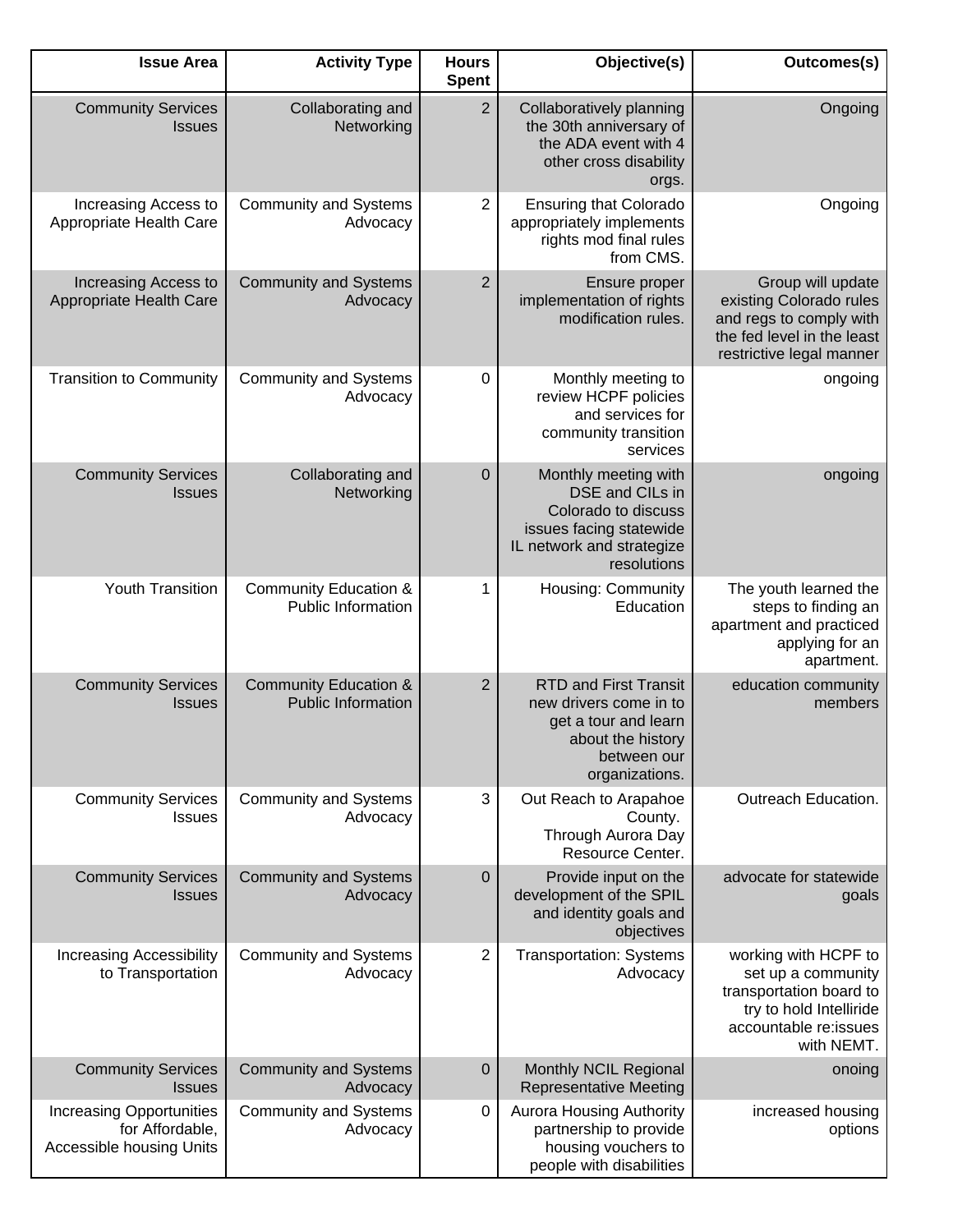| Outcomes(s)                                                                                                                                    | Objective(s)                                                                                                                         | <b>Hours</b><br><b>Spent</b> | <b>Activity Type</b>                                          | <b>Issue Area</b>                               |
|------------------------------------------------------------------------------------------------------------------------------------------------|--------------------------------------------------------------------------------------------------------------------------------------|------------------------------|---------------------------------------------------------------|-------------------------------------------------|
| Ongoing                                                                                                                                        | Networking and<br>collaboration between<br>aging and disability<br>service providers.                                                | $\overline{2}$               | Collaborating and<br>Networking                               | <b>Community Services</b><br><b>Issues</b>      |
| <b>Connected with Access</b><br>Gallery to develop art for<br>ADA anniversary and<br>potential partnership for<br>the InPower Youth<br>Summit. | Youth Outreach and<br>Education                                                                                                      | $\overline{2}$               | <b>Materials Development</b>                                  | Youth Transition                                |
| ongoing                                                                                                                                        | Collaboration to identify<br>and problem solve top<br>areas of need for PWD                                                          | $\mathbf 0$                  | <b>Community and Systems</b><br>Advocacy                      | <b>Community Services</b><br><b>Issues</b>      |
| Ending session for<br>InPower Class. We<br>summarized the overall<br>class and wrapped up.                                                     | <b>Community Partner</b><br>Collaboration/Outreach<br>for Increased Awareness<br>of Services for PWD                                 | 0                            | <b>Community Education &amp;</b><br>Public Information        | Youth Transition                                |
| Discussed dating and<br>relationships with youth<br>while crafting at Rainbow<br>Alley                                                         | Social Interaction and<br><b>Community Education</b><br>for PWD                                                                      | 1                            | Collaborating and<br>Networking                               | <b>Youth Transition</b>                         |
| educate community<br>members                                                                                                                   | <b>RTD and First Transit</b><br>new drivers come in to<br>get a tour and learn<br>about the history<br>between our<br>organizations. | 2                            | <b>Community Education &amp;</b><br><b>Public Information</b> | <b>Community Services</b><br><b>Issues</b>      |
| Ongoing                                                                                                                                        | Stakeholder meeting for<br>implementation of EVV<br>in Colorado.                                                                     | 1.5                          | <b>Community and Systems</b><br>Advocacy                      | Increasing Access to<br>Appropriate Health Care |
| We completed practice<br>rental housing<br>application and a<br>housing search word<br>bank.                                                   | Housing: Community<br>Education                                                                                                      | 0                            | <b>Community and Systems</b><br>Advocacy                      | Youth Transition                                |
| ongoing                                                                                                                                        | Routine meeting to<br>discuss participation in<br>the All of Us research<br>project                                                  | $\pmb{0}$                    | <b>Community and Systems</b><br>Advocacy                      | Increasing Access to<br>Appropriate Health Care |
| ongoing                                                                                                                                        | Monthly meeting with<br>Colorado CILs to discuss<br>and prioritize statewide<br>IL needs                                             | 0                            | Collaborating and<br>Networking                               | <b>Community Services</b><br><b>Issues</b>      |
| Gathered with other<br>community partners and<br>members for Holiday<br>Celebration.                                                           | Social Interaction and<br><b>Community Education</b><br>for PWD                                                                      | $\overline{4}$               | Collaborating and<br>Networking                               | <b>Community Services</b><br><b>Issues</b>      |
| ongoing                                                                                                                                        | <b>RTD and First Transit</b><br>new drivers come in to<br>get a tour and learn<br>about the history<br>between our<br>organizations. | 2                            | <b>Community Education &amp;</b><br><b>Public Information</b> | <b>Community Services</b><br><b>Issues</b>      |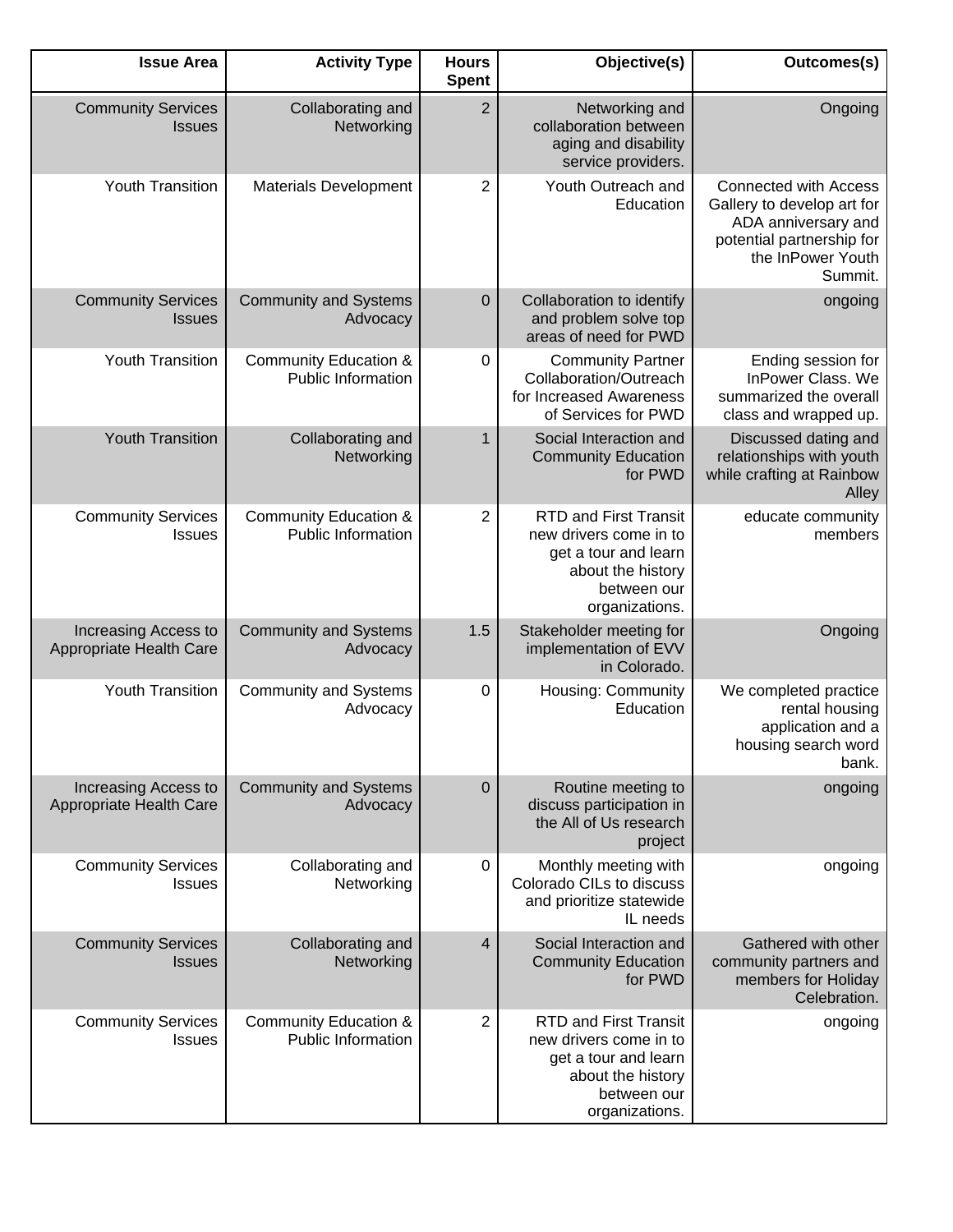| Outcomes(s)                                                                                                                                                      | Objective(s)                                                                                                                          | <b>Hours</b><br><b>Spent</b> | <b>Activity Type</b>                                          | <b>Issue Area</b>                          |
|------------------------------------------------------------------------------------------------------------------------------------------------------------------|---------------------------------------------------------------------------------------------------------------------------------------|------------------------------|---------------------------------------------------------------|--------------------------------------------|
| ongoing                                                                                                                                                          | <b>RTD and First Transit</b><br>new drivers come in to<br>get a tour and learn<br>about the history<br>between our<br>organizations.  | $\overline{2}$               | <b>Community Education &amp;</b><br><b>Public Information</b> | <b>Community Services</b><br><b>Issues</b> |
| ongoing                                                                                                                                                          | Monthly meeting with<br>DSE and CILs in<br>Colorado to discuss<br>issues facing statewide<br>IL network and strategize<br>resolutions | 0                            | Collaborating and<br>Networking                               | <b>Community Services</b><br>Issues        |
| ongoing                                                                                                                                                          | <b>RTD and First Transit</b><br>new drivers come in to<br>get a tour and learn<br>about the history<br>between our<br>organizations.  | $\overline{2}$               | <b>Community Education &amp;</b><br><b>Public Information</b> | <b>Community Services</b><br><b>Issues</b> |
| Ongoing                                                                                                                                                          | ADA 30th event planning<br>meeting                                                                                                    | $\overline{2}$               | Collaborating and<br>Networking                               | <b>Community Services</b><br><b>Issues</b> |
| Received updates on<br><b>CCLP's legislative</b><br>priorities and bills for the<br>2020 session.                                                                | Colorado Center on Law<br>and Policy 2020<br>legislative preview.                                                                     | $\overline{2}$               | <b>Community and Systems</b><br>Advocacy                      | <b>Community Services</b><br><b>Issues</b> |
| Youth and I discussed<br>new healthy strategies to<br>use for this upcoming<br>year. We also discussed<br>resources for SSI                                      | Social Interaction and<br><b>Community Education</b><br>for PWD                                                                       | 0                            | <b>Community and Systems</b><br>Advocacy                      | <b>Youth Transition</b>                    |
| ongoing                                                                                                                                                          | <b>RTD and First Transit</b><br>new drivers come in to<br>get a tour and learn<br>about the history<br>between our<br>organizations.  | $\overline{2}$               | <b>Community Education &amp;</b><br><b>Public Information</b> | <b>Community Services</b><br><b>Issues</b> |
| ongoing                                                                                                                                                          | Monthly NCIL Regional<br><b>Representative Meeting</b>                                                                                | $\pmb{0}$                    | <b>Community and Systems</b><br>Advocacy                      | <b>Community Services</b><br><b>Issues</b> |
| <b>Effectiveness of IHSS vs</b><br><b>LTHH Eligible/ Not</b><br><b>Enrolled in LTSS</b><br>Navigating<br>Medicare/Medicaid Step-<br>Down Options for<br>Children | Meet with HCPF to<br>review their cost<br>containment strategies                                                                      | $\mathbf 0$                  | <b>Community and Systems</b><br>Advocacy                      | <b>Community Services</b><br><b>Issues</b> |
| Ongoing                                                                                                                                                          | Create and support<br>implementation of an<br>equitable community<br>engagement framework<br>for state agencies.                      | 2                            | <b>Community and Systems</b><br>Advocacy                      | <b>Community Services</b><br><b>Issues</b> |
| Collaborative systems<br>advocacy.                                                                                                                               | ACCIL leg mtg to<br>discuss issues around<br>proposed bills for current<br>state legislative session.                                 | $\mathbf{1}$                 | <b>Community and Systems</b><br>Advocacy                      | <b>Community Services</b><br><b>Issues</b> |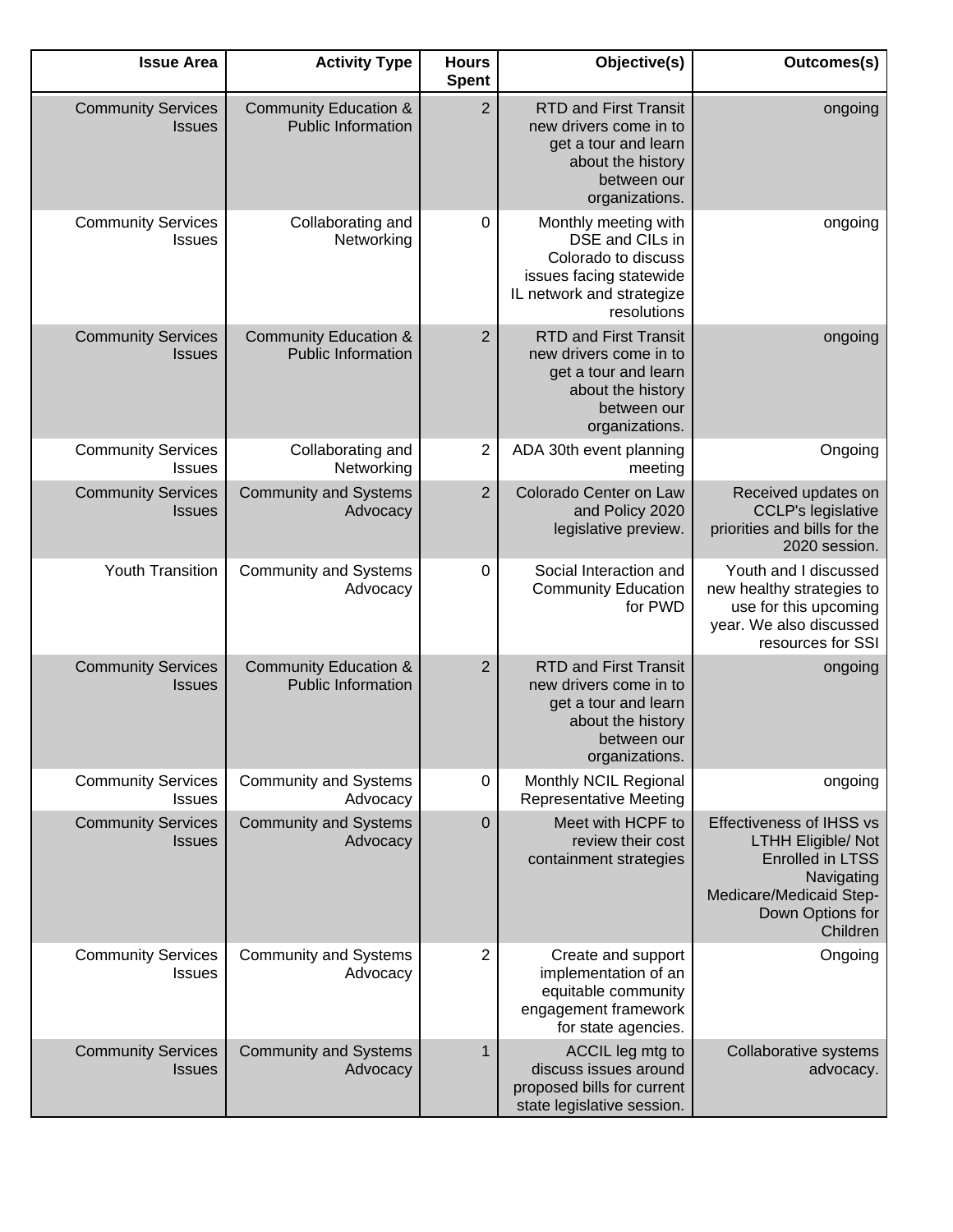| <b>Issue Area</b>                                                                     | <b>Activity Type</b>                                          | <b>Hours</b><br><b>Spent</b> | Objective(s)                                                                                                                         | Outcomes(s)                                                                                                                      |
|---------------------------------------------------------------------------------------|---------------------------------------------------------------|------------------------------|--------------------------------------------------------------------------------------------------------------------------------------|----------------------------------------------------------------------------------------------------------------------------------|
| Youth Transition                                                                      | <b>Community Education &amp;</b><br><b>Public Information</b> | 1.5                          | Youth Outreach and<br>Education                                                                                                      | 1st week of class for Sex<br>Ed course. Introductions,<br>name tag, group norms<br>and getting to know each<br>other             |
| <b>Youth Transition</b>                                                               | <b>Community Education &amp;</b><br><b>Public Information</b> | $\mathbf{1}$                 | <b>Community Partner</b><br>Collaboration/Outreach<br>for Increased Awareness<br>of Services for PWD                                 | Presented to families of<br>transition aged youth<br>about guardianship and<br>alternatives like<br>supported decision<br>making |
| <b>Community Services</b><br>Issues                                                   | Collaborating and<br>Networking                               | 0                            | Monthly meeting with<br>Colorado CILs to discuss<br>and prioritize statewide<br>IL needs                                             | ongoing                                                                                                                          |
| <b>Community Services</b><br><b>Issues</b>                                            | <b>Community and Systems</b><br>Advocacy                      | $\overline{2}$               | Working to increase<br>equity in policies and<br>procedures of state<br>agencies.                                                    | Ongoing                                                                                                                          |
| <b>Community Services</b><br><b>Issues</b>                                            | <b>Community Education &amp;</b><br><b>Public Information</b> | 2                            | <b>RTD and First Transit</b><br>new drivers come in to<br>get a tour and learn<br>about the history<br>between our<br>organizations. | ongoing                                                                                                                          |
| <b>Increasing Opportunities</b><br>for Affordable,<br><b>Accessible housing Units</b> | <b>Community and Systems</b><br>Advocacy                      | $\overline{2}$               | Housing: Community<br>Education                                                                                                      | The City presented<br>information about the W.<br>Neighborhood plans<br>specifically highlighting<br>mobility and transit        |
| <b>Community Services</b><br><b>Issues</b>                                            | <b>Community and Systems</b><br>Advocacy                      | $\pmb{0}$                    | Discussing the goal of<br>the project and how we<br>are conducting the<br>research/commitment in<br>terms of recruiting and<br>space | ongoing                                                                                                                          |
| Increasing Access to<br>Appropriate Health Care                                       | <b>Community and Systems</b><br>Advocacy                      | 1.5                          | Stakeholder meeting for<br>implementation of EVV<br>in Colorado.                                                                     | Ongoing                                                                                                                          |
| <b>Community Services</b><br><b>Issues</b>                                            | <b>Community and Systems</b><br>Advocacy                      | 3                            | Outreach/Advocacy.<br>Networking in the<br>community. Mike<br>Comenole attended this<br>with me.                                     | Met with two individuals<br>who indicate that they<br>would like to potentially<br>access us as they<br>currently are disabled.  |
| <b>Increasing Opportunities</b><br>for Affordable,<br><b>Accessible housing Units</b> | Collaborating and<br>Networking                               | 2.5                          | <b>Monthly Board Meeting</b>                                                                                                         | ongoing                                                                                                                          |
| <b>Community Services</b><br><b>Issues</b>                                            | Collaborating and<br>Networking                               | 2                            | Planning for 30th<br>anniversary ADA event.                                                                                          | Ongoing                                                                                                                          |
| <b>Community Services</b><br><b>Issues</b>                                            | <b>Community and Systems</b><br>Advocacy                      | $\mathbf{1}$                 | ACCIL leg mtg to<br>discuss issues around<br>proposed bills for current<br>state legislative session.                                | Collaborative systems<br>advocacy.                                                                                               |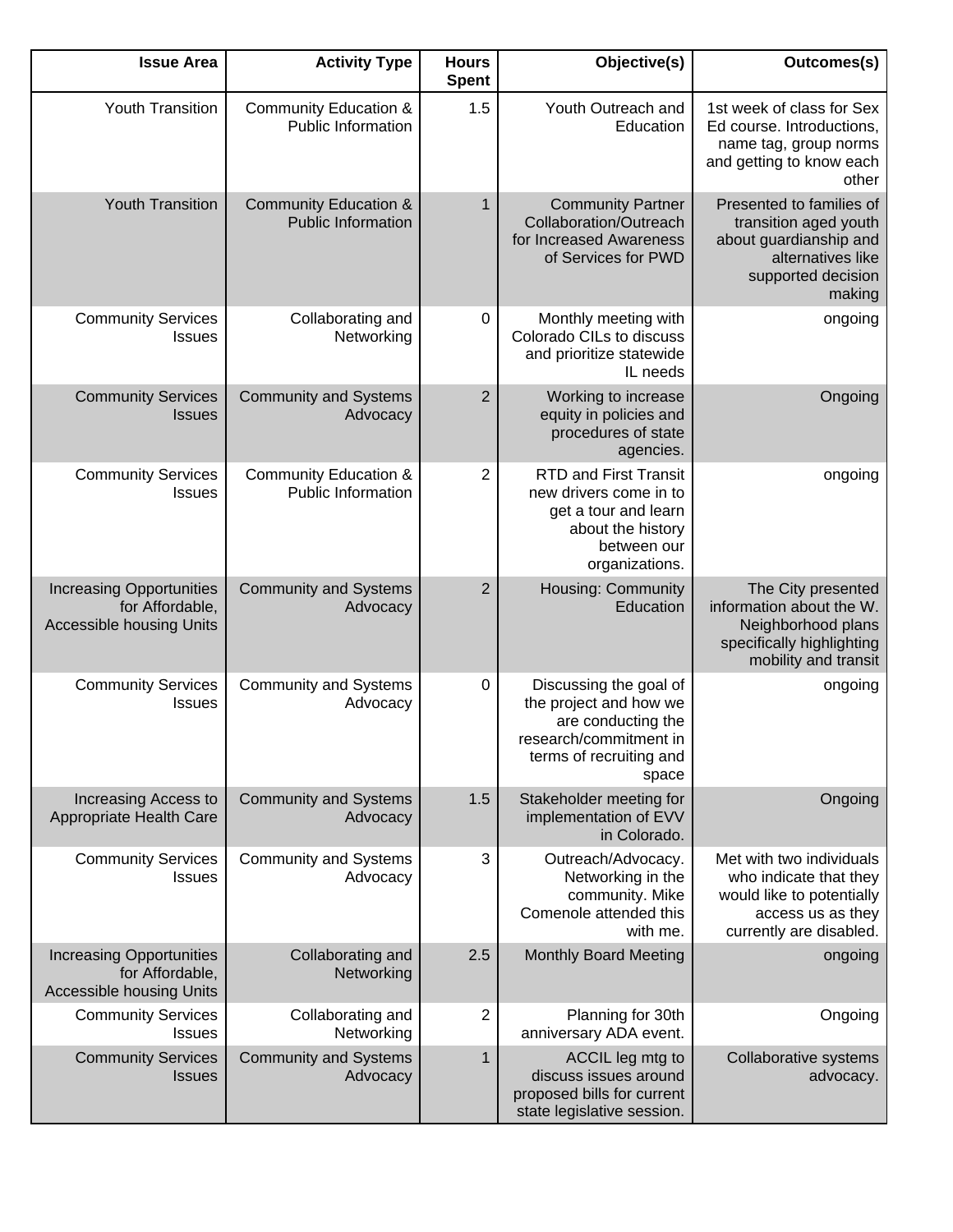| Outcomes(s)                                                                                                                            | Objective(s)                                                                                                                         | <b>Hours</b><br><b>Spent</b> | <b>Activity Type</b>                                          | <b>Issue Area</b>                                    |
|----------------------------------------------------------------------------------------------------------------------------------------|--------------------------------------------------------------------------------------------------------------------------------------|------------------------------|---------------------------------------------------------------|------------------------------------------------------|
| Met with 2 individuals<br>(husband and wife) who<br>indicated that they would<br>potentially like to access<br>Atlantis.               | Outreach/Advocacy and<br>Networking in the<br>Community.                                                                             | $\overline{4}$               | <b>Outreach Efforts</b>                                       | <b>Community Services</b><br>Issues                  |
| Ongoing                                                                                                                                | Advocate for<br>improvements to rules<br>governing all private<br>insurance types in<br>Colorado.                                    | $\overline{2}$               | <b>Community and Systems</b><br>Advocacy                      | <b>Community Services</b><br><b>Issues</b>           |
| Lesson on gender<br>identity, expression and<br>vocabulary for describing<br>yourself and others                                       | Social Interaction and<br><b>Community Education</b><br>for PWD                                                                      | 2                            | <b>Community Education &amp;</b><br>Public Information        | Youth Transition                                     |
| The plans look great and<br>we gave him some<br>feedback to increase<br>accessibility. He will<br>stay in contact during the<br>build. | Telephone conference<br>call to provide Michael<br>with feedback about<br>accessibility in LWW's<br>proposed building.               | 1                            | <b>Technical Assistance</b>                                   | <b>Community Services</b><br><b>Issues</b>           |
| ongoing                                                                                                                                | <b>RTD and First Transit</b><br>new drivers come in to<br>get a tour and learn<br>about the history<br>between our<br>organizations. | 2                            | <b>Community Education &amp;</b><br><b>Public Information</b> | <b>Community Services</b><br><b>Issues</b>           |
| ongoing                                                                                                                                | Meet with the agency in<br>Pueblo to discuss prison<br>reentry program for<br>people relocating to<br>Denver                         | 0                            | <b>Community and Systems</b><br>Advocacy                      | <b>Transition to Community</b>                       |
| Collaborative systems<br>advocacy.                                                                                                     | ACCIL leg mtg to<br>discuss issues around<br>proposed bills for current<br>state legislative session.                                | 1                            | <b>Community and Systems</b><br>Advocacy                      | <b>Community Services</b><br><b>Issues</b>           |
| Discussed different types<br>of relationships and<br>reviewed the syllabus for<br>the course.                                          | <b>Community Education:</b><br>Academic Outreach                                                                                     | $\overline{2}$               | <b>Community Education &amp;</b><br><b>Public Information</b> | <b>Youth Transition</b>                              |
| <b>Collaborated with Aunt</b><br>Bertha users to make<br>social services easier to<br>find.                                            | <b>Community Partner</b><br>Collaboration/Outreach<br>for Increased Awareness<br>of Services for PWD                                 | 1.5                          | <b>Outreach Efforts</b>                                       | <b>Community Services</b><br><b>Issues</b>           |
| Better transportation                                                                                                                  | Improve access                                                                                                                       | 5                            | <b>Community and Systems</b><br>Advocacy                      | <b>Increasing Accessibility</b><br>to Transportation |
| ongoing                                                                                                                                | <b>RTD and First Transit</b><br>new drivers come in to<br>get a tour and learn<br>about the history<br>between our<br>organizations. | 2                            | <b>Community Education &amp;</b><br>Public Information        | <b>Community Services</b><br><b>Issues</b>           |
| ongoing                                                                                                                                | A routine meeting with<br>disability advocate and<br>the LT Governor to<br>discuss policy issues<br>related to PWD                   | $\boldsymbol{0}$             | <b>Community and Systems</b><br>Advocacy                      | <b>Community Services</b><br><b>Issues</b>           |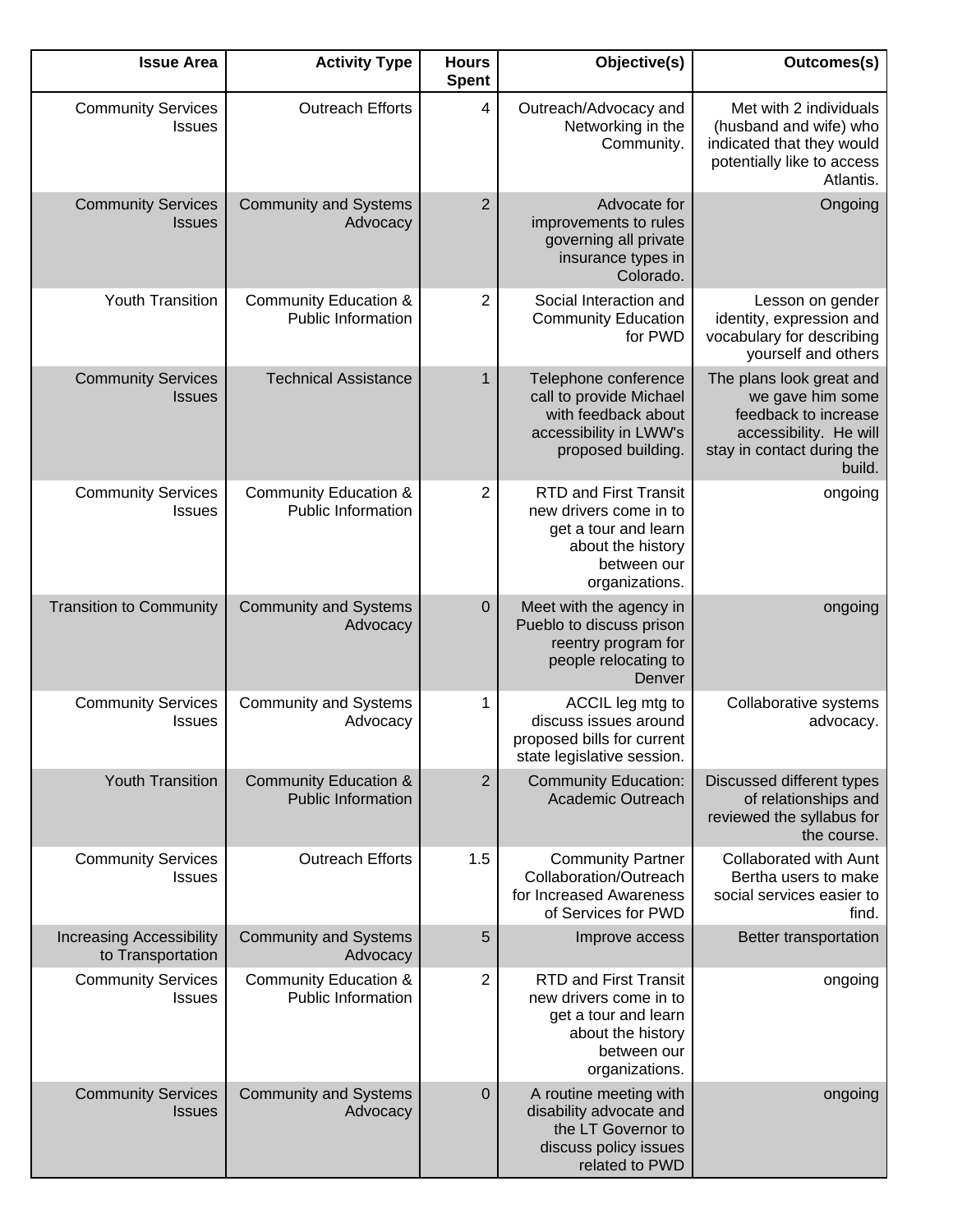| <b>Issue Area</b>                                    | <b>Activity Type</b>                                          | <b>Hours</b><br><b>Spent</b> | Objective(s)                                                                                                                          | Outcomes(s)                                                                                                                       |
|------------------------------------------------------|---------------------------------------------------------------|------------------------------|---------------------------------------------------------------------------------------------------------------------------------------|-----------------------------------------------------------------------------------------------------------------------------------|
| Increasing Access to<br>Appropriate Health Care      | <b>Community and Systems</b><br>Advocacy                      | $\overline{2}$               | <b>Ensuring that Colorado</b><br>appropriately implements<br>rights mod final rules<br>from CMS.                                      | Ongoing                                                                                                                           |
| <b>Community Services</b><br><b>Issues</b>           | <b>Community and Systems</b><br>Advocacy                      | 1                            | ACCIL leg mtg to<br>discuss issues around<br>proposed bills for current<br>state legislative session.                                 | Collaborative systems<br>advocacy.                                                                                                |
| <b>Community Services</b><br><b>Issues</b>           | <b>Community and Systems</b><br>Advocacy                      | 3                            | Outreach and Support in<br>the Community                                                                                              | Meet with several people<br>inquiring about our<br>services and what we<br>provide.                                               |
| <b>Youth Transition</b>                              | <b>Community Education &amp;</b><br><b>Public Information</b> | 1                            | <b>Community Partner</b><br>Collaboration/Outreach<br>for Increased Awareness<br>of Services for PWD                                  | Presented to families of<br>transition aged youth<br>about guardianship and<br>alternatives like<br>supported decision<br>making. |
| <b>Community Services</b><br><b>Issues</b>           | Collaborating and<br>Networking                               | $\mathbf 0$                  | Monthly meeting with<br>DSE and CILs in<br>Colorado to discuss<br>issues facing statewide<br>IL network and strategize<br>resolutions | ongoing                                                                                                                           |
| <b>Youth Transition</b>                              | <b>Community Education &amp;</b><br><b>Public Information</b> | 1                            | <b>Community Education:</b><br>Academic Outreach                                                                                      | Discussed and practiced<br>differentiating between<br>public and private.<br>Specifically emphasizing<br>touch and relationships  |
| <b>Community Services</b><br><b>Issues</b>           | <b>Community Education &amp;</b><br><b>Public Information</b> | 2                            | <b>RTD and First Transit</b><br>new drivers come in to<br>get a tour and learn<br>about the history<br>between our<br>organizations.  | ongoing                                                                                                                           |
| <b>Community Services</b><br><b>Issues</b>           | <b>Community and Systems</b><br>Advocacy                      | $\mathbf 0$                  | Monthly NCIL Regional<br><b>Representative Meeting</b>                                                                                | ongoing                                                                                                                           |
| <b>Community Services</b><br><b>Issues</b>           | <b>Community Education &amp;</b><br><b>Public Information</b> | 2                            | Develop/Participate in<br>Trainings to Increase<br>Knowledge of the IL<br>Philosophy, Disability<br><b>Rights and IL Services</b>     | Presented disability<br>etiquette, history and<br>best practices to the<br>Episcopal Church in<br>Denver Co.                      |
| <b>Community Services</b><br><b>Issues</b>           | <b>Community and Systems</b><br>Advocacy                      | 1                            | ACCIL leg mtg to<br>discuss issues around<br>proposed bills for current<br>state legislative session.                                 | Collaborative systems<br>advocacy.                                                                                                |
| <b>Increasing Accessibility</b><br>to Transportation | <b>Community and Systems</b><br>Advocacy                      | 2                            | Improve access                                                                                                                        | Better transportation                                                                                                             |
| <b>Youth Transition</b>                              | Collaborating and<br>Networking                               | $\mathbf 1$                  | <b>Community Education:</b><br>Academic Outreach                                                                                      | <b>Discussed</b><br>communications styles,<br>did role play and<br>completed some story<br>based scenarios                        |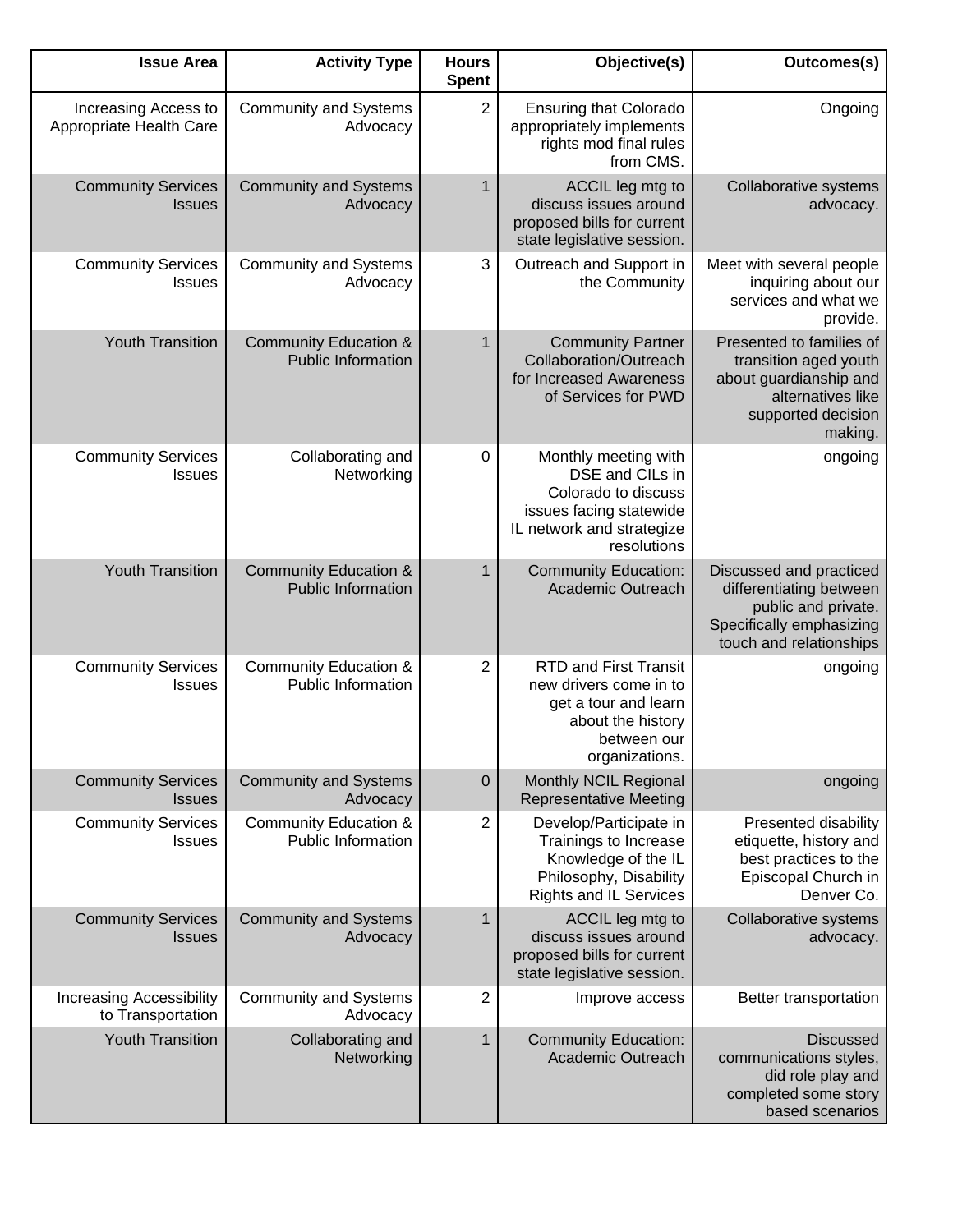| <b>Issue Area</b>                                    | <b>Activity Type</b>                                          | <b>Hours</b><br><b>Spent</b> | Objective(s)                                                                                                                         | Outcomes(s)                                                                                                                     |
|------------------------------------------------------|---------------------------------------------------------------|------------------------------|--------------------------------------------------------------------------------------------------------------------------------------|---------------------------------------------------------------------------------------------------------------------------------|
| <b>Community Services</b><br><b>Issues</b>           | <b>Community Education &amp;</b><br><b>Public Information</b> | $\overline{2}$               | <b>RTD and First Transit</b><br>new drivers come in to<br>get a tour and learn<br>about the history<br>between our<br>organizations. | ongoing                                                                                                                         |
| <b>Community Services</b><br><b>Issues</b>           | <b>Community and Systems</b><br>Advocacy                      | $\mathbf 0$                  | Provide input on the<br>development of the SPIL<br>and identity goals and<br>objectives                                              | ongoing                                                                                                                         |
| Increasing Access to<br>Appropriate Health Care      | <b>Community and Systems</b><br>Advocacy                      | 1.5                          | Stakeholder meeting for<br>implementation of EVV<br>in Colorado.                                                                     | Ongoing                                                                                                                         |
| <b>Community Services</b><br><b>Issues</b>           | <b>Community and Systems</b><br>Advocacy                      | $\overline{2}$               | Create and support<br>implementation of an<br>equitable community<br>engagement framework<br>for state agencies.                     | Ongoing                                                                                                                         |
| <b>Community Services</b><br><b>Issues</b>           | <b>Community and Systems</b><br>Advocacy                      | 0                            | <b>Quarterly SILC Meeting</b>                                                                                                        | ongoing                                                                                                                         |
| <b>Community Services</b><br><b>Issues</b>           | <b>Community and Systems</b><br>Advocacy                      | $\mathbf{1}$                 | ACCIL leg mtg to<br>discuss issues around<br>proposed bills for current<br>state legislative session.                                | Collaborative systems<br>advocacy.                                                                                              |
| Youth Transition                                     | Collaborating and<br>Networking                               | 1                            | <b>Community Education:</b><br>Academic Outreach                                                                                     | Today's class talked<br>about steps toward<br>appropriate decision<br>making                                                    |
| <b>Increasing Accessibility</b><br>to Transportation | Collaborating and<br>Networking                               | $\overline{2}$               | discussed the impact of<br>further cuts to RTD<br>services, resource<br>sharing, discuss<br>alternative transportation<br>options    | ongoing                                                                                                                         |
| <b>Community Services</b><br>Issues                  | Collaborating and<br>Networking                               | $\mathbf 0$                  | Monthly meeting with<br>Colorado CILs to discuss<br>and prioritize statewide<br>IL needs                                             | ongoing                                                                                                                         |
| <b>Increasing Accessibility</b><br>to Transportation | <b>Community and Systems</b><br>Advocacy                      | $\overline{2}$               | Housing: Community<br>Education                                                                                                      | <b>Steering Committee met</b><br>to discuss mobility and<br>transit issues within the<br>W. Area Neighborhood                   |
| <b>Community Services</b><br><b>Issues</b>           | <b>Community Education &amp;</b><br><b>Public Information</b> | $\overline{2}$               | <b>RTD and First Transit</b><br>new drivers come in to<br>get a tour and learn<br>about the history<br>between our<br>organizations. | ongoing                                                                                                                         |
| <b>Community Services</b><br><b>Issues</b>           | <b>Community and Systems</b><br>Advocacy                      | $\mathbf 0$                  | Review HCPF goals and<br>priorities                                                                                                  | Dept's performance to<br>date for FY 2019-2020,<br><b>SMART Act and JBC</b><br>Hearing, projects, and<br>tentative new FY goals |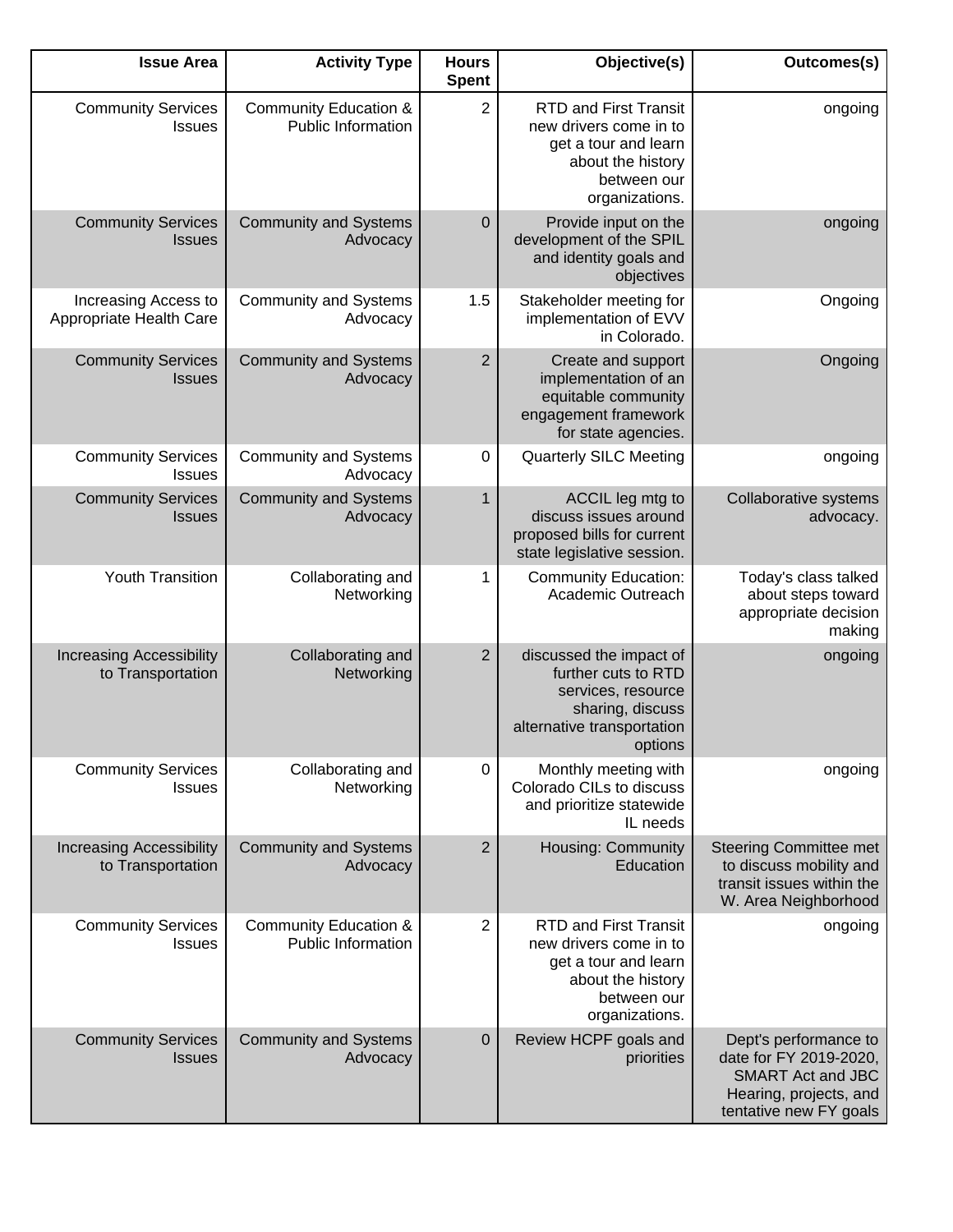| Outcomes(s)                                                                                                                           | Objective(s)                                                                                                                           | <b>Hours</b><br><b>Spent</b> | <b>Activity Type</b>                                          | <b>Issue Area</b>                                                                     |
|---------------------------------------------------------------------------------------------------------------------------------------|----------------------------------------------------------------------------------------------------------------------------------------|------------------------------|---------------------------------------------------------------|---------------------------------------------------------------------------------------|
| ongoing                                                                                                                               | Committee drafting<br>policy eliminating<br>sheltered workshops and<br>ending subminimum<br>wage                                       | $\mathbf 0$                  | <b>Community and Systems</b><br>Advocacy                      | Employment                                                                            |
| All agreed on moving<br>forward with plan<br>eliminating sub minimum<br>wage.                                                         | Met with state Medicaid<br>staff and disability<br>advocacy partners to<br>collaborate on<br>elimination of sub<br>minimum wage in CO. | 1.5                          | <b>Community and Systems</b><br>Advocacy                      | Employment                                                                            |
| Presented disability<br>history and answered<br>questions to a 6th grade<br>class                                                     | <b>Community Education:</b><br>History of the Disability<br><b>Rights Movement</b>                                                     | $\mathbf 0$                  | <b>Community Education &amp;</b><br><b>Public Information</b> | Youth Transition                                                                      |
| Discussed being in a<br>relationship and<br>communication styles                                                                      | <b>Community Education:</b><br>Academic Outreach                                                                                       | 1                            | <b>Community Education &amp;</b><br><b>Public Information</b> | <b>Youth Transition</b>                                                               |
| Collaborative systems<br>advocacy.                                                                                                    | ACCIL leg mtg to<br>discuss issues around<br>proposed bills for current<br>state legislative session.                                  | 1                            | <b>Community and Systems</b><br>Advocacy                      | <b>Community Services</b><br><b>Issues</b>                                            |
| Ongoing                                                                                                                               | Advocate for<br>improvements to rules<br>governing all private<br>insurance types in<br>Colorado.                                      | $\overline{2}$               | <b>Community and Systems</b><br>Advocacy                      | <b>Community Services</b><br><b>Issues</b>                                            |
| Bill was discussed;<br>individual stories<br>recounted. Desired<br>further community input<br>on bus stops, sidewalks,<br>and systems | Discuss ADAPT bill for<br>broader transportation in<br>the state legislature for<br>regional and statewide<br>transportation access    | $\overline{2}$               | <b>Community and Systems</b><br>Advocacy                      | <b>Increasing Accessibility</b><br>to Transportation                                  |
| ongoing                                                                                                                               | Quarterly board meeting<br>to discuss national<br>disabilities policies and<br>priorities                                              | $\mathbf 0$                  | Community Services   Community and Systems<br>Advocacy        | <b>Issues</b>                                                                         |
| ongoing                                                                                                                               | A routine meeting with<br>disability advocate and<br>the LT Governor to<br>discuss policy issues<br>related to PWD                     | 0                            | <b>Community and Systems</b><br>Advocacy                      | <b>Community Services</b><br><b>Issues</b>                                            |
| Discussed body parts<br>and puberty                                                                                                   | <b>Community Education:</b><br>Academic Outreach                                                                                       | 1                            | Collaborating and<br>Networking                               | <b>Youth Transition</b>                                                               |
| Collaborative systems<br>advocacy.                                                                                                    | ACCIL leg mtg to<br>discuss issues around<br>proposed bills for current<br>state legislative session.                                  | 1                            | <b>Community and Systems</b><br>Advocacy                      | <b>Community Services</b><br>Issues                                                   |
| Discussed plans for<br>increasing connectivity to<br>housing, transportation<br>and food throughout the<br>W Area Neighborhood        | Housing: Systems<br>Advocacy                                                                                                           | $\overline{2}$               | <b>Community Education &amp;</b><br><b>Public Information</b> | <b>Increasing Opportunities</b><br>for Affordable,<br><b>Accessible housing Units</b> |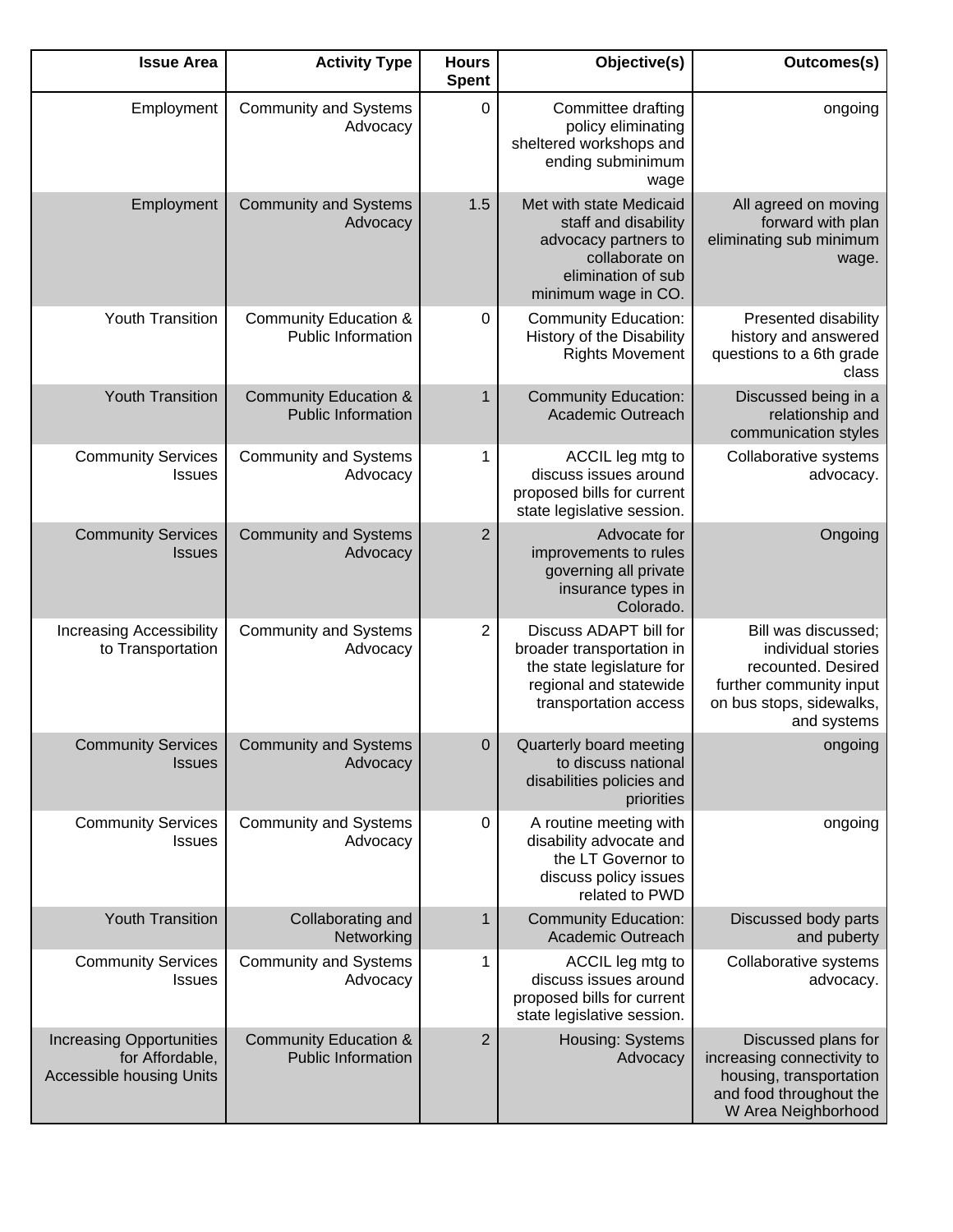| <b>Issue Area</b>                               | <b>Activity Type</b>                                          | <b>Hours</b><br><b>Spent</b> | Objective(s)                                                                                                                             | Outcomes(s)                                                                                                             |
|-------------------------------------------------|---------------------------------------------------------------|------------------------------|------------------------------------------------------------------------------------------------------------------------------------------|-------------------------------------------------------------------------------------------------------------------------|
| <b>Community Services</b><br><b>Issues</b>      | Collaborating and<br>Networking                               | $\mathbf 0$                  | Monthly meeting with<br>DSE and CILs in<br>Colorado to discuss<br>issues facing statewide<br>IL network and strategize<br>resolutions    | ongoing                                                                                                                 |
| <b>Community Services</b><br><b>Issues</b>      | <b>Community Education &amp;</b><br><b>Public Information</b> | $\overline{2}$               | <b>Community Education:</b><br>History of the Disability<br><b>Rights Movement</b>                                                       | Presented on disability<br>history, etiquette and<br>information on sexual<br>health within the<br>disability community |
| <b>Community Services</b><br><b>Issues</b>      | <b>Community and Systems</b><br>Advocacy                      | $\mathbf 0$                  | Monthly NCIL Regional<br><b>Representative Meeting</b>                                                                                   | ongoing                                                                                                                 |
| <b>Community Services</b><br><b>Issues</b>      | <b>Community and Systems</b><br>Advocacy                      | 1                            | Spoke with ADRC and<br>informed them that all<br>community Outreach<br>with them has been<br>suspended due to the<br><b>Corona Virus</b> | I spoke to Korbin and he<br>stated that he would<br>inform Tameka regarding<br>us not to doing outreach.                |
| <b>Community Services</b><br><b>Issues</b>      | <b>Community and Systems</b><br>Advocacy                      | 1                            | ACCIL leg mtg to<br>discuss issues around<br>proposed bills for current<br>state legislative session.                                    | Collaborative systems<br>advocacy.                                                                                      |
| <b>Youth Transition</b>                         | Collaborating and<br>Networking                               | 1                            | <b>Community Education:</b><br><b>Academic Outreach</b>                                                                                  | Continued the<br>conversation about body<br>parts and answered<br>individual questions.                                 |
| Increasing Access to<br>Appropriate Health Care | <b>Community and Systems</b><br>Advocacy                      | $\overline{2}$               | <b>Ensuring that Colorado</b><br>appropriately implements<br>rights mod final rules<br>from CMS.                                         | Ongoing                                                                                                                 |
| Increasing Access to<br>Appropriate Health Care | <b>Community and Systems</b><br>Advocacy                      | 1.5                          | Stakeholder meeting for<br>implementation of EVV<br>in Colorado.                                                                         | Ongoing                                                                                                                 |
| Increasing Access to<br>Appropriate Health Care | <b>Community Education &amp;</b><br><b>Public Information</b> | 3                            | Identify gaps in<br>resources available in<br>the community                                                                              | Proposed possible<br>solutions to ongoing<br>problems during<br>COVID19                                                 |
| <b>Community Services</b><br><b>Issues</b>      | <b>Community and Systems</b><br>Advocacy                      | $\overline{2}$               | Create and support<br>implementation of an<br>equitable community<br>engagement framework<br>for state agencies.                         | Ongoing                                                                                                                 |
| <b>Community Services</b><br><b>Issues</b>      | <b>Community and Systems</b><br>Advocacy                      | 1                            | ACCIL leg mtg to<br>discuss issues around<br>proposed bills for current<br>state legislative session.                                    | Collaborative systems<br>advocacy.                                                                                      |
| <b>Community Services</b><br><b>Issues</b>      | Collaborating and<br>Networking                               | $\mathbf 0$                  | Monthly meeting with<br>Colorado CILs to discuss<br>and prioritize statewide<br>IL needs                                                 | ongoing                                                                                                                 |
| <b>Community Services</b><br>Issues             | <b>Community and Systems</b><br>Advocacy                      | $\overline{2}$               | Increase equitable<br>policies and practices<br>among state agencies.                                                                    | Ongoing                                                                                                                 |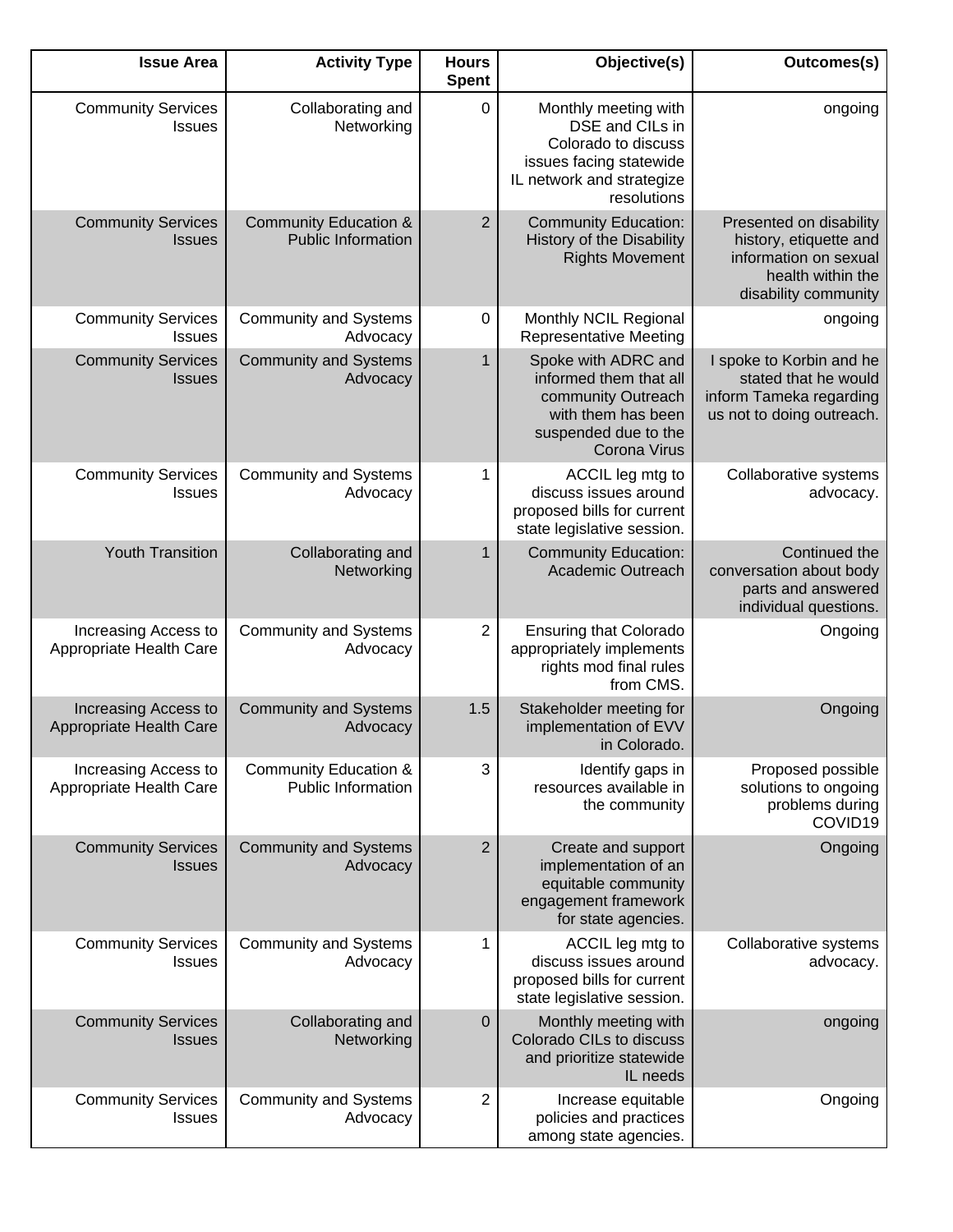| <b>Issue Area</b>                               | <b>Activity Type</b>                                          | <b>Hours</b><br><b>Spent</b> | Objective(s)                                                                                                                          | Outcomes(s)                                                                                                                             |
|-------------------------------------------------|---------------------------------------------------------------|------------------------------|---------------------------------------------------------------------------------------------------------------------------------------|-----------------------------------------------------------------------------------------------------------------------------------------|
| Increasing Access to<br>Appropriate Health Care | <b>Community and Systems</b><br>Advocacy                      | $\mathbf{1}$                 | Weekly call with state<br>Medicaid staff to address<br>barriers to the<br>community during<br>COVID.                                  | Ongoing                                                                                                                                 |
| Increasing Access to<br>Appropriate Health Care | <b>Community Education &amp;</b><br><b>Public Information</b> | 0                            | Identify gaps in<br>resources available in<br>the community                                                                           | Proposed possible<br>solutions to ongoing<br>problems during<br>COVID19 and available<br>resources                                      |
| <b>Community Services</b><br><b>Issues</b>      | <b>Community and Systems</b><br>Advocacy                      | $\mathbf{1}$                 | ACCIL leg mtg to<br>discuss issues around<br>proposed bills for current<br>state legislative session.                                 | Collaborative systems<br>advocacy.                                                                                                      |
| Increasing Access to<br>Appropriate Health Care | <b>Community and Systems</b><br>Advocacy                      | 1                            | Weekly call with state<br>Medicaid staff to address<br>barriers to the<br>community during<br>COVID.                                  | Ongoing                                                                                                                                 |
| <b>Community Services</b><br><b>Issues</b>      | <b>Community and Systems</b><br>Advocacy                      | 1                            | ACCIL leg mtg to<br>discuss issues around<br>proposed bills for current<br>state legislative session.                                 | Collaborative systems<br>advocacy.                                                                                                      |
| <b>Community Services</b><br><b>Issues</b>      | <b>Community and Systems</b><br>Advocacy                      | 2                            | Advocate for<br>improvements to rules<br>governing all private<br>insurance types in<br>Colorado.                                     | Ongoing                                                                                                                                 |
| <b>Community Services</b><br><b>Issues</b>      | Collaborating and<br>Networking                               | $\pmb{0}$                    | Monthly meeting with<br>DSE and CILs in<br>Colorado to discuss<br>issues facing statewide<br>IL network and strategize<br>resolutions | ongoing                                                                                                                                 |
| Increasing Access to<br>Appropriate Health Care | <b>Community and Systems</b><br>Advocacy                      | 1                            | Weekly call with state<br>Medicaid staff to address<br>barriers to the<br>community during<br>COVID.                                  | Ongoing                                                                                                                                 |
| Increasing Access to<br>Appropriate Health Care | <b>Community Education &amp;</b><br><b>Public Information</b> | 3                            | Identify gaps in<br>resources available in<br>the community                                                                           | Proposed possible<br>solutions to COVID19.<br>Available resources of<br>independent living were<br>discussed for transition<br>services |
| <b>Community Services</b><br><b>Issues</b>      | <b>Community and Systems</b><br>Advocacy                      | 1                            | ACCIL leg mtg to<br>discuss issues around<br>proposed bills for current<br>state legislative session.                                 | Collaborative systems<br>advocacy.                                                                                                      |
| Increasing Access to<br>Appropriate Health Care | <b>Community and Systems</b><br>Advocacy                      | $\mathbf{1}$                 | Weekly call with state<br>Medicaid staff to address<br>barriers to the<br>community during<br>COVID.                                  | Ongoing                                                                                                                                 |
| <b>Community Services</b><br><b>Issues</b>      | <b>Community and Systems</b><br>Advocacy                      | 0                            | Monthly NCIL Regional<br><b>Representative Meeting</b>                                                                                | ongoing                                                                                                                                 |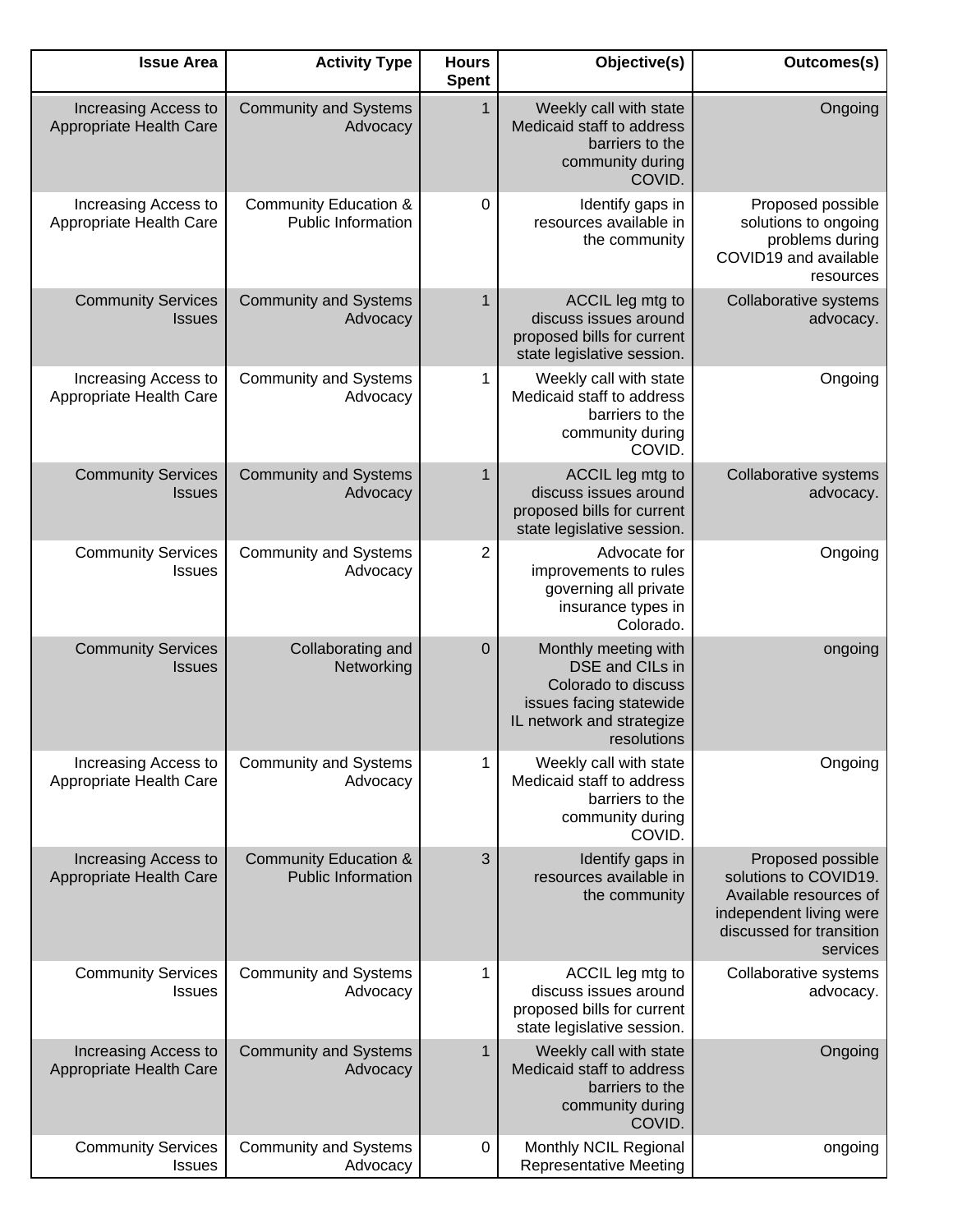| Outcomes(s)                                                                                                                            | Objective(s)                                                                                                     | <b>Hours</b><br><b>Spent</b> | <b>Activity Type</b>                                          | <b>Issue Area</b>                                    |
|----------------------------------------------------------------------------------------------------------------------------------------|------------------------------------------------------------------------------------------------------------------|------------------------------|---------------------------------------------------------------|------------------------------------------------------|
| transportation<br>options/updates during<br>COVID-19.                                                                                  | Transportation:<br>Community<br>Education/Transportation:<br><b>Systems Advocacy</b>                             | 1                            | <b>Community and Systems</b><br>Advocacy                      | <b>Increasing Accessibility</b><br>to Transportation |
| Ongoing                                                                                                                                | Create and support<br>implementation of an<br>equitable community<br>engagement framework<br>for state agencies. | 2                            | <b>Community and Systems</b><br>Advocacy                      | <b>Community Services</b><br><b>Issues</b>           |
| Collaborative systems<br>advocacy.                                                                                                     | ACCIL leg mtg to<br>discuss issues around<br>proposed bills for current<br>state legislative session.            | $\mathbf{1}$                 | <b>Community and Systems</b><br>Advocacy                      | <b>Community Services</b><br><b>Issues</b>           |
| ongoing                                                                                                                                | Monthly meeting with<br>Colorado CILs to discuss<br>and prioritize statewide<br>IL needs                         | 0                            | Collaborating and<br>Networking                               | <b>Community Services</b><br><b>Issues</b>           |
| Ongoing                                                                                                                                | Weekly call with Lt Gov<br>and state staff to discuss<br>community barriers<br>during COVID.                     | $\mathbf{1}$                 | <b>Community and Systems</b><br>Advocacy                      | <b>Community Services</b><br><b>Issues</b>           |
| Ongoing                                                                                                                                | Weekly call with state<br>Medicaid staff to address<br>barriers to the<br>community during<br>COVID.             | 1                            | <b>Community and Systems</b><br>Advocacy                      | Increasing Access to<br>Appropriate Health Care      |
| Ongoing                                                                                                                                | <b>Ensuring that Colorado</b><br>appropriately implements<br>rights mod final rules<br>from CMS.                 | $\overline{2}$               | <b>Community and Systems</b><br>Advocacy                      | Increasing Access to<br>Appropriate Health Care      |
| Ongoing                                                                                                                                | Stakeholder meeting for<br>implementation of EVV<br>in Colorado.                                                 | 1.5                          | <b>Community and Systems</b><br>Advocacy                      | Increasing Access to<br>Appropriate Health Care      |
| Resumed class with<br>DPS 18-21 transition<br>group for Sex ed. Went<br>over new guidelines for<br>class online and<br>reviewed topics | <b>Community Education:</b><br>Academic Outreach                                                                 | $\mathbf{1}$                 | <b>Community Education &amp;</b><br><b>Public Information</b> | <b>Youth Transition</b>                              |
| Collaborative systems<br>advocacy.                                                                                                     | ACCIL leg mtg to<br>discuss issues around<br>proposed bills for current<br>state legislative session.            | 1                            | <b>Community and Systems</b><br>Advocacy                      | <b>Community Services</b><br><b>Issues</b>           |
| Ongoing                                                                                                                                | Weekly call with Lt Gov<br>and state staff to discuss<br>community barriers<br>during COVID.                     | $\mathbf{1}$                 | <b>Community and Systems</b><br>Advocacy                      | <b>Community Services</b><br><b>Issues</b>           |
| Ongoing                                                                                                                                | Weekly call with state<br>Medicaid staff to address<br>barriers to the<br>community during<br>COVID.             | 1                            | <b>Community and Systems</b><br>Advocacy                      | Increasing Access to<br>Appropriate Health Care      |
| Ongoing                                                                                                                                | Weekly call with Gov and<br>state staff to discuss<br>community barriers<br>during COVID.                        | $\mathbf{1}$                 | <b>Community and Systems</b><br>Advocacy                      | <b>Community Services</b><br><b>Issues</b>           |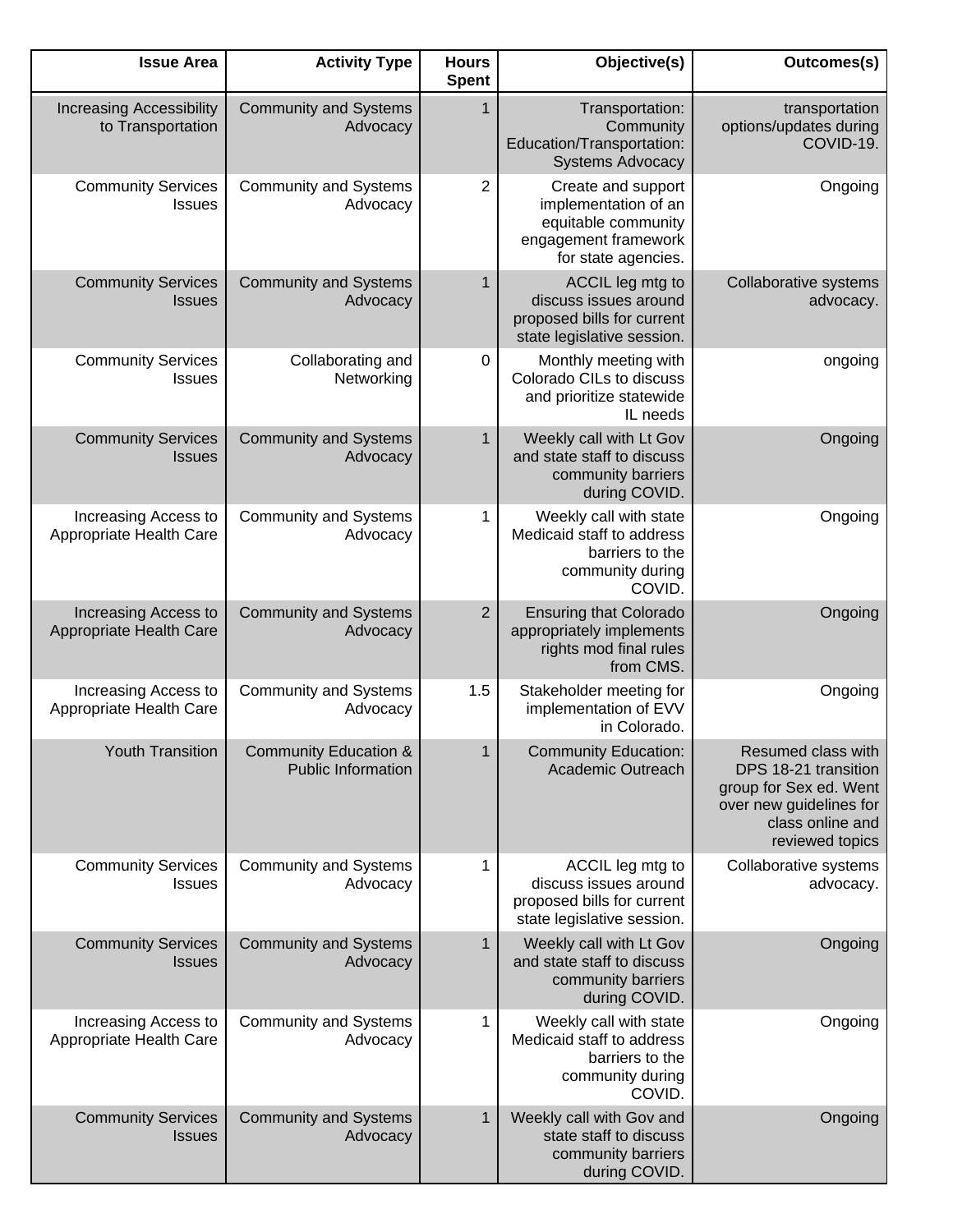| Outcomes(s)                                                                                                                             | Objective(s)                                                                                                       | <b>Hours</b><br><b>Spent</b> | <b>Activity Type</b>                                          | <b>Issue Area</b>                               |
|-----------------------------------------------------------------------------------------------------------------------------------------|--------------------------------------------------------------------------------------------------------------------|------------------------------|---------------------------------------------------------------|-------------------------------------------------|
| Ongoing                                                                                                                                 | Weekly call with Gov and<br>state staff to discuss<br>community barriers<br>during COVID.                          | 1                            | <b>Community and Systems</b><br>Advocacy                      | <b>Community Services</b><br>Issues             |
| Proposed possible<br>solutions to COVID19.<br>Available resources of<br>independent living were<br>discussed for transition<br>services | Identify gaps in<br>resources available in<br>the community                                                        | 3                            | <b>Community Education &amp;</b><br><b>Public Information</b> | Increasing Access to<br>Appropriate Health Care |
| Did powerpoint to<br>discuss hygiene, puberty<br>and body changes.                                                                      | Met with students to<br>discuss Caring for Your<br>Body                                                            | $\pmb{0}$                    | <b>Community Education &amp;</b><br><b>Public Information</b> | Youth Transition                                |
| Collaborative systems<br>advocacy.                                                                                                      | ACCIL leg mtg to<br>discuss issues around<br>proposed bills for current<br>state legislative session.              | 1                            | <b>Community and Systems</b><br>Advocacy                      | <b>Community Services</b><br><b>Issues</b>      |
| Will continue to discuss<br>impact of home orders.<br>Met with Senator Bennet<br>to discuss Colorado<br>dollars for COVID19<br>recovery | To discuss move from<br>stay at home orders and<br>health care options for<br>people in the city of<br>Denver      | 2                            | <b>Community Education &amp;</b><br><b>Public Information</b> | <b>Community Services</b><br><b>Issues</b>      |
| Ongoing                                                                                                                                 | Weekly call with Lt Gov<br>and state staff to discuss<br>community barriers<br>during COVID.                       | $\mathbf{1}$                 | <b>Community and Systems</b><br>Advocacy                      | <b>Community Services</b><br><b>Issues</b>      |
| Ongoing                                                                                                                                 | Weekly call with state<br>Medicaid staff to address<br>barriers to the<br>community during<br>COVID.               | 1                            | <b>Community and Systems</b><br>Advocacy                      | Increasing Access to<br>Appropriate Health Care |
| ongoing                                                                                                                                 | A routine meeting with<br>disability advocate and<br>the LT Governor to<br>discuss policy issues<br>related to PWD | $\mathbf 0$                  | <b>Community and Systems</b><br>Advocacy                      | <b>Community Services</b><br><b>Issues</b>      |
| Narrowed down priority<br>options, however did not<br>come to full conclusion                                                           | Discuss and prioritize<br>budget cuts for school<br>grantees for 2020-21<br>school year                            | 2                            | <b>Community Education &amp;</b><br><b>Public Information</b> | <b>Community Services</b><br><b>Issues</b>      |
| With move to safer at<br>home order and smaller<br>businesses opening,<br>discussed issues with<br>PPE for people with<br>disabilities  | Identify gaps in<br>resources available in<br>the community                                                        | 3                            | <b>Community Education &amp;</b><br><b>Public Information</b> | Increasing Access to<br>Appropriate Health Care |
| Did powerpoint to<br>continue conversation on<br>anatomy and sexual<br>body parts.                                                      | Met with students to<br>discuss Caring for Your<br>Body continued                                                  | 1                            | Community Education &<br>Public Information                   | Youth Transition                                |
| Collaborative systems<br>advocacy.                                                                                                      | ACCIL leg mtg to<br>discuss issues around<br>proposed bills for current<br>state legislative session.              | $\mathbf{1}$                 | <b>Community and Systems</b><br>Advocacy                      | <b>Community Services</b><br><b>Issues</b>      |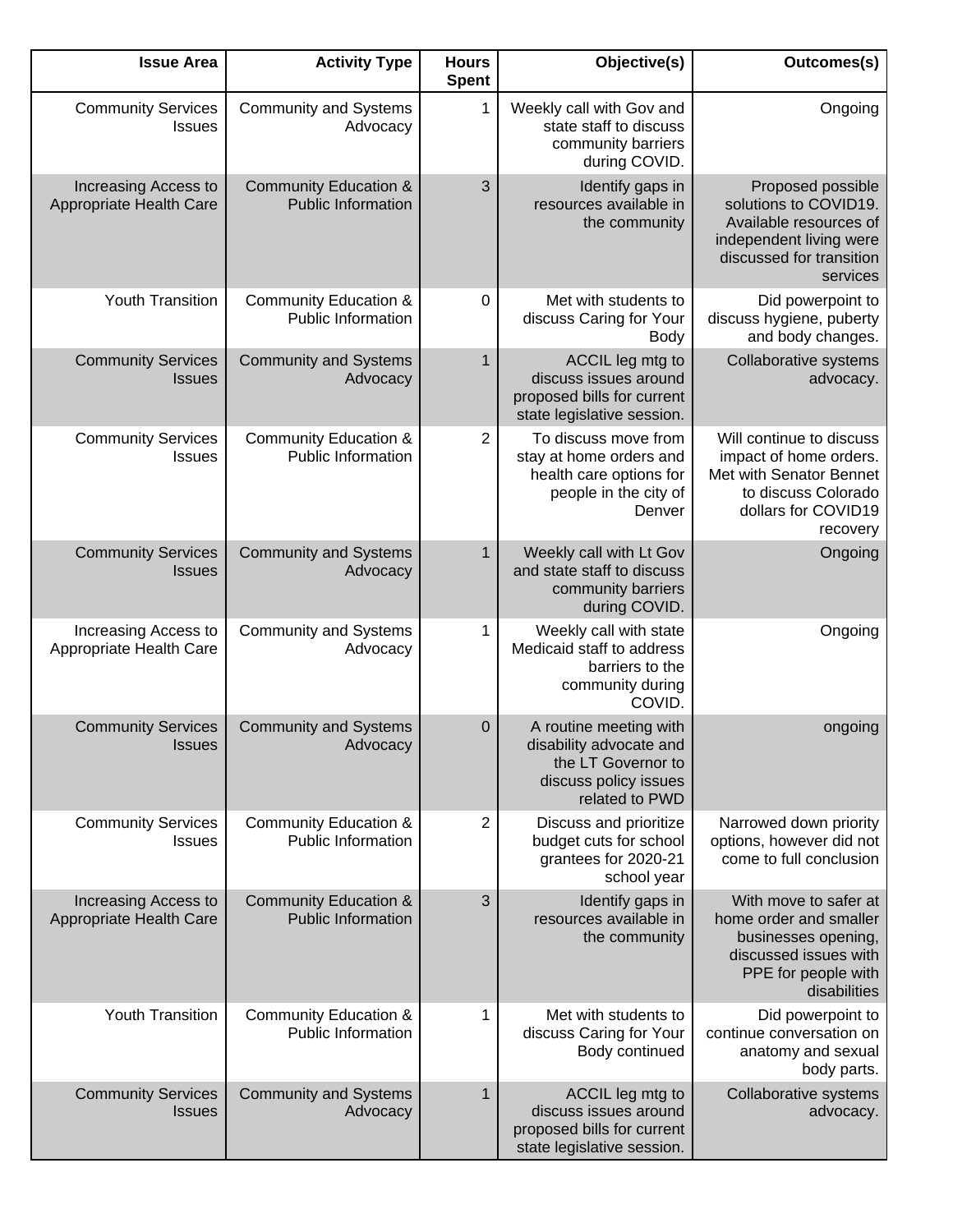| <b>Issue Area</b>                               | <b>Activity Type</b>                                          | <b>Hours</b><br><b>Spent</b> | Objective(s)                                                                                                                          | Outcomes(s)                                                                                                                  |
|-------------------------------------------------|---------------------------------------------------------------|------------------------------|---------------------------------------------------------------------------------------------------------------------------------------|------------------------------------------------------------------------------------------------------------------------------|
| Increasing Access to<br>Appropriate Health Care | <b>Community and Systems</b><br>Advocacy                      | 3                            | Increase awareness for<br>resources with<br>government agencies to<br>address problems and<br>questions                               | Met with FEMA and<br>Office of Civil Rights;<br>they told us what they<br>were doing for people<br>with disabilities and PPE |
| <b>Community Services</b><br><b>Issues</b>      | <b>Community and Systems</b><br>Advocacy                      | $\mathbf{1}$                 | Weekly call with Lt Gov<br>and state staff to discuss<br>community barriers<br>during COVID.                                          | Ongoing                                                                                                                      |
| <b>Transition to Community</b>                  | Collaborating and<br>Networking                               | 1                            | Planning meeting to<br>implement emergency<br>transition pilot.                                                                       | Ongoing                                                                                                                      |
| <b>Community Services</b><br><b>Issues</b>      | Collaborating and<br>Networking                               | $\overline{0}$               | Monthly meeting with<br>DSE and CILs in<br>Colorado to discuss<br>issues facing statewide<br>IL network and strategize<br>resolutions | ongoing                                                                                                                      |
| Increasing Access to<br>Appropriate Health Care | <b>Community and Systems</b><br>Advocacy                      | 1                            | Weekly call with state<br>Medicaid staff to address<br>barriers to the<br>community during<br>COVID.                                  | Ongoing                                                                                                                      |
| <b>Transition to Community</b>                  | Collaborating and<br>Networking                               | 1                            | Planning meeting to<br>implement emergency<br>transition pilot.                                                                       | Ongoing                                                                                                                      |
| Youth Transition                                | <b>Community Education &amp;</b><br><b>Public Information</b> | $\mathbf 0$                  | Met with students to<br>discuss Safe Sexual Acts                                                                                      | Did powerpoint to<br>discuss safe and risky<br>sexual acts. Discussed<br>risks such as pregnancy,<br>STI/STD                 |
| <b>Community Services</b><br><b>Issues</b>      | <b>Community and Systems</b><br>Advocacy                      | $\mathbf{1}$                 | ACCIL leg mtg to<br>discuss issues around<br>proposed bills for current<br>state legislative session.                                 | <b>Collaborative systems</b><br>advocacy.                                                                                    |
| <b>Community Services</b><br><b>Issues</b>      | <b>Community and Systems</b><br>Advocacy                      | 0                            | A routine meeting with<br>disability advocate and<br>the LT Governor to<br>discuss policy issues<br>related to PWD                    | ongoing                                                                                                                      |
| <b>Community Services</b><br><b>Issues</b>      | <b>Community and Systems</b><br>Advocacy                      | $\mathbf{1}$                 | Weekly call with Lt Gov<br>and state staff to discuss<br>community barriers<br>during COVID.                                          | Ongoing                                                                                                                      |
| Increasing Access to<br>Appropriate Health Care | <b>Community and Systems</b><br>Advocacy                      | $\mathbf{1}$                 | Weekly call with state<br>Medicaid staff to address<br>barriers to the<br>community during<br>COVID.                                  | Ongoing                                                                                                                      |
| Increasing Access to<br>Appropriate Health Care | <b>Community and Systems</b><br>Advocacy                      | 1.5                          | Stakeholder meeting for<br>implementation of EVV<br>in Colorado.                                                                      | 0                                                                                                                            |
| <b>Community Services</b><br><b>Issues</b>      | <b>Community and Systems</b><br>Advocacy                      | 1                            | Weekly call with Gov and<br>state staff to discuss<br>community barriers<br>during COVID.                                             | Ongoing                                                                                                                      |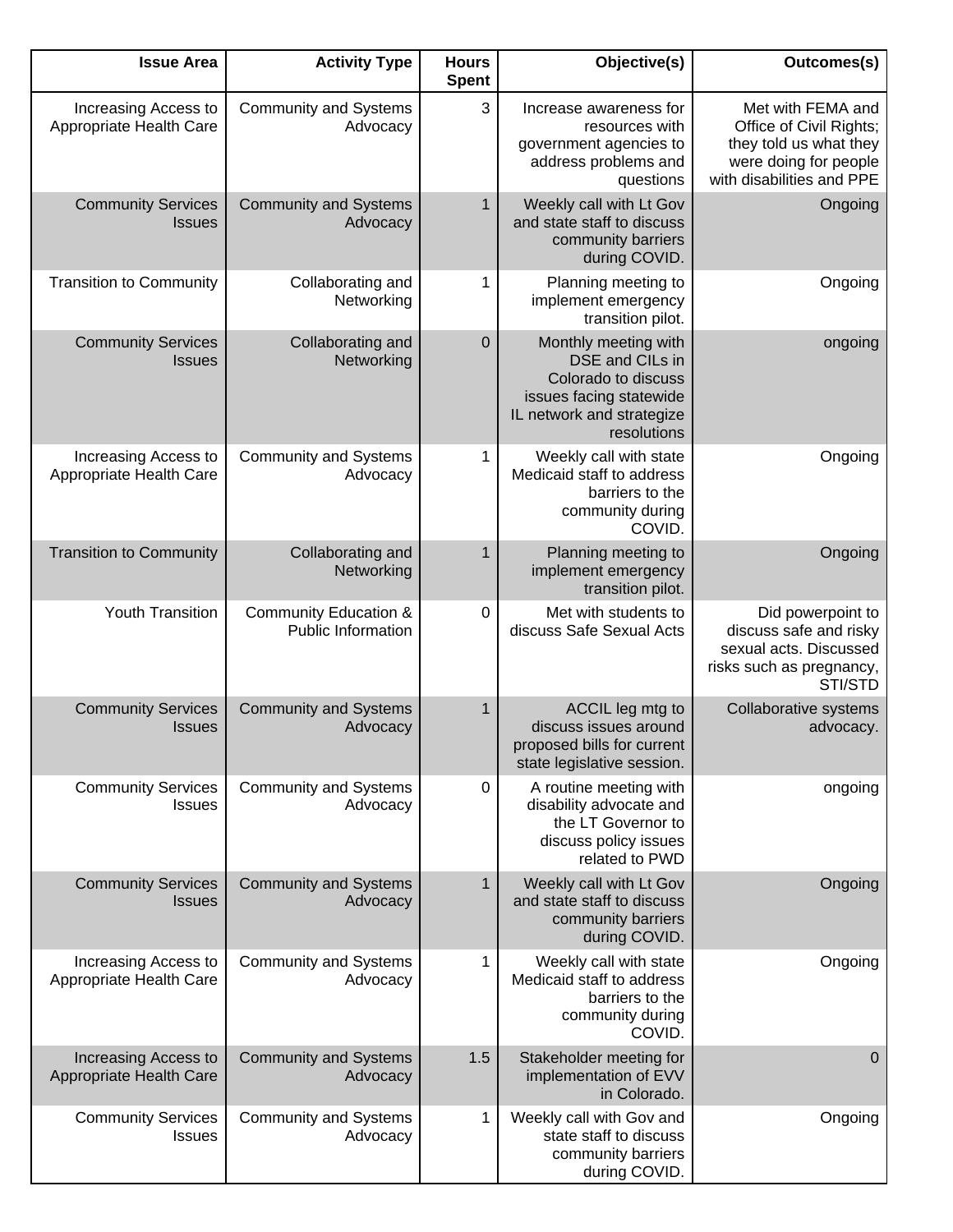| Outcomes(s)                                                                                                                            | Objective(s)                                                                                                               | <b>Hours</b><br><b>Spent</b> | <b>Activity Type</b>                     | <b>Issue Area</b>                               |
|----------------------------------------------------------------------------------------------------------------------------------------|----------------------------------------------------------------------------------------------------------------------------|------------------------------|------------------------------------------|-------------------------------------------------|
| Ongoing                                                                                                                                | Planning meeting to<br>implement emergency<br>transition pilot.                                                            | 1.5                          | Collaborating and<br>Networking          | <b>Transition to Community</b>                  |
| ongoing                                                                                                                                | <b>Quarterly SILC Meeting</b>                                                                                              | $\mathbf 0$                  | <b>Community and Systems</b><br>Advocacy | <b>Community Services</b><br>Issues             |
| <b>Oongoing</b>                                                                                                                        | Create and support<br>implementation of an<br>equitable community<br>engagement framework<br>for state agencies.           | $\overline{2}$               | <b>Community and Systems</b><br>Advocacy | <b>Community Services</b><br><b>Issues</b>      |
| Ongoing                                                                                                                                | <b>Ensuring that Colorado</b><br>appropriately implements<br>rights mod final rules<br>from CMS.                           | 2                            | <b>Community and Systems</b><br>Advocacy | Increasing Access to<br>Appropriate Health Care |
| Collaborative systems<br>advocacy.                                                                                                     | ACCIL leg mtg to<br>discuss issues around<br>proposed bills for current<br>state legislative session.                      | 1                            | <b>Community and Systems</b><br>Advocacy | <b>Community Services</b><br><b>Issues</b>      |
| ongoing                                                                                                                                | Monthly meeting with<br>Colorado CILs to discuss<br>and prioritize statewide<br>IL needs                                   | $\pmb{0}$                    | Collaborating and<br>Networking          | <b>Community Services</b><br>Issues             |
| Ongoing                                                                                                                                | Advocate for<br>improvements to rules<br>governing all private<br>insurance types in<br>Colorado.                          | 1.5                          | <b>Community and Systems</b><br>Advocacy | <b>Community Services</b><br><b>Issues</b>      |
| <b>Oongoing</b>                                                                                                                        | Increase equitable<br>policies and practices<br>among state agencies.                                                      | 2                            | <b>Community and Systems</b><br>Advocacy | <b>Community Services</b><br><b>Issues</b>      |
| Ongoing                                                                                                                                | Weekly call with Lt Gov<br>and state staff to discuss<br>community barriers<br>during COVID.                               | $\mathbf{1}$                 | <b>Community and Systems</b><br>Advocacy | <b>Community Services</b><br><b>Issues</b>      |
| Continued dialogue and<br>development of<br>transitional protocol to<br>get people out of<br>congregate settings into<br>the community | Talk about resources for<br>people transitioning out<br>of nursing homes around<br>the country; need for<br>best practices | 3                            | <b>Community and Systems</b><br>Advocacy | <b>Transition to Community</b>                  |
| Ongoing                                                                                                                                | Weekly call with state<br>Medicaid staff to address<br>barriers to the<br>community during<br>COVID.                       | $\mathbf{1}$                 | <b>Community and Systems</b><br>Advocacy | Increasing Access to<br>Appropriate Health Care |
| Ongoing                                                                                                                                | Planning meeting to<br>implement emergency<br>transition pilot.                                                            | 1                            | Collaborating and<br>Networking          | <b>Transition to Community</b>                  |
| Ongoing                                                                                                                                | Planning meeting to<br>implement emergency<br>transition pilot.                                                            | 1                            | Collaborating and<br>Networking          | <b>Transition to Community</b>                  |
| Collaborative systems<br>advocacy.                                                                                                     | ACCIL leg mtg to<br>discuss issues around<br>proposed bills for current<br>state legislative session.                      | 1                            | <b>Community and Systems</b><br>Advocacy | <b>Community Services</b><br>Issues             |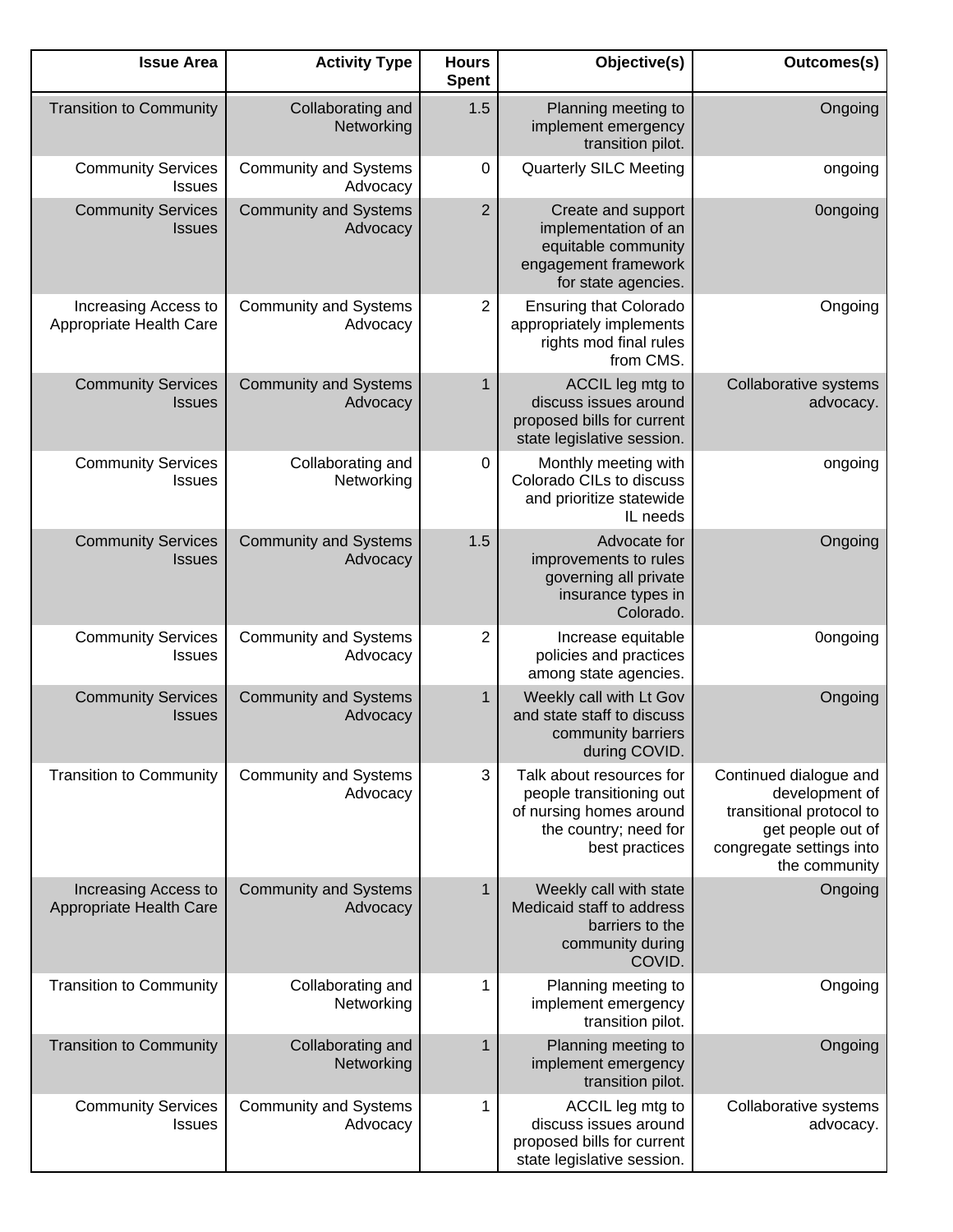| <b>Issue Area</b>                               | <b>Activity Type</b>                                          | <b>Hours</b><br><b>Spent</b> | Objective(s)                                                                                                             | Outcomes(s)                        |
|-------------------------------------------------|---------------------------------------------------------------|------------------------------|--------------------------------------------------------------------------------------------------------------------------|------------------------------------|
| <b>Community Services</b><br><b>Issues</b>      | <b>Community and Systems</b><br>Advocacy                      | $\pmb{0}$                    | A routine meeting with<br>disability advocate and<br>the LT Governor to<br>discuss policy issues<br>related to PWD       | ongoing                            |
| <b>Community Services</b><br>Issues             | <b>Community and Systems</b><br>Advocacy                      | 1                            | Weekly call with Lt Gov<br>and state staff to discuss<br>community barriers<br>during COVID.                             | Ongoing                            |
| <b>Transition to Community</b>                  | <b>Community and Systems</b><br>Advocacy                      | 3                            | TO GET 50+ PEOPLE<br><b>OUT OF NURSING</b><br><b>HOMES</b>                                                               | in process and continuing          |
| Increasing Access to<br>Appropriate Health Care | <b>Community and Systems</b><br>Advocacy                      | 1                            | Weekly call with state<br>Medicaid staff to address<br>barriers to the<br>community during<br>COVID.                     | Ongoing                            |
| <b>Transition to Community</b>                  | Collaborating and<br>Networking                               | $\overline{c}$               | National planning and<br>collaboration group for<br>emergency transitions<br>from SNFs.                                  | Ongoing                            |
| <b>Community Services</b><br>Issues             | <b>Community Education &amp;</b><br><b>Public Information</b> | 3                            | Addressing gaps in<br>services for people with<br>disabilities by agency<br>collaboration in the time<br>of Corona virus | ongoing                            |
| <b>Community Services</b><br><b>Issues</b>      | <b>Community Education &amp;</b><br><b>Public Information</b> | 3                            | Addressing gaps in<br>services for people with<br>disabilities by agency<br>collaboration in the time<br>of Corona virus | ongoing                            |
| <b>Community Services</b><br><b>Issues</b>      | <b>Community Education &amp;</b><br>Public Information        | 3                            | Addressing gaps in<br>services for people with<br>disabilities by agency<br>collaboration in the time<br>of Corona virus | ongoing                            |
| <b>Community Services</b><br><b>Issues</b>      | <b>Community and Systems</b><br>Advocacy                      | $\mathbf{1}$                 | ACCIL leg mtg to<br>discuss issues around<br>proposed bills for current<br>state legislative session.                    | Collaborative systems<br>advocacy. |
| <b>Community Services</b><br><b>Issues</b>      | <b>Community and Systems</b><br>Advocacy                      | $\overline{2}$               | Advocate for<br>improvements to rules<br>governing all private<br>insurance types in<br>Colorado.                        | Ongoing                            |
| <b>Community Services</b><br><b>Issues</b>      | <b>Community and Systems</b><br>Advocacy                      | $\mathbf{1}$                 | Weekly call with Gov and<br>state staff to discuss<br>community barriers<br>during COVID.                                | Ongoing                            |
| <b>Community Services</b><br><b>Issues</b>      | <b>Community and Systems</b><br>Advocacy                      | 1                            | Weekly call with Lt Gov<br>and state staff to discuss<br>community barriers<br>during COVID.                             | Ongoing                            |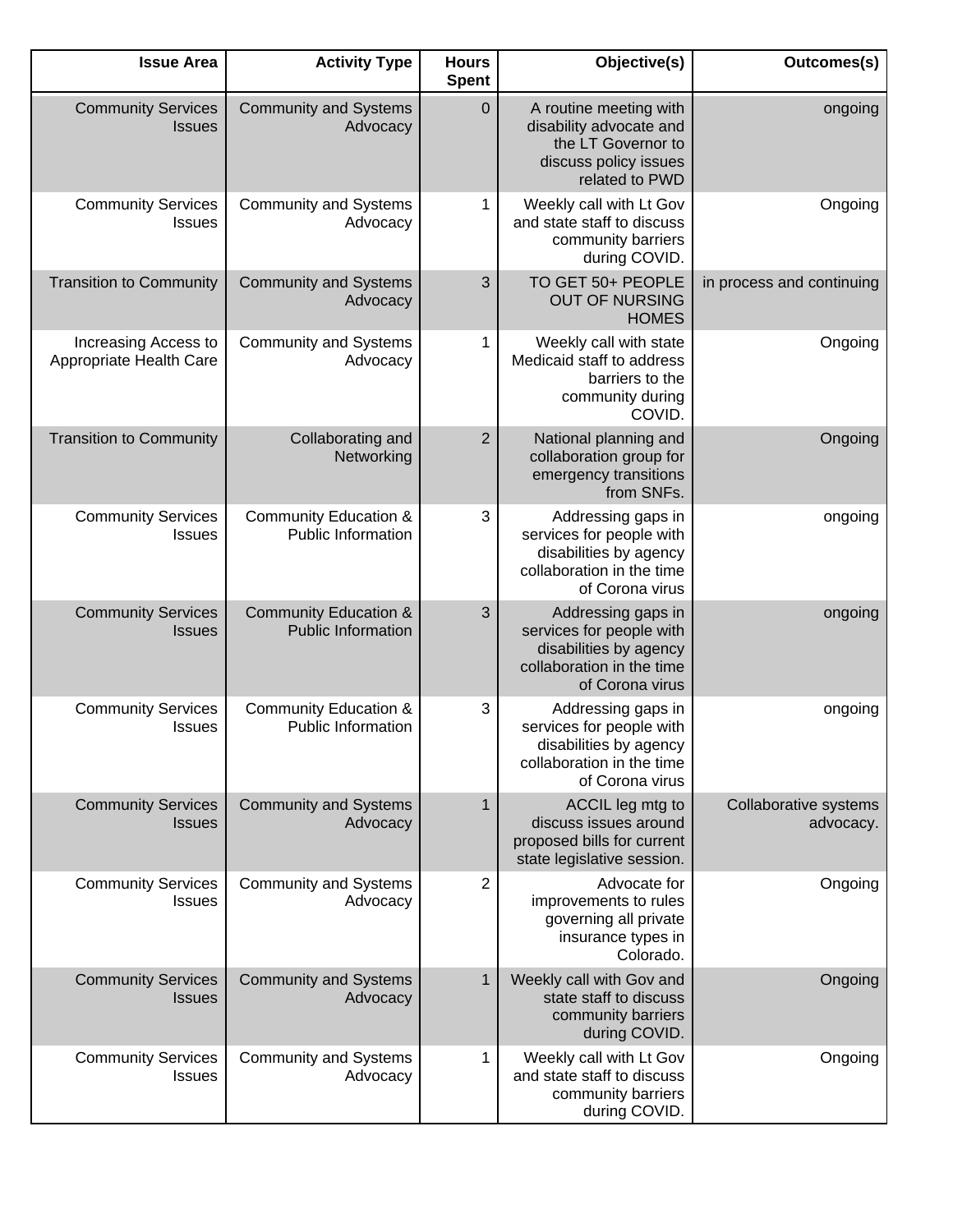| <b>Issue Area</b>                               | <b>Activity Type</b>                                          | <b>Hours</b><br><b>Spent</b> | Objective(s)                                                                                                                                 | Outcomes(s)                                                                                                                  |
|-------------------------------------------------|---------------------------------------------------------------|------------------------------|----------------------------------------------------------------------------------------------------------------------------------------------|------------------------------------------------------------------------------------------------------------------------------|
| <b>Community Services</b><br><b>Issues</b>      | Collaborating and<br>Networking                               | $\mathbf 0$                  | Monthly meeting with<br><b>DSE</b> and CILs in<br>Colorado to discuss<br>issues facing statewide<br>IL network and strategize<br>resolutions | ongoing                                                                                                                      |
| Increasing Access to<br>Appropriate Health Care | <b>Community and Systems</b><br>Advocacy                      | 1                            | Weekly call with state<br>Medicaid staff to address<br>barriers to the<br>community during<br>COVID.                                         | Ongoing                                                                                                                      |
| <b>Transition to Community</b>                  | Collaborating and<br>Networking                               | 1                            | Planning meeting to<br>implement emergency<br>transition pilot.                                                                              | Ongoing                                                                                                                      |
| <b>Transition to Community</b>                  | <b>Community and Systems</b><br>Advocacy                      | 3                            | Developing a program<br>for getting people out of<br>congregate<br>settings/hotels for people<br>in nursing homes                            | To do this continuously<br>and collaborate with<br>stakeholders in different<br>agencies                                     |
| <b>Community Services</b><br><b>Issues</b>      | <b>Community and Systems</b><br>Advocacy                      | 3                            | To explore what we<br>learned during the<br>pandemic and best<br>practices for future<br>endeavors moving<br>forward                         | Continued dialogue with<br>existing networks and<br>agencies to identify<br>solutions and upcoming<br>issues or objectives   |
| <b>Community Services</b><br><b>Issues</b>      | <b>Community Education &amp;</b><br><b>Public Information</b> | $\overline{2}$               | Discuss and prioritize<br>budget cuts for school<br>grantees for 2020-21<br>school year                                                      | Attempted to make<br>budget cuts and received<br>update on Summer<br>Institute, however no<br>decision was made              |
| <b>Community Services</b><br><b>Issues</b>      | Collaborating and<br>Networking                               | 3                            | Identify needs, best<br>practices and resources<br>on issues available for<br>problems that arise                                            | Continued collaboration<br>between agencies to<br>identify problems and<br>solutions during the<br>pandemic and beyond       |
| <b>Community Services</b><br><b>Issues</b>      | <b>Community and Systems</b><br>Advocacy                      | 3                            | Ways to organize to de-<br>fund the police and how<br>to deal with police<br>accountability to identify<br>racism                            | Identified disparities in<br>minority black and brown<br>and Latino communities;<br>stood in collaboration<br>and solidarity |
| Increasing Access to<br>Appropriate Health Care | <b>Community and Systems</b><br>Advocacy                      | $\overline{2}$               | <b>Ensuring that Colorado</b><br>appropriately implements<br>rights mod final rules<br>from CMS.                                             | <b>Oongoing</b>                                                                                                              |
| <b>Community Services</b><br><b>Issues</b>      | <b>Community and Systems</b><br>Advocacy                      | 1                            | ACCIL leg mtg to<br>discuss issues around<br>proposed bills for current<br>state legislative session.                                        | ongoing                                                                                                                      |
| <b>Transition to Community</b>                  | Collaborating and<br>Networking                               | $\mathbf{1}$                 | Sat on panel to discuss<br>emergency transitions<br>during COVID.                                                                            | Collaborated and<br>networked on ways to<br>move people out of<br>institutions during the<br>COVID pandemic.                 |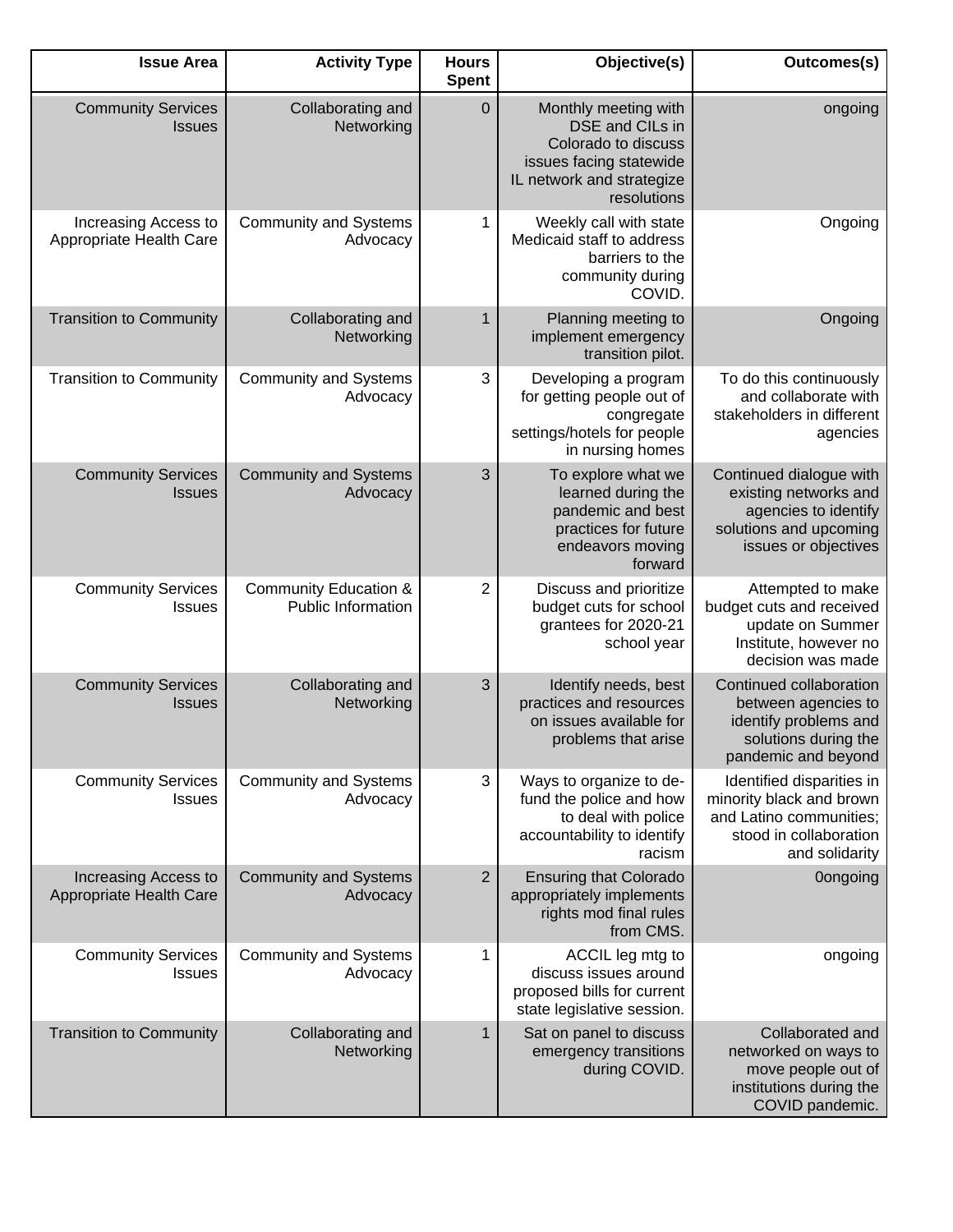| <b>Issue Area</b>                                    | <b>Activity Type</b>                                          | <b>Hours</b><br><b>Spent</b> | Objective(s)                                                                                                                         | Outcomes(s)                                                                                                                           |
|------------------------------------------------------|---------------------------------------------------------------|------------------------------|--------------------------------------------------------------------------------------------------------------------------------------|---------------------------------------------------------------------------------------------------------------------------------------|
| <b>Transition to Community</b>                       | <b>Community and Systems</b><br>Advocacy                      | 3                            | To talk about Electronic<br>Visit Verification (EVV)<br>for home care workers<br>and to meet with<br>congressmen DeGetteo            | Working to stop the<br>implementation of EVV<br>because it takes away<br>consumer control                                             |
| <b>Community Services</b><br><b>Issues</b>           | <b>Community and Systems</b><br>Advocacy                      | 3                            | Continued exploration<br>into what we learned<br>during the pandemic and<br>best practices for future<br>endeavors moving<br>forward | Continued dialogue with<br>existing networks and<br>agencies to identify<br>solutions and upcoming<br>issues or objectives            |
| <b>Community Services</b><br><b>Issues</b>           | Collaborating and<br>Networking                               | 3                            | Identify needs, best<br>practices and resources<br>on issues available for<br>problems that arise                                    | I spoke about transitional<br>services that Atlantis<br>was doing to get people<br>in and out of nursing<br>homes                     |
| <b>Community Services</b><br><b>Issues</b>           | Collaborating and<br>Networking                               | $\mathbf 0$                  | Monthly meeting with<br>Colorado CILs to discuss<br>and prioritize statewide<br>IL needs                                             | ongoing                                                                                                                               |
| <b>Transition to Community</b>                       | <b>Community and Systems</b><br>Advocacy                      | 3                            | To expand community-<br>based services for the<br><b>Disability Integration Act</b><br>(DIA)                                         | Continue to meet with<br>legislators and senators<br>and send letters to<br>congress                                                  |
| <b>Community Services</b><br><b>Issues</b>           | <b>Community and Systems</b><br>Advocacy                      | 3                            | Continued exploration<br>into what we learned<br>during the pandemic and<br>best practices for future<br>endeavors moving<br>forward | Planning one more<br>meeting. We addressed<br>the 6 objectives for<br>improvement and best<br>practices and will<br>continue to do so |
| <b>Community Services</b><br><b>Issues</b>           | Collaborating and<br>Networking                               | 3                            | Identify needs, best<br>practices and resources<br>on issues available for<br>problems that arise                                    | I spoke about lack of<br>PPE in congregate<br>settings and how to get<br>face shields and masks<br>to people in their own<br>homes    |
| <b>Community Services</b><br><b>Issues</b>           | <b>Community Education &amp;</b><br><b>Public Information</b> | 3                            | To address police<br>accountability and<br>brutality in underserved<br>populations to advocate<br>for change                         | I spoke about the impact<br>to people with disabilities<br>and institutionalization<br>due to lack of<br>understanding by police      |
| <b>Increasing Accessibility</b><br>to Transportation | <b>Community and Systems</b><br>Advocacy                      | 3                            | To explore the services<br>for Access A Ride during<br>the pandemic and what<br>worked well                                          | Continued dialogue on<br>existing services and<br>areas of improvement<br>and eligibility                                             |
| <b>Community Services</b><br><b>Issues</b>           | <b>Community and Systems</b><br>Advocacy                      | 3                            | To review objectives to<br>see where we go in the<br>future and identify unmet<br>needs                                              | To learn from the<br>pandemic what worked<br>and what didn't, what we<br>have to focus on; some<br>interventions are<br>continuous    |
| <b>Community Services</b><br><b>Issues</b>           | Collaborating and<br>Networking                               | $\mathbf 0$                  | <b>Connect with Community</b><br>Outreach Specialist to<br>see how we better<br>prepare our consumers<br>for disasters.              | Online training<br>opportunities. Provides<br>our consumers easier<br>access to Denver CERT<br>Program.                               |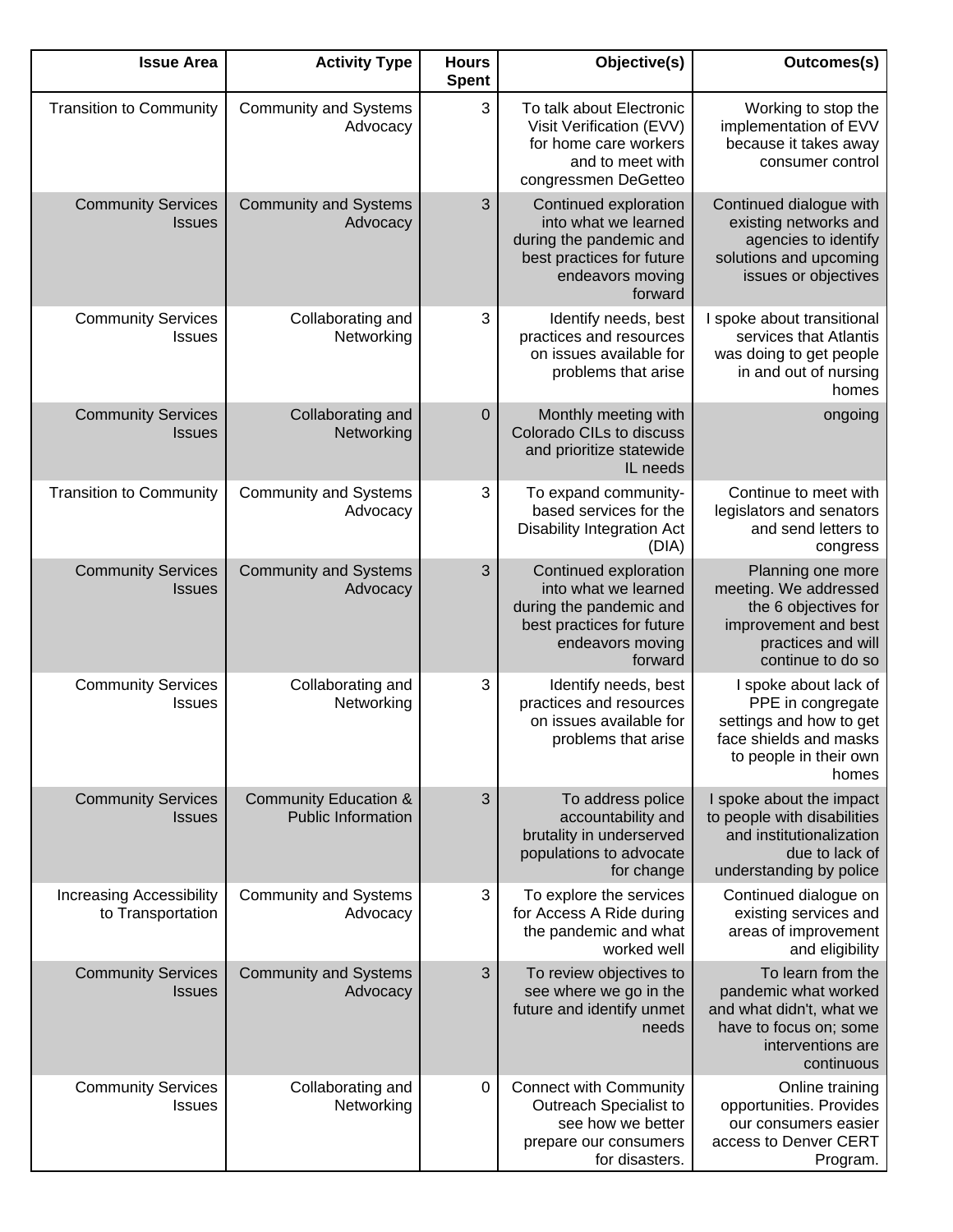| <b>Issue Area</b>                               | <b>Activity Type</b>                                          | <b>Hours</b><br><b>Spent</b> | Objective(s)                                                                                                                                   | Outcomes(s)                                                                                                                                    |
|-------------------------------------------------|---------------------------------------------------------------|------------------------------|------------------------------------------------------------------------------------------------------------------------------------------------|------------------------------------------------------------------------------------------------------------------------------------------------|
| <b>Community Services</b><br><b>Issues</b>      | Collaborating and<br>Networking                               | $\mathbf 0$                  | Monthly meeting with<br>DSE and CILs in<br>Colorado to discuss<br>issues facing statewide<br>IL network and strategize<br>resolutions          | ongoing                                                                                                                                        |
| <b>Transition to Community</b>                  | <b>Community and Systems</b><br>Advocacy                      | 4                            | Talked about getting<br>senator sponsorship for<br>the Disability Integration<br>Act (DIA) for the<br>upcoming ADAPT Action<br>in DC           | Started to plan for DC<br>trip and followed up with<br>letters for senators                                                                    |
| <b>Community Services</b><br><b>Issues</b>      | <b>Community and Systems</b><br>Advocacy                      | $\overline{2}$               | Increased awareness on<br>racial equity and<br>collaboration for fair<br>treatment for people with<br>disabilities in the<br>community         | Developed plan to<br>increase knowledge of<br>people's civil rights and<br>continued dialogue to<br>help protect people and<br>services        |
| <b>Community Services</b><br><b>Issues</b>      | Collaborating and<br>Networking                               | 3                            | To discuss resources<br>and pitfalls for the<br>COVID19 pandemic and<br>possible solutions to<br>problems                                      | Explore solutions and<br>more resources for<br>developing solutions as<br>the pandemic continues                                               |
| <b>Transition to Community</b>                  | <b>Community and Systems</b><br>Advocacy                      | $\overline{2}$               | To launch a campaign to<br>get people out of nursing<br>homes and to live<br>independently out of<br>congregate settings                       | Opened up the dialogue<br>and started with<br>developing a story to<br>send to Governor Polis<br>along with a possible<br>petition             |
| Increasing Access to<br>Appropriate Health Care | <b>Community Education &amp;</b><br><b>Public Information</b> | 3                            | To talk about increased<br>disparities around health<br>care for black and brown<br>communities and people<br>with disabilities                | Continued dialogue<br>discussing racial<br>inequities in health care<br>settings                                                               |
| <b>Community Services</b><br><b>Issues</b>      | Collaborating and<br>Networking                               | $\pmb{0}$                    | Monthly meeting with<br>Colorado CILs to discuss<br>and prioritize statewide<br>IL needs                                                       | ongoing                                                                                                                                        |
| <b>Youth Transition</b>                         | Collaborating and<br>Networking                               | 4                            | Motivational Interviewing<br>skills for working with<br>youth. Tools and<br>enhancing practice from<br>MI introductions.                       | Gained tools, resources<br>and practical application<br>of MI skills when working<br>with youth                                                |
| <b>Community Services</b><br><b>Issues</b>      | Collaborating and<br>Networking                               | 1.5                          | Meeting                                                                                                                                        | Meeting                                                                                                                                        |
| <b>Community Services</b><br><b>Issues</b>      | <b>Community Education &amp;</b><br><b>Public Information</b> | $\mathbf 0$                  | <b>Revisioning Recovery</b><br>illuminates the current<br>injustices systems<br>solutions needed to<br>prepare/respond to<br>climate disasters | <b>Revisioning Recovery</b><br>illuminates the current<br>injustices systems<br>solutions needed to<br>prepare/respond to<br>climate disasters |
| <b>Community Services</b><br><b>Issues</b>      | <b>Community Education &amp;</b><br><b>Public Information</b> | $\mathbf{1}$                 | This webinar is a stand-<br>alone presentation to<br>educate and inform staff<br>and the board of centers.                                     | This webinar is a stand-<br>alone presentation to<br>educate and inform staff<br>and the board of centers.                                     |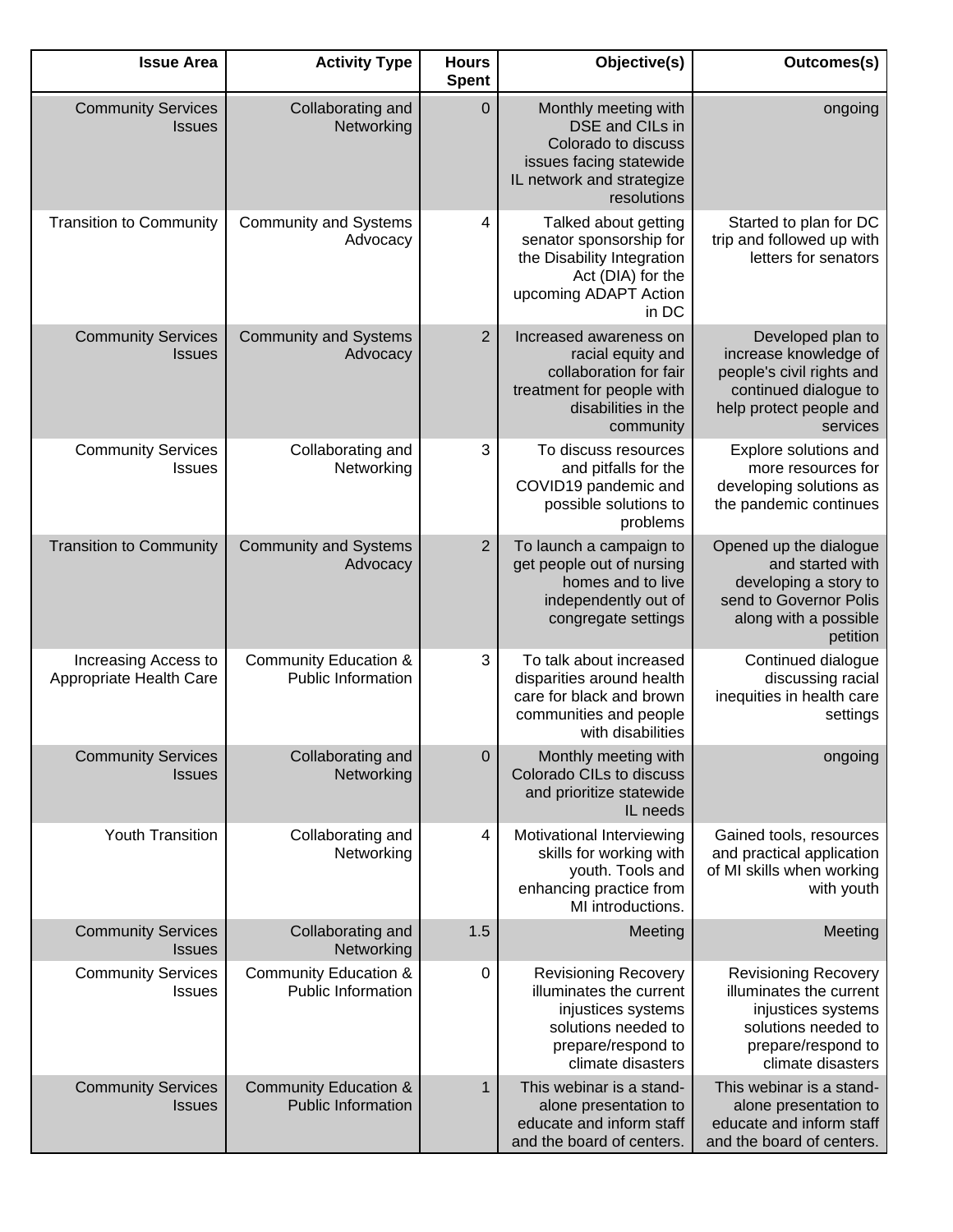| Outcomes(s)                                                                                                                                    | Objective(s)                                                                                                                                   | <b>Hours</b><br><b>Spent</b> | <b>Activity Type</b>                                          | <b>Issue Area</b>                          |
|------------------------------------------------------------------------------------------------------------------------------------------------|------------------------------------------------------------------------------------------------------------------------------------------------|------------------------------|---------------------------------------------------------------|--------------------------------------------|
| Continued the dialogue<br>and addressed different<br>avenues besides deadly<br>force from law<br>enforcement and trained<br>paramedics         | Educating the police<br>when coming in contact<br>with people with<br>disabilities; crisis<br>awareness without loss<br>of life                | $\overline{2}$               | <b>Community and Systems</b><br>Advocacy                      | <b>Community Services</b><br><b>Issues</b> |
| <b>Revisioning Recovery</b><br>illuminates the current<br>injustices systems<br>solutions needed to<br>prepare/respond to<br>climate disasters | <b>Revisioning Recovery</b><br>illuminates the current<br>injustices systems<br>solutions needed to<br>prepare/respond to<br>climate disasters | $\overline{2}$               | <b>Community Education &amp;</b><br><b>Public Information</b> | <b>Community Services</b><br><b>Issues</b> |
| Continue to add to the<br>petition for Governor<br>Polis and keep the<br>dialogue going with other<br>agencies                                 | To launch a campaign to<br>get people out of nursing<br>homes and to live<br>independently out of<br>congregate settings                       | 3                            | <b>Community and Systems</b><br>Advocacy                      | <b>Transition to Community</b>             |
| Explore solutions and<br>more resources for<br>developing solutions as<br>the pandemic continues                                               | To discuss resources<br>and pitfalls for the<br>COVID19 pandemic and<br>possible solutions to<br>problems                                      | 3                            | Collaborating and<br>Networking                               | <b>Community Services</b><br><b>Issues</b> |
| ongoing                                                                                                                                        | Reviewed policy<br>priorities to enhance<br>independent living for<br><b>PWD</b>                                                               | 0                            | <b>Community Education &amp;</b><br>Public Information        | <b>Community Services</b><br><b>Issues</b> |
| Continued the dialogue<br>with increased time<br>training paramedics                                                                           | Educating the police<br>when coming in contact<br>with people with<br>disabilities; crisis<br>awareness without loss<br>of life                | 3                            | <b>Community and Systems</b><br>Advocacy                      | <b>Community Services</b><br><b>Issues</b> |
| Collaborated and<br>networked with people<br>knowing that there is<br>power in our lived<br>experiences                                        | To increase our power<br>and awareness for what<br>our rights are against<br>gender-based violence                                             | 3                            | Collaborating and<br>Networking                               | <b>Community Services</b><br><b>Issues</b> |
| Continue the dialogue to<br>be aware of situations<br>that might come up; the<br>longer the pandemic, the<br>more we're learning               | To gain more funding for<br>the hotels so people can<br>move out of congregate<br>settings                                                     | 3.5                          | <b>Community and Systems</b><br>Advocacy                      | <b>Transition to Community</b>             |
| ongoing                                                                                                                                        | Monthly meeting with<br>DSE and CILs in<br>Colorado to discuss<br>issues facing statewide<br>IL network and strategize<br>resolutions          | 0                            | Collaborating and<br>Networking                               | <b>Community Services</b><br><b>Issues</b> |
| Developed a survey that<br>answers questions about<br>gender-based violence<br>with people with<br>disabilities                                | To expand the program<br>on gender-based<br>violence                                                                                           | $\overline{2}$               | Collaborating and<br>Networking                               | <b>Community Services</b><br><b>Issues</b> |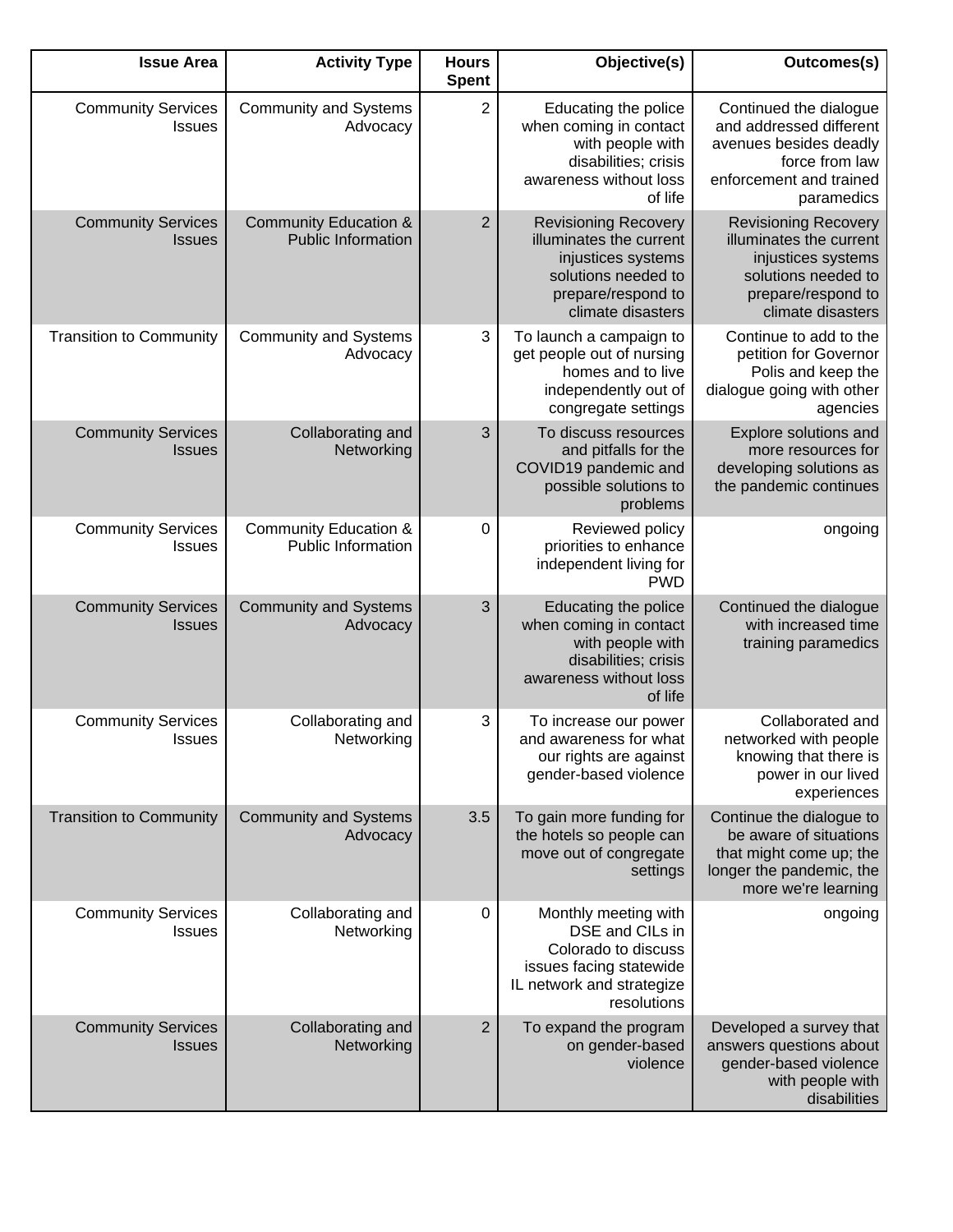| Outcomes(s)                                                                                                                             | Objective(s)                                                                                                                          | <b>Hours</b><br><b>Spent</b> | <b>Activity Type</b>                                          | <b>Issue Area</b>                               |
|-----------------------------------------------------------------------------------------------------------------------------------------|---------------------------------------------------------------------------------------------------------------------------------------|------------------------------|---------------------------------------------------------------|-------------------------------------------------|
| we spoke about<br>reopening schools,<br>having resources and<br>home care (i.e.,<br>PPE/face shields) for<br>children with disabilities | To discuss resources<br>and pitfalls for the<br>COVID19 pandemic and<br>possible solutions to<br>problems                             | $\overline{2}$               | Collaborating and<br>Networking                               | <b>Community Services</b><br><b>Issues</b>      |
| ongoing                                                                                                                                 | Monthly meeting with<br>Colorado CILs to discuss<br>and prioritize statewide<br>IL needs                                              | $\pmb{0}$                    | Collaborating and<br>Networking                               | <b>Community Services</b><br><b>Issues</b>      |
| ongoing                                                                                                                                 | <b>Quarterly SILC Meeting</b>                                                                                                         | 0                            | <b>Community and Systems</b><br>Advocacy                      | <b>Community Services</b><br><b>Issues</b>      |
| Continued expanding<br>and exploring resources<br>for dealing with<br>COVID19 in the future                                             | Identify resources and<br>best practices when<br>dealing with issues<br>surrounding COVID19                                           | 3                            | Collaborating and<br>Networking                               | <b>Community Services</b><br><b>Issues</b>      |
| Talked to emergency<br>management for extreme<br>weather regarding fires<br>and snow for people with<br>disabilities                    | Dealing with extreme<br>weather and disasters<br>for people with<br>disabilities so they can<br>evacuate safely during<br>pandemic    | 2                            | <b>Community Education &amp;</b><br>Public Information        | <b>Community Services</b><br><b>Issues</b>      |
| To increase awareness<br>and opportunities for<br>people who are<br>homeless and discuss<br>best practices for future<br>endeavors      | To expand resources for<br>people who are<br>homeless in dealing with<br>the pandemic                                                 | $\overline{2}$               | <b>Community Education &amp;</b><br><b>Public Information</b> | <b>Community Services</b><br><b>Issues</b>      |
| Discussed transition for<br>people coming out of<br>nursing homes and<br>actions for protest<br>surrounding advocacy                    | To transition people out<br>of nursing homes and be<br>able to petition the<br>governor and talking to<br>nursing home staff          | 1.5                          | <b>Community and Systems</b><br>Advocacy                      | <b>Transition to Community</b>                  |
| <b>Example 2019</b> ongoing                                                                                                             | Monthly meeting with<br>DSE and CILs in<br>Colorado to discuss<br>issues facing statewide<br>IL network and strategize<br>resolutions | $\mathbf 0$                  | Collaborating and<br>Networking                               | <b>Community Services</b><br><b>Issues</b>      |
| Addressed areas of need<br>for PPE and COVID19<br>resources                                                                             | Networking and<br>collaborating to support<br>home safety in the<br>community for people<br>with disabilities and their<br><b>PPE</b> | 4                            | Collaborating and<br>Networking                               | <b>Community Services</b><br><b>Issues</b>      |
| We addressed kinks in<br>the system and talked<br>about ways that we can<br>email and collaborate in<br>a statewide system              | To help the roll-out of<br>EVB systems statewide<br>so that stakeholders and<br>personal care assistants<br>can implement it          | 2                            | Collaborating and<br>Networking                               | Increasing Access to<br>Appropriate Health Care |
| Had youth participate in<br>voting activity, shared<br>information about the<br>upcoming election and<br>accessible polling places      | Partnered with DPS -<br>helped students learn<br>about voting and<br>registering to vote                                              | 2                            | <b>Community and Systems</b><br>Advocacy                      | Youth Transition                                |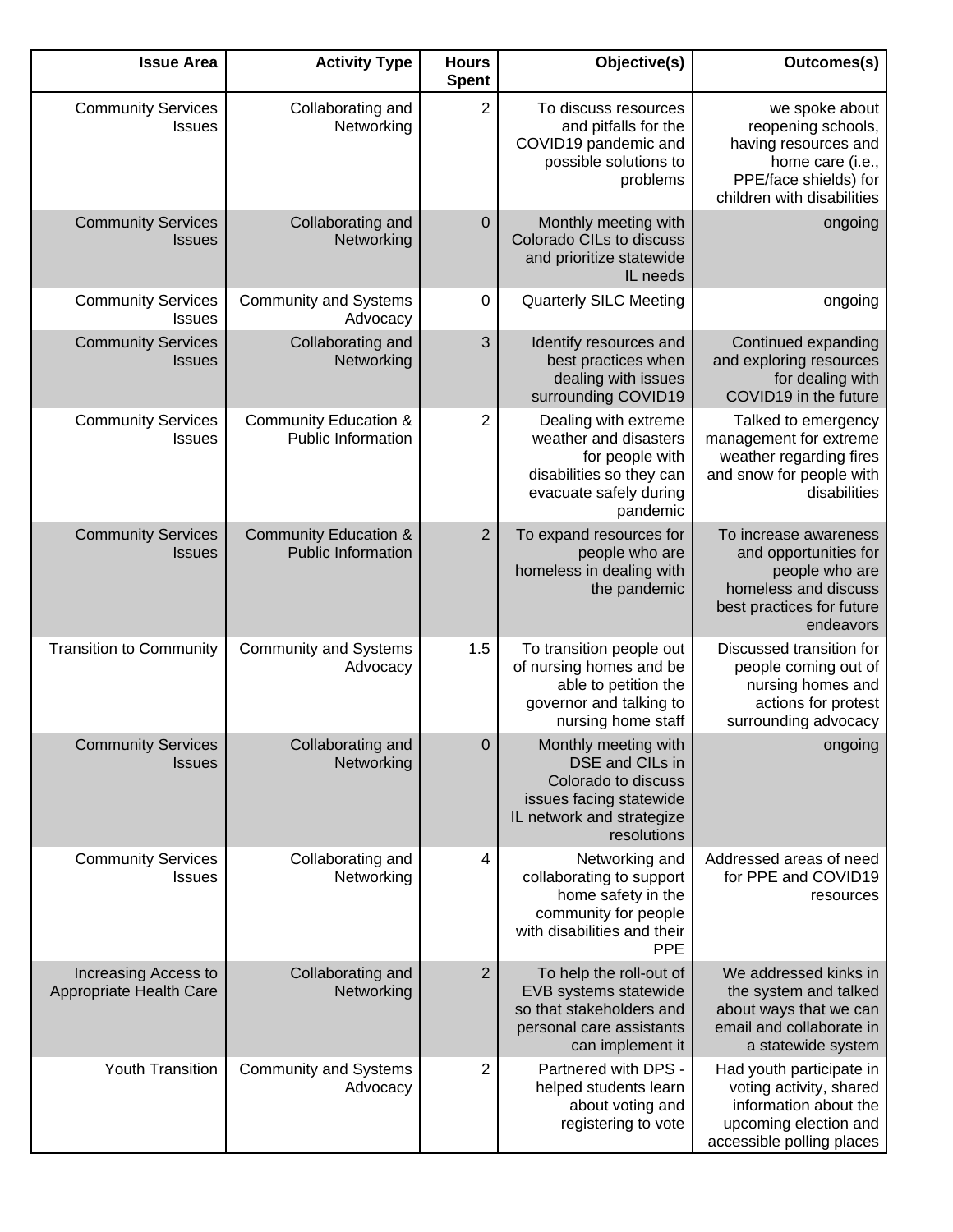| Outcomes(s)                                                                                                                        | Objective(s)                                                                                                                          | <b>Hours</b><br><b>Spent</b> | <b>Activity Type</b>                                          | <b>Issue Area</b>                               |
|------------------------------------------------------------------------------------------------------------------------------------|---------------------------------------------------------------------------------------------------------------------------------------|------------------------------|---------------------------------------------------------------|-------------------------------------------------|
| ongoing                                                                                                                            | Monthly meeting with<br>Colorado CILs to discuss<br>and prioritize statewide<br>IL needs                                              | $\overline{0}$               | Collaborating and<br>Networking                               | <b>Community Services</b><br><b>Issues</b>      |
| <b>Discussed</b><br>intersectionality,<br>specifically how the<br>disability community can<br>support racial justice<br>work.      | Sharing information<br>about intersectionality<br>and disability justice in<br>the CIL community.                                     | $\Omega$                     | <b>Community Education &amp;</b><br><b>Public Information</b> | <b>Community Services</b><br><b>Issues</b>      |
| Had youth participate in<br>voting activity, shared<br>information about the<br>upcoming election and<br>accessible polling places | Partnered with DPS -<br>helped students learn<br>about voting and<br>registering to vote                                              | $\mathbf 0$                  | <b>Community and Systems</b><br>Advocacy                      | <b>Youth Transition</b>                         |
| Addressed areas of need<br>for PPE and COVID19<br>resources                                                                        | Networking and<br>collaborating to support<br>home safety in the<br>community for people<br>with disabilities and their<br><b>PPE</b> | 3                            | Collaborating and<br>Networking                               | <b>Community Services</b><br><b>Issues</b>      |
| We addressed kinks in<br>the system and talked<br>about ways that we can<br>email and collaborate in<br>a statewide system         | To help the roll-out of<br>EVB systems statewide<br>so that stakeholders and<br>personal care assistants<br>can implement it          | 3                            | Collaborating and<br>Networking                               | Increasing Access to<br>Appropriate Health Care |
| Shared resources,<br>disability history and<br>educated teachers on<br>how to help support<br>youth during transition              | Training for special<br>education transition<br>teachers and their<br>students about disability<br>identity and pride.                | $\overline{2}$               | <b>Community Education &amp;</b><br><b>Public Information</b> | <b>Youth Transition</b>                         |

#### **Item 5.7 - Description of Community Activities**

For the community activities mentioned above, provide additional details such as the role of the CIL staff board members and/or consumers, names of any partner organizations and further descriptions of the specific activities, services and benefits.

Atlantis developed additional partnerships during the pandemic to support consumers transitioning from nursing homes. We developed a pilot program to move people out of nursing homes into the community during the pandemic.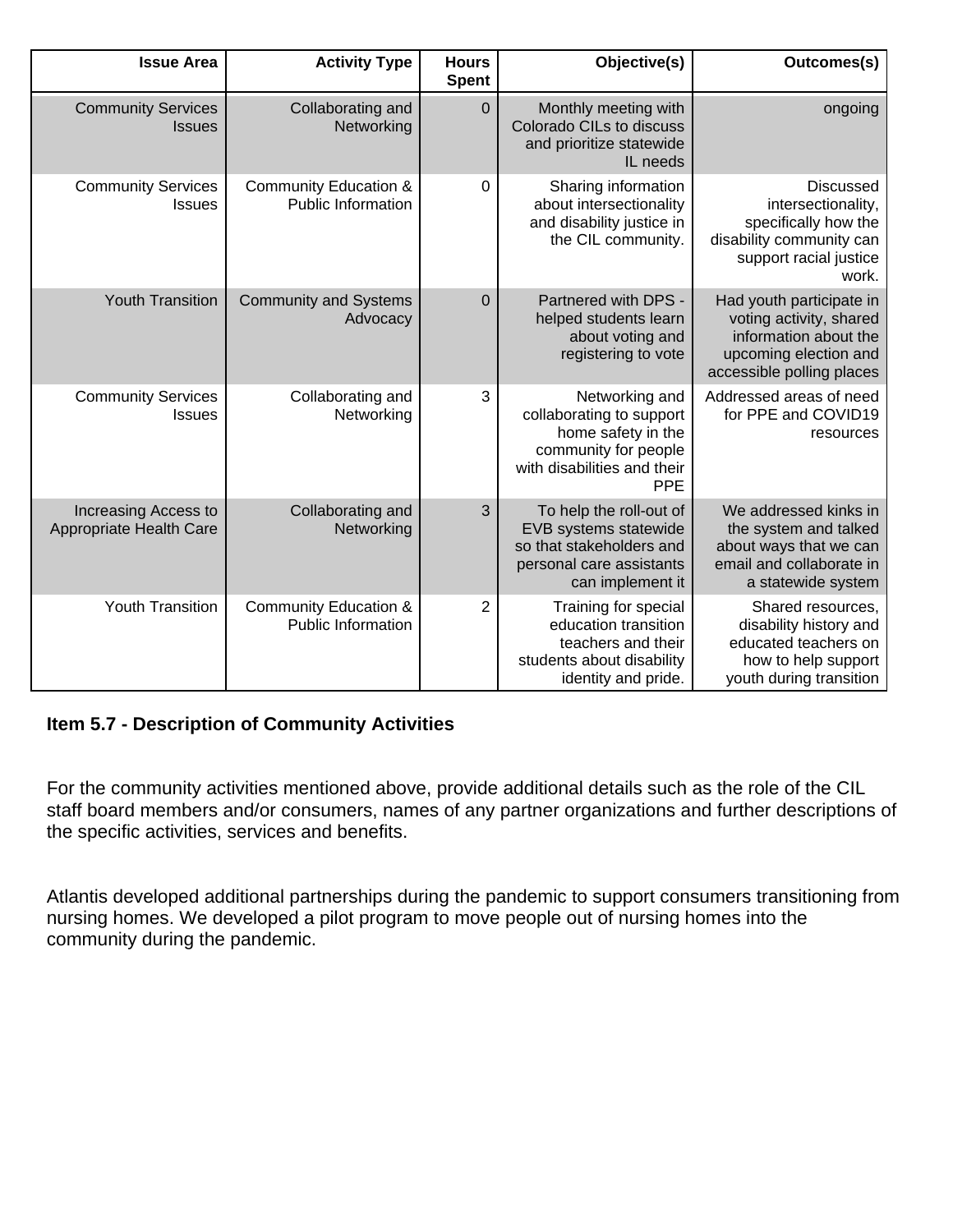## **SECTION 6 - ANNUAL PROGRAM AND FINANCIAL PLANNING OBJECTIVES**

## **6.1 - Work Plan for the Reporting Period**

#### **Item 6.1.1 - Achievements**

Discuss the work plan's proposed goals and objectives and the progress made in achieving them during the reporting period.

I. Increase access to services by un- or underserved populations, particularly those experiencing multiple marginalizations.

ACI continued to work with consumers and partner agencies to maintain and increase services. The second half of the fiscal year was primarily focused on developing a pilot program to move more people out of nursing homes. ACI engaged in significant advocacy so people experiencing homelessness had safe options during COVID and sweeps by police, including safe sheltering options and access to food.

#### **Item 6.1.2 - Challenges**

Describe any substantial challenges or problems encountered by the CIL, and the resolutions/attempted resolutions.

Some consumers, due to their disability and transportation barriers, cannot access ACI's physical location. To resolve this, ACI's Mobile Unit is able to reach consumers previously unable to receive our services. In its fourth year, this program has been highly successful in reaching consumers who would otherwise be unable to access ACI's services.

#### **Item 6.1.3 - Comparison with Prior Reporting Period**

As appropriate, compare the CIL's activities in the reporting period with its activities in prior periods, e.g., recent trends.

We have increased our presence in stakeholder meetings and committees locally, statewide, and nationally with the goal of advocating for producing public policies that protect and advance disability rights. This year we have been a part of the Sunken Gardens Project.

ACI has increased their work in policy work, keeping staff and consumers informed of upcoming changes and bills that could potentially effect the disability community.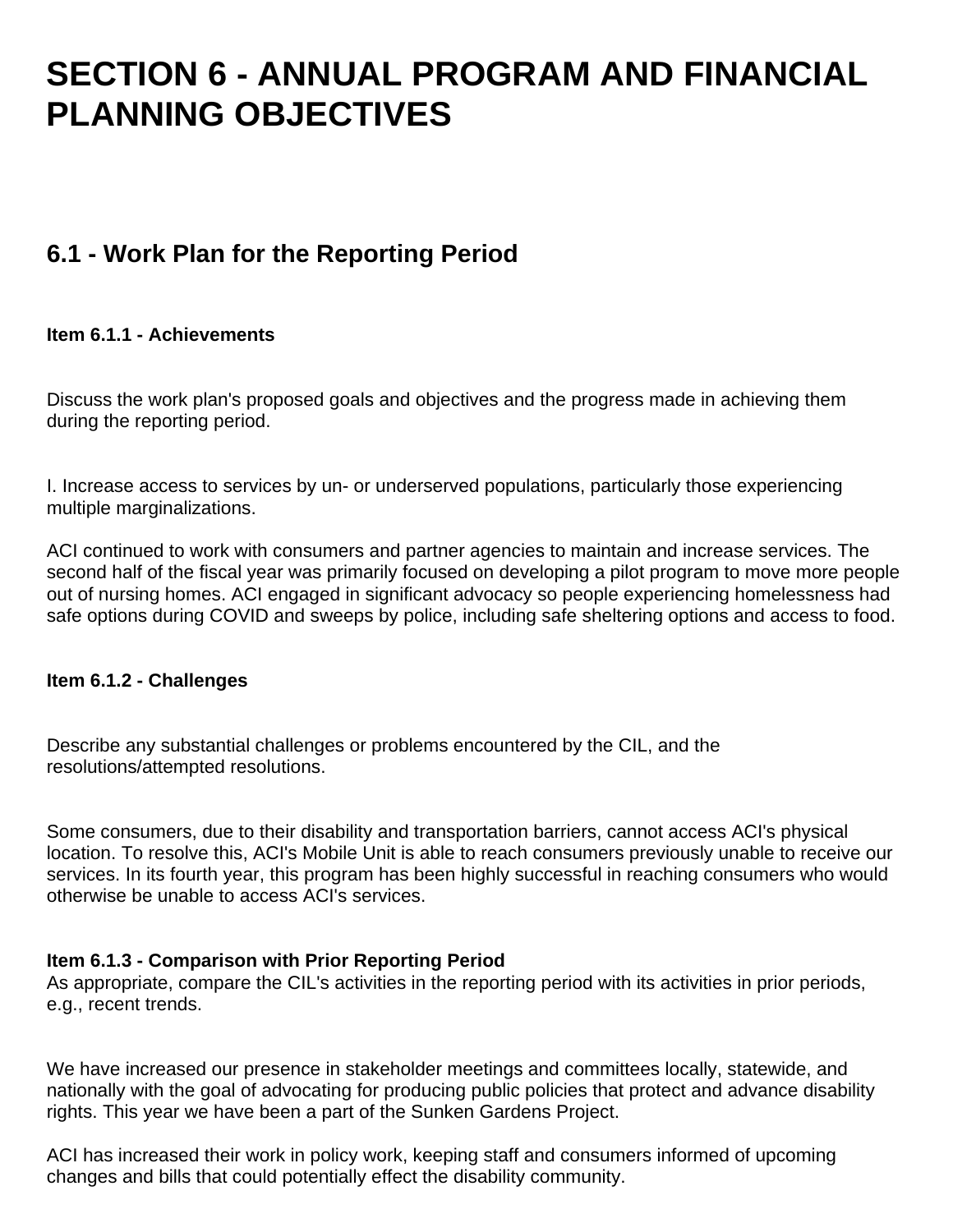With the Community Partner Work Incentives Coordinator (CPWIC) position, ACI was able to provide benefits support for individual consumers. Billed to the Colorado Department of Vocational Rehabilitation (DVR), these services assist people in understanding the complex relationship between benefits and employment. This position is also responsible for increased involvement with stakeholder groups focused on employment policies for people with disabilities.

We hired a disaster preparedness coordinator to support not only through the pandemic, but to increase our ability to provide planning support to our consumers and community on both individual and levels to decrease negative outcomes of disasters and emergencies in the future.

We have increased the amount of workshops we provide for youth such as the Voting Workshop, and Sex Education Class. This also includes working one-on-one with youth consumers as well as engaging the community of youth transitioning from adulthood through community outreach and innovative programming events. ACI continues to grow its Youth Transition Program and make its services known to youth with disabilities in the Denver metro area.

## **6.2 - Work Plan for the Period Following the Reporting Period**

#### **Item 6.2.1 - Annual Work Plan**

List the CIL's annual work plan goals, objectives and action steps planned for the period following the reporting period.

o Develop outreach and inclusion goals with the following communities

o Continue doing system policy work that models inclusion and equity

o Deepen consumer engagement practices as a way to meet consumer need Develop overall outreach and inclusion goals for youth services at ACI

o Strengthen educational programming for youth

o Strengthen transitional programming for youth

o Develop Youth Leaders to be active in community

#### **Item 6.2.2 - SPIL Consistency**

Explain how these work plan goals, objectives and action steps are consistent with the approved SPIL.

Goal 1 of the SPIL is to increase outreach to rural consumers which aligns which Goal 1 of our CIL, to develop outreach and inclusion goals with the following communities.

Goal 2 of the SPIL is to increase services for the D/deaf community and mental health which aligns which Goal 3 of our CIL, to deepen consumer engagement practices as a way to meet consumer needs Develop overall outreach and inclusion goals for youth services at ACI.

Goal 4 of the SPIL is to increase services for youth transitions which align which Goal 5 of our CIL, strengthen transitional programming for youth.

Goal 5 of the SPIL is to find more alternatives to living in a nursing home which aligns which Goal 2 of our CIL, to continue doing system policy work that models inclusion and equity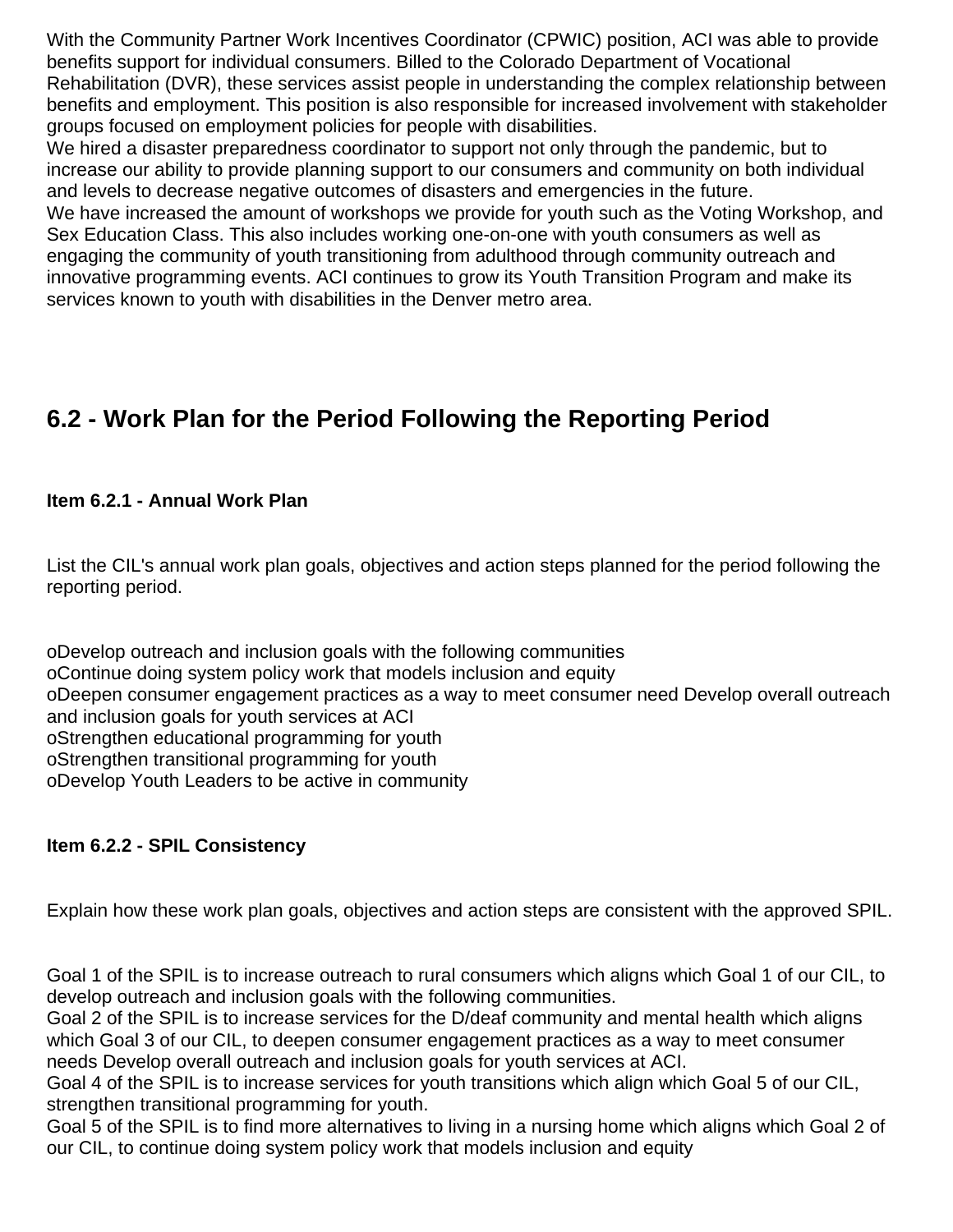**ACL Feedback:** In Section 6.2.2 of your PPR, please specify what SPIL goals align with your CIL goals. Example: Goal 1 of the SPIL is \_\_\_\_\_\_\_\_ which aligns which Goal 3 of our CIL, \_\_\_\_\_\_\_\_\_\_\_\_\_\_\_\_. Please make this change within the Q90 PPR Portal and resubmit. Thanks.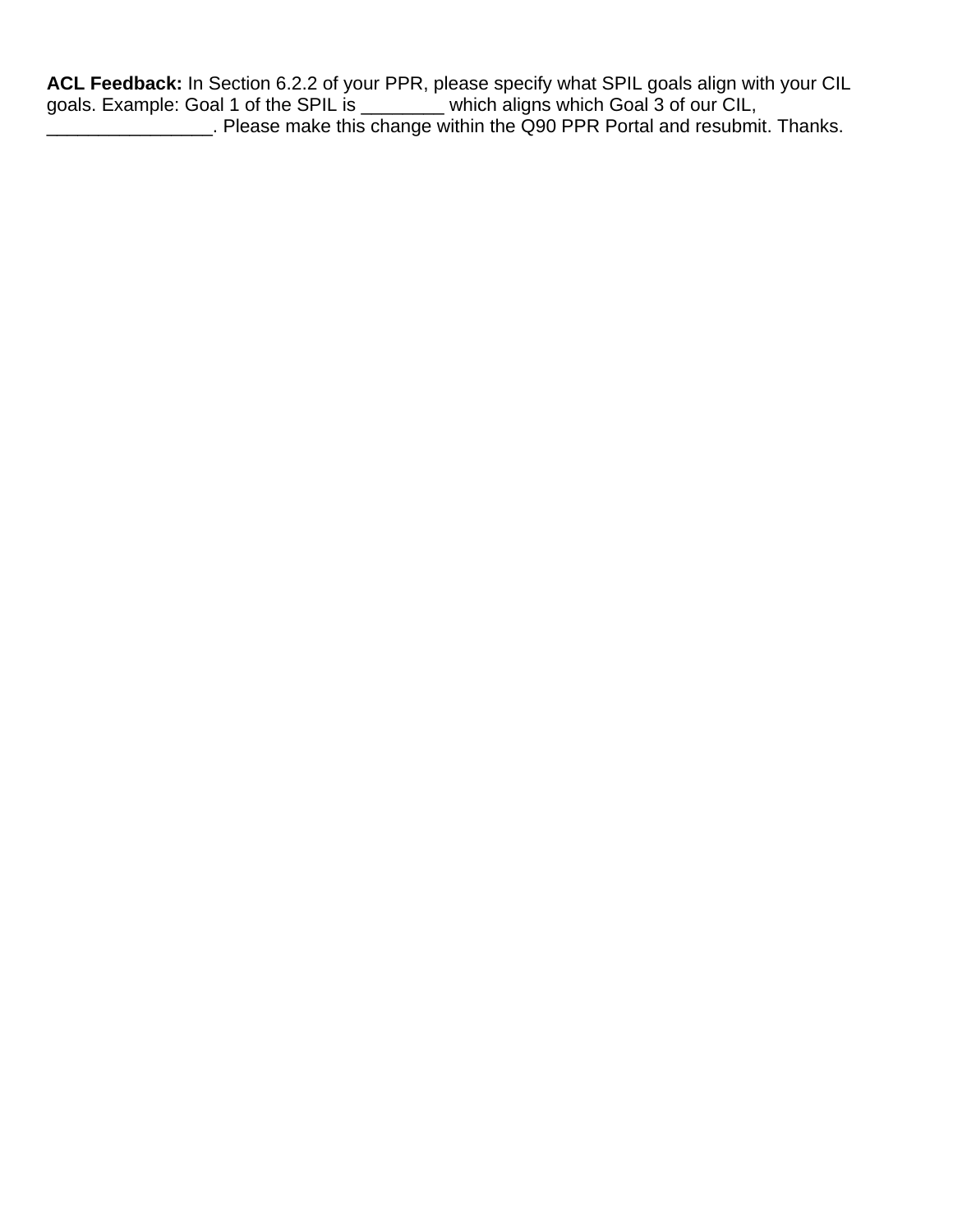# **SECTION 7 - ADDITIONAL INFORMATION**

#### **Item 7.1 - Other Accomplishments, Activities and Challenges**

Describe any additional significant accomplishments, activities and/or challenges not included elsewhere in the report, e.g., brief summaries of innovative practices, improved service delivery to consumers, etc.

Transitioning staff from the office to working remotely by providing technology and accessible technology. During complete shutdowns and continuous sweeps, it was difficult to reach consumers experiencing homelessness.

 ACI hosted a virtual youth gathering in the summer of 2020. The InPower Youth Summit was originally scheduled to be in person but with the dangers of COVI-19 negatively impacting our community, we made a quick decision to pivot to an online virtual platform instead. We had 19 youth registered from across our 7 county area, ranging from the ages of 17-25. Topics that were covered included disability identity & pride, self-advocacy, transitioning to post-secondary, financial management, employment and educational resources, and sex/healthy relationships. Topics were covered through large and small group discussion, breakout activities, journaling, and engaging in meaningful activities independently outside of the the large group. Youth watched videos, heard speakers, and created art that expressed their inner emotions. Youth had an opportunity to meet with local elected officials to share their personal stories and ask questions about leadership. Over the course of our 8-week online series, the youth learned how to better self-advocate, developed relationships within the cohort and identified mentors who could help them in their youth transition.

In addition to the InPower Youth Summit, ACI trained their Youth Transition Coordinator to become a Certified Sexual Educator for Disability Sex Ed through the Elevatus training program. Through this training, we were able to then implement multiple sessions of an accessible sexual health education class in partnership with the Denver Public Schools post-secondary transition program. During this 10 week class offering, students discuss the human body from birth to death covering topics such as body changes, healthy communication styles and STI/STD awareness. The youth take these valuable skills to apply to their own lives as they transition into adulthood. The program has proven to provide autonomy to youth with disabilities and provided them the terms and education in order to have control over their bodies.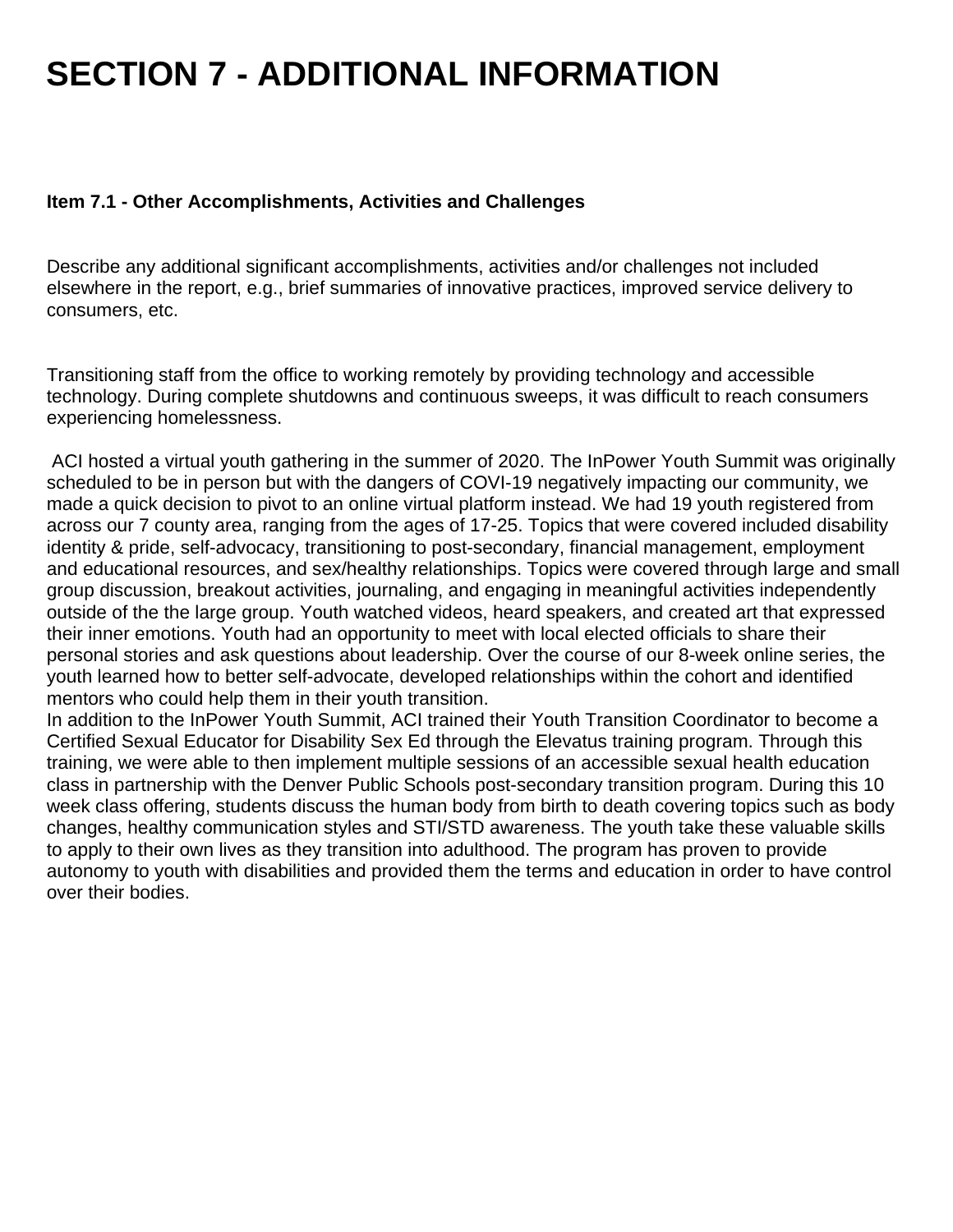## **SECTION 8 - TRAINING AND TECHNICAL ASSISTANCE**

### **Item 8.1 - Training And Technical Assistance Needs**

| <b>Training And Technical Assistance Needs</b>               | Choose up to 10<br><b>Priority Needs --- Rate</b><br>items 1-10 with 1 being<br>most important |
|--------------------------------------------------------------|------------------------------------------------------------------------------------------------|
| <b>Advocacy/Leadership Development</b>                       |                                                                                                |
| <b>General Overview</b>                                      | 10                                                                                             |
| <b>Financial: Grant Management</b>                           |                                                                                                |
| <b>General Overview</b>                                      | 9                                                                                              |
| <b>Financial: Resource Development</b>                       |                                                                                                |
| Diversification of Funding Base                              | 8                                                                                              |
| <b>Networking Strategies</b>                                 |                                                                                                |
| <b>Community Partners</b>                                    | 7                                                                                              |
| <b>Program Planning</b>                                      |                                                                                                |
| General Overview of Program Management and Staff Development | 6                                                                                              |
| <b>Outreach to Unserved/Underserved Populations</b>          |                                                                                                |
| <b>Disability</b>                                            | $\overline{2}$                                                                                 |
| Minority                                                     |                                                                                                |
| <b>Institutionalized Potential Consumers</b>                 | 3                                                                                              |
| Rural                                                        | 4                                                                                              |
| Urban                                                        | 5                                                                                              |

#### **Item 8.2 - Additional Information**

Provide additional information, comments, explanations or suggestions not included elsewhere in the report.

Through the Mobile Unit ACI Staff will continue to follow local trends that may affect the consumers within its catchment areas as well as state and federal issues. ACI will continue to have staff attend training sessions that assist them in doing their work to the very best of their abilities. ACI is currently in the works of updating our website to be able to serve our consumers better and be more accessible adding a language translation component, and screen magnifier. We are using our newsletter to provide weekly updates as well as Social Media.